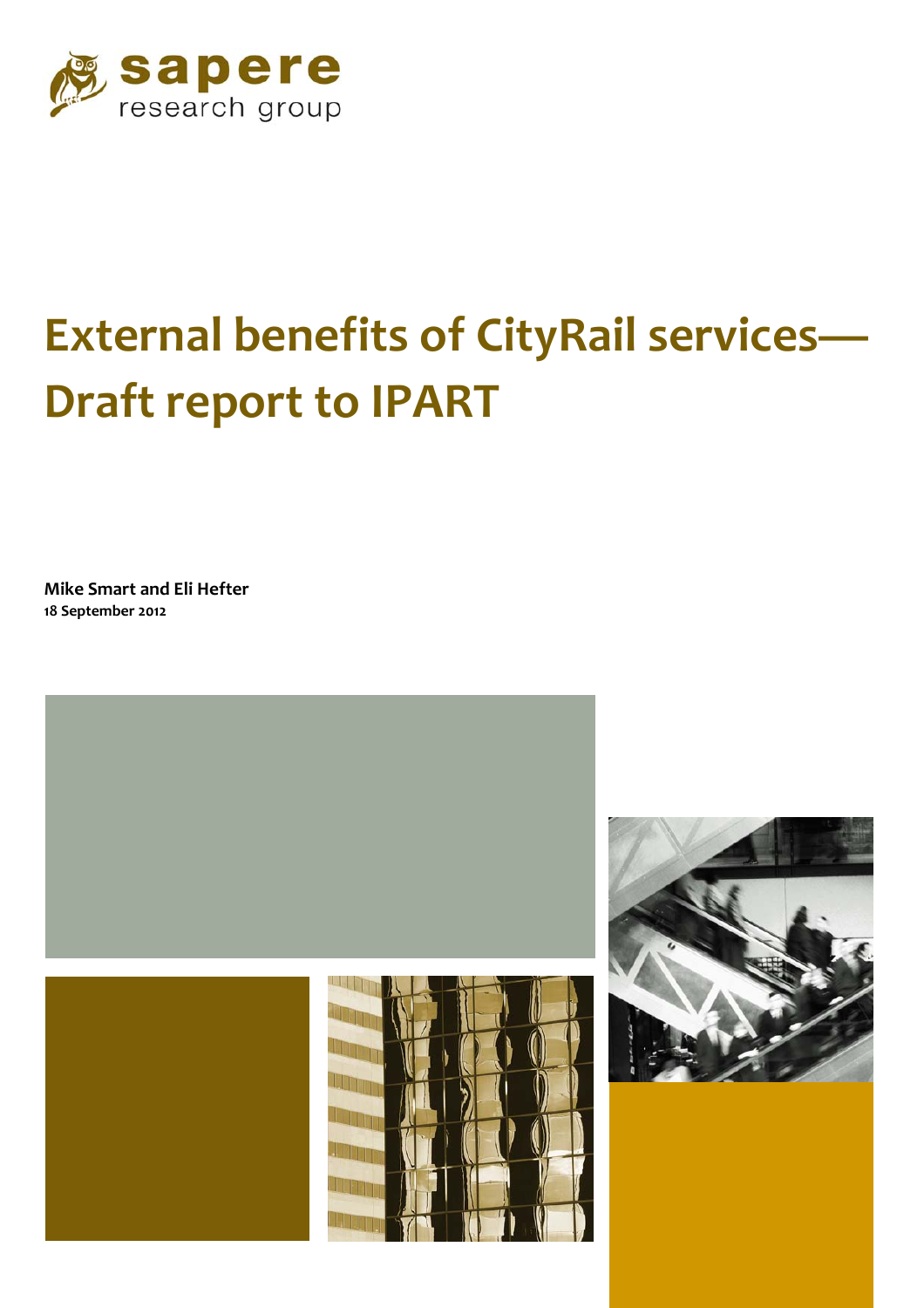

# **About the Authors**

Mike Smart is a director of Sapere Research Group in Sydney. He advises industry leaders in telecommunications, rail, gas, logistics, mining, electricity and aviation. Mike has given expert evidence in the Federal Court of Australia and the Australian Competition Tribunal. He is a member of the Competition and Consumer Committee of the Law Council of Australia and the Economics Society of Australia.

Mike is the author of previous reports for IPART on externalities for CityRail, Sydney Buses and Sydney Ferries.

Eli Hefter is a consultant at Sapere Research Group in Sydney.

### **About Sapere Research Group Limited**

Sapere Research Group is one of the largest expert consulting firms in Australasia and a leader in provision of independent economic, forensic accounting and public policy services. Sapere provides independent expert testimony, strategic advisory services, data analytics and other advice to Australasia's private sector corporate clients, major law firms, government agencies, and regulatory bodies.

#### **For information on this report please contact:**

| Name:      | Mike Smart           |
|------------|----------------------|
| Telephone: | +61 292340210        |
| Mobile:    | +61 407246646        |
| Email:     | msmart@srgexpert.com |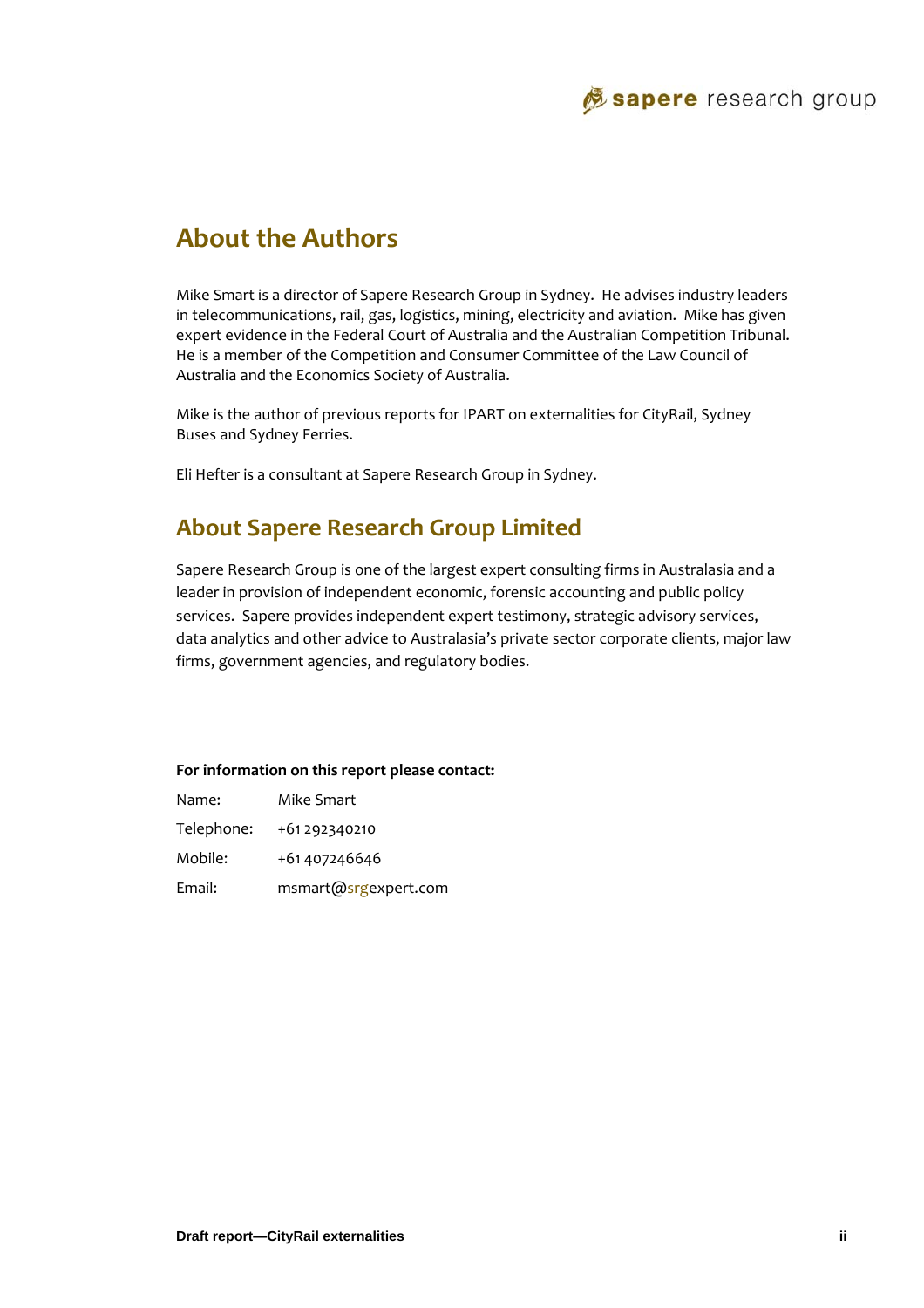# **Executive Summary**

The rationale for the subsidy to commuter rail in Sydney is that public transport generates external benefits that are not properly captured in the price system. Forcing public transport prices to equal costs, so that there would be no need for subsidy funding, would make society worse off: more travellers would use private cars, contributing to road congestion, air pollution, and other disbenefits that are felt widely across the community as a result of the decisions of others.

This Draft Report employs an approach that has been used in previous studies for IPART to quantify the external benefits for CityRail, Sydney Buses and Sydney Ferries. The principal external effects for public transport in quantitative terms are road congestion and emissions—both of conventional air pollution with its associated local health costs, and greenhouse gases with their global impacts. Other externalities were considered, but judged to be of second‐order importance in the present circumstances.

The 2008 estimation of CityRail external benefits has been revisited using 2011 data and with the benefit of improvements to the method that have been achieved in the intervening time. Notably, a newer version of the Strategic Travel Model of the NSW Bureau of Transport Statistics has enabled improved estimates of traffic flow patterns.

|                       | <b>Rail 2008</b> | <b>Rail 2012</b> |  |
|-----------------------|------------------|------------------|--|
|                       | \$2008           | \$2011           |  |
| Total ext rail \$m/yr | 1,528.2          | 1,866.6          |  |
| congestion            | 1,390.8          | 1,857.6          |  |
| air pollution         | 111.6            | 38.2             |  |
| <b>GHG</b>            | 25.9             | 10.9             |  |
| (less road pricing)   | N.C.             | 40.0             |  |

The comparison between total external benefits estimated in 2008 and now is presented in Table 5.3 below, which is presented here.<sup>1</sup>

l

<sup>1</sup> These estimates do not include the countervailing effect of the external costs of raising tax revenues to fund the CityRail subsidy. In the 2008 study, the road pricing effect was not calculated.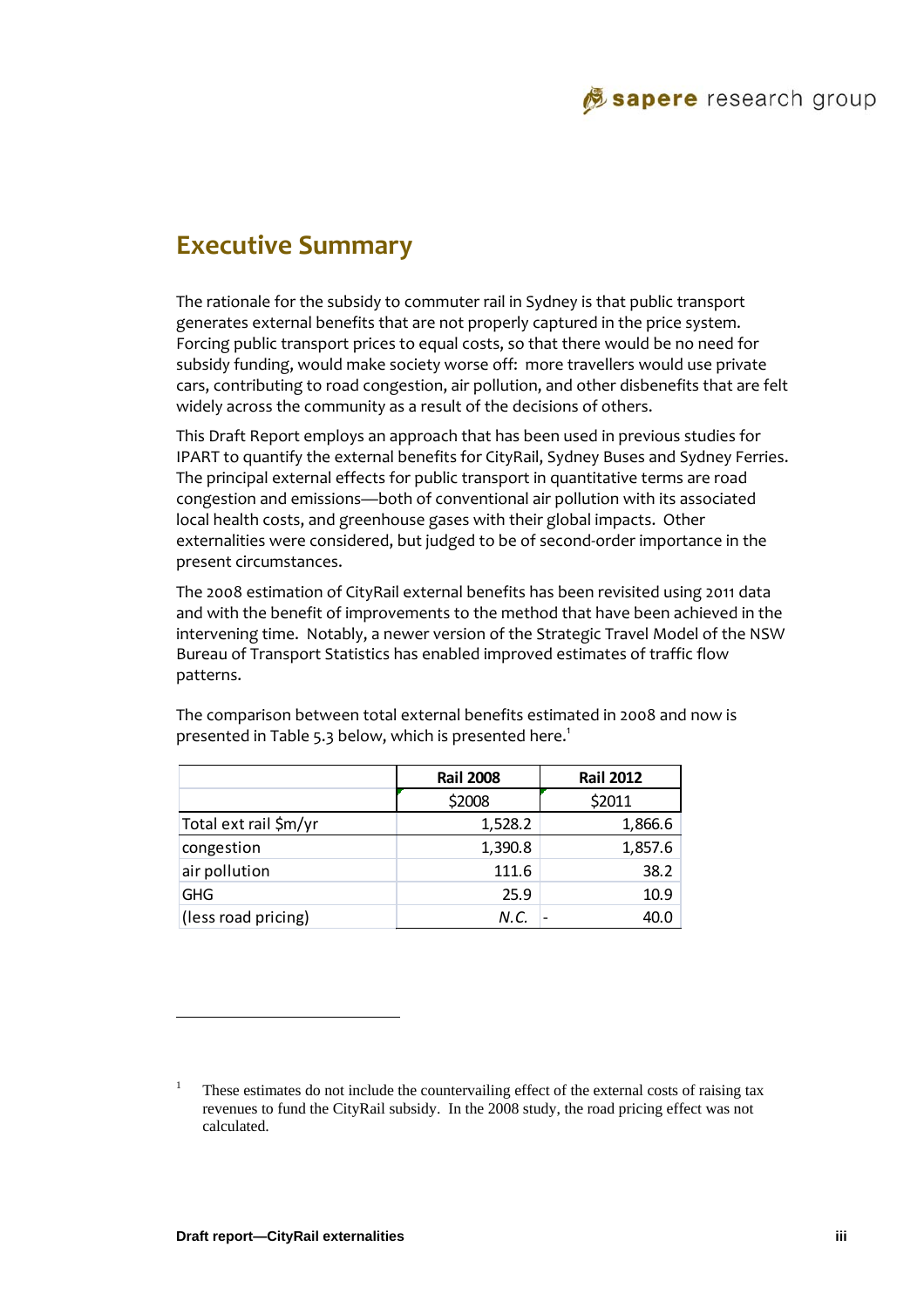

It is possible to disentangle the separate patronage and inflation effects by presenting this comparison on a per‐passenger journey basis and CPI‐adjusting the 2008 figures. This comparison is presented in the table below.

|                     | <b>Rail 2008</b> | <b>Rail 2008</b> | <b>Rail 2012</b> |
|---------------------|------------------|------------------|------------------|
|                     | \$2008           | \$2011           | \$2011           |
| Total ext \$/PJ     | 5.43             | 5.88             | 6.34             |
| congestion          | 4.94             | 5.35             | 6.31             |
| air pollution       | 0.40             | 0.43             | 0.13             |
| <b>GHG</b>          | 0.09             | 0.10             | 0.04             |
| (less road pricing) | N.C.             | N.C.             | 0.14             |

This table shows that present estimates of the total congestion benefit are substantially higher than in 2008, even when changes in patronage and inflation are taken into account. This real per‐journey change is driven, in part, by changes in traffic flow patterns since the 2006 Household Travel Survey on which the earlier version of the STM was based. However part of this change is also likely to be caused by improvements to the way the STM handles non-work purpose travel by car.

Relative to 2008, the emission externality benefits of rail are reduced. This change is driven mainly by an improved understanding of the emission performance of Sydney's bus fleet, which is relatively good and has been improving in recent years. There was also, in 2008, an overestimate of the amount of non-work purpose automobile travel that has since been corrected.

Calculations of optimal rail fares were also updated for the new data set and improvements to the optimisation method. The largest change to this calculation since 2008 is the explicit inclusion of a rough estimate of the long run marginal cost of expanding CityRail's systemic bottleneck, the CBD rail infrastructure capacity. In broad terms, a \$10b capital cost annuitized over 50 years with a 5% discount rate, and an assumed resulting 33% lift in system capacity lead to an incremental long run cost of approximately \$0.32/rail passenger-kilometre. This figure leads to a LRMC that is roughly double prior estimates of the SRMC.

Taking account of this LRMC, the optimal rail fare ignoring the marginal excess burden of taxation would be 29% higher than 2011 levels. If a plausible value of 0.1 is assumed for the marginal excess burden of State taxation generally, then the optimal rail fare would be 49% higher than 2011 levels.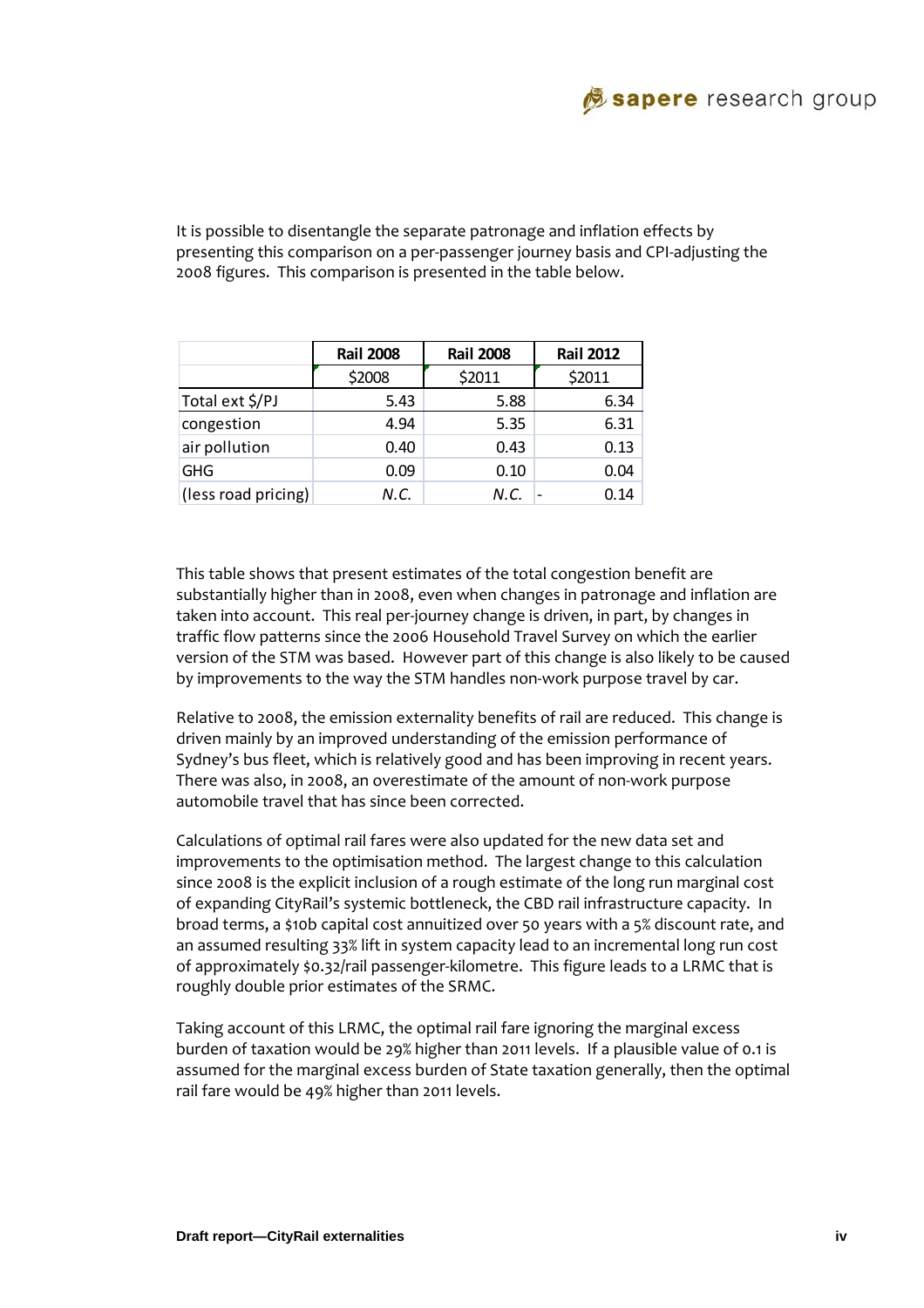

# **Table of Contents**

| $\mathbf{1}$            |     |  |
|-------------------------|-----|--|
|                         | 1.1 |  |
|                         | 1.2 |  |
|                         | 1.3 |  |
| $\overline{2}$          |     |  |
| $\overline{\mathbf{3}}$ |     |  |
| 4                       |     |  |
|                         | 4.1 |  |
|                         | 4.2 |  |
|                         | 4.3 |  |
|                         | 4.4 |  |
| 5                       |     |  |
|                         | 5.1 |  |
|                         | 5.2 |  |
|                         | 5.3 |  |
| 6                       |     |  |
|                         | 6.1 |  |
|                         | 6.2 |  |
|                         | 6.3 |  |
| $\overline{7}$          |     |  |
| 8                       |     |  |
|                         | 8.1 |  |
|                         | 8.2 |  |
| 9                       |     |  |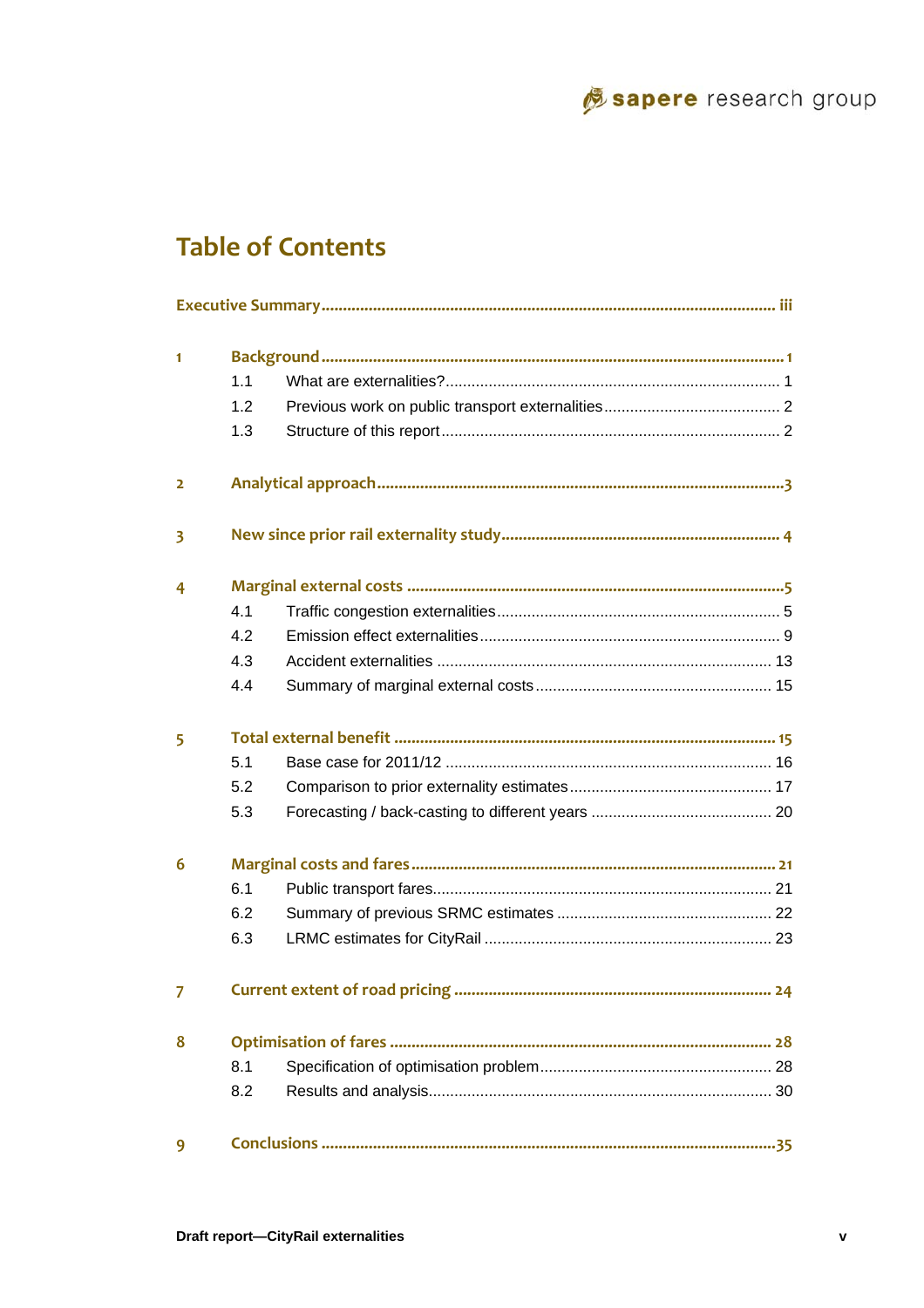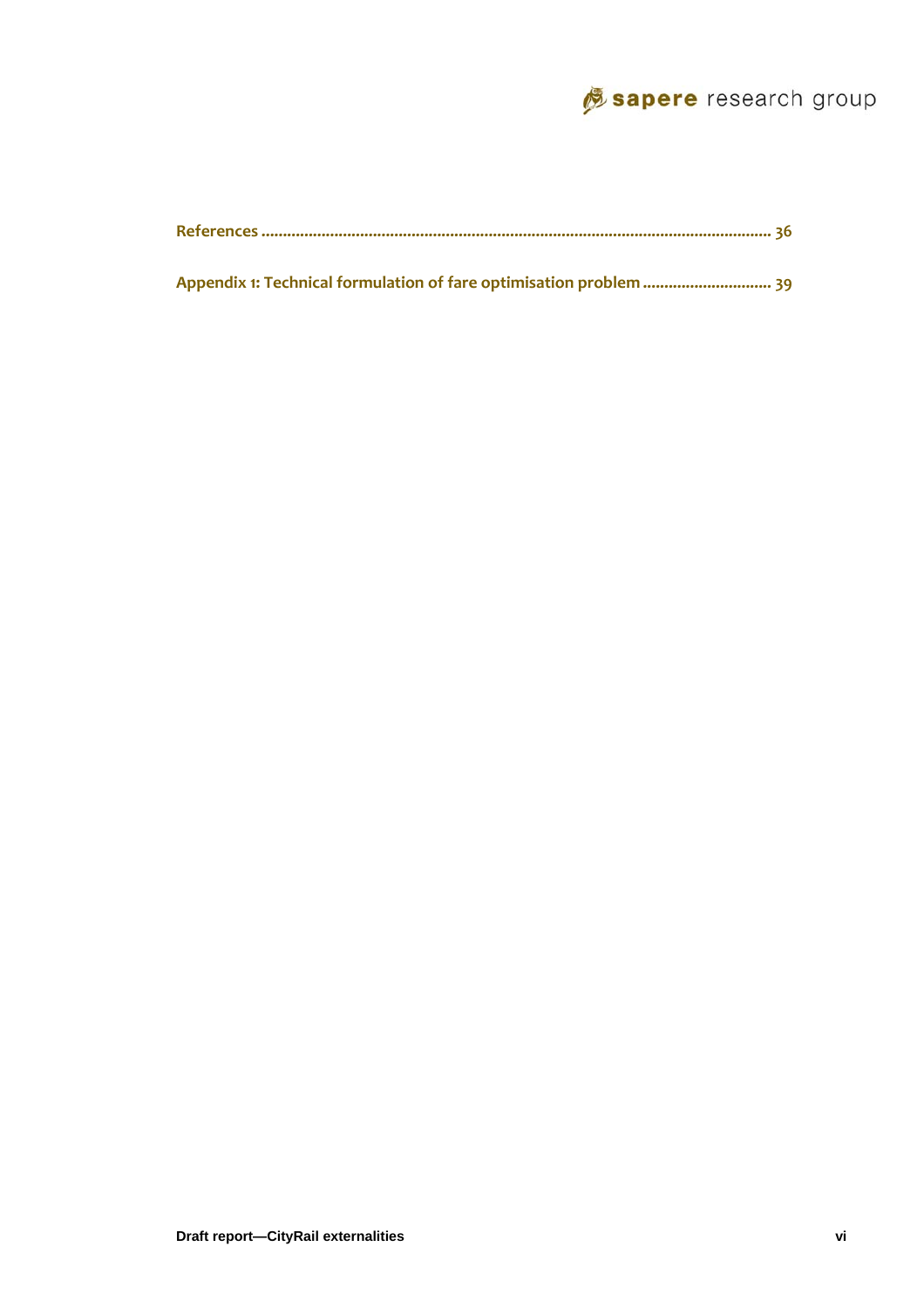# **1 Background**

This section contains an explanation of the nature of externalities, a summary of previous IPART work on externalities for public transport, and an outline of the remainder of the report.

### **1.1 What are externalities?**

In some transactions there is an effect on people other than the buyer and seller. That effect is called an externality. It may make the other people better or worse off. The price paid in the transaction is not influenced by externalities because they do not directly impact the buying or selling parties. This phenomenon is important to economists: the net value to society of the transaction includes the externalities. Social costs and benefits are unable to affect decisions about how much to produce and how much to consume because of their invisibility in the price system.

Presently, "second-best" conditions apply, meaning that car users do not pay for the full external costs they impose. $^2$  Under second-best conditions externalities provide a rationale for public transport ticket prices that may differ significantly from the cost of providing a passenger journey. Where public transport helps to mitigate the external costs of car use, socially optimal pricing would be below cost, implying a subsidy.

All government-provided public transport in Sydney is subsidised. $^3$  In this respect, Sydney's experience is quite typical of urban public transport worldwide. The sheer budgetary size of this subsidy demands investigation into whether its level represents the social optimum.

The prime motivation for the present study of rail externalities is to understand the optimal level of subsidy to CityRail. External benefits<sup>4</sup> from Sydney rail services determine the optimal gap between ticket prices and journey costs. If they can be

l

<sup>2</sup> Road user charges, including fuel levies and tolls, can be used as a means of requiring motorists to pay something toward the external costs they impose.

<sup>3</sup> As are some privately provided commuter bus services.

<sup>4</sup> These benefits are mainly in the form of reductions to external costs imposed by other transport modes.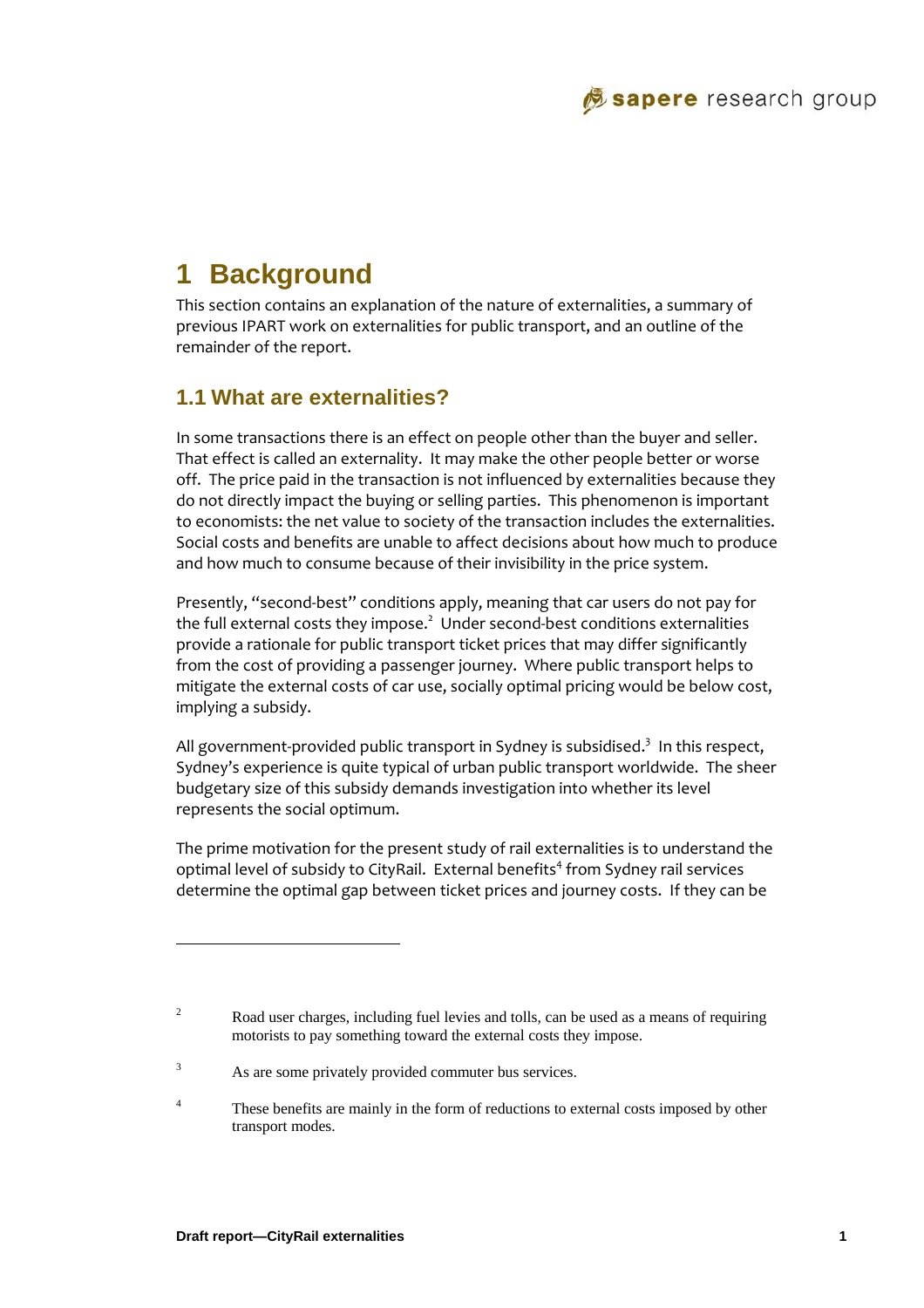

estimated accurately, then the optimal level of subsidy to CityRail can also be determined.

Putting this in a slightly different way, public transport services that generate positive externalities or help to avoid negative externalities are paid for partly by the traveller and partly by the taxpayer. The part paid by the taxpayer represents the external benefit. It is important that the taxpayer does not pay too much or too little. If too much, then resources are wasted and taxation is higher than it needs to be. If too little, then an opportunity to reduce the social burden of less efficient forms of transport is missed.

### **1.2 Previous work on public transport externalities**

IPART's December 2008 Final Determination of CityRail fares and regulatory framework for 2009 – 2012 was the first such decision in Australia to take explicit account of quantitative estimates of externalities. The basic externality methodology used in that inquiry was articulated in Smart (2008).

IPART's December 2009 Final Determination of metropolitan and outer metropolitan bus fares also took account of quantified external benefits. The externality methodology first developed for CityRail in the previous year was adapted to buses and extended in Smart (2009).

IPART's 2012 Determination of Sydney Ferry fares also took account of external benefits. The externality methodology was further extended to cater for the unique circumstances of ferries, which include the high proportion of tourism‐purpose travel. That work was documented in Smart (2012).

The principal external benefits identified in these studies were a reduction in traffic congestion and air pollution that would result from traveller decisions to use public transport instead of private motor vehicles. The approach used in this study follows the previous IPART studies. It has been refined in the light of experience, and further adapted to handle some specific characteristics of rail service.

### **1.3 Structure of this report**

The analytical method is set out in the next section. Further technical details are provided in the Appendix. Section 3 summarises the changes to methods and input data since rail externalities were analysed for IPART in 2008. Section 4 contains the main empirical work for this study. It explains how each of the external costs is calculated, summarises the data and tools employed, then sets out the estimates for marginal external cost for each mode. These marginal external cost figures are used in Section 5 to develop estimates for total external costs and benefits for rail. Section 6 summarises prior work on marginal costs for each transport mode, noting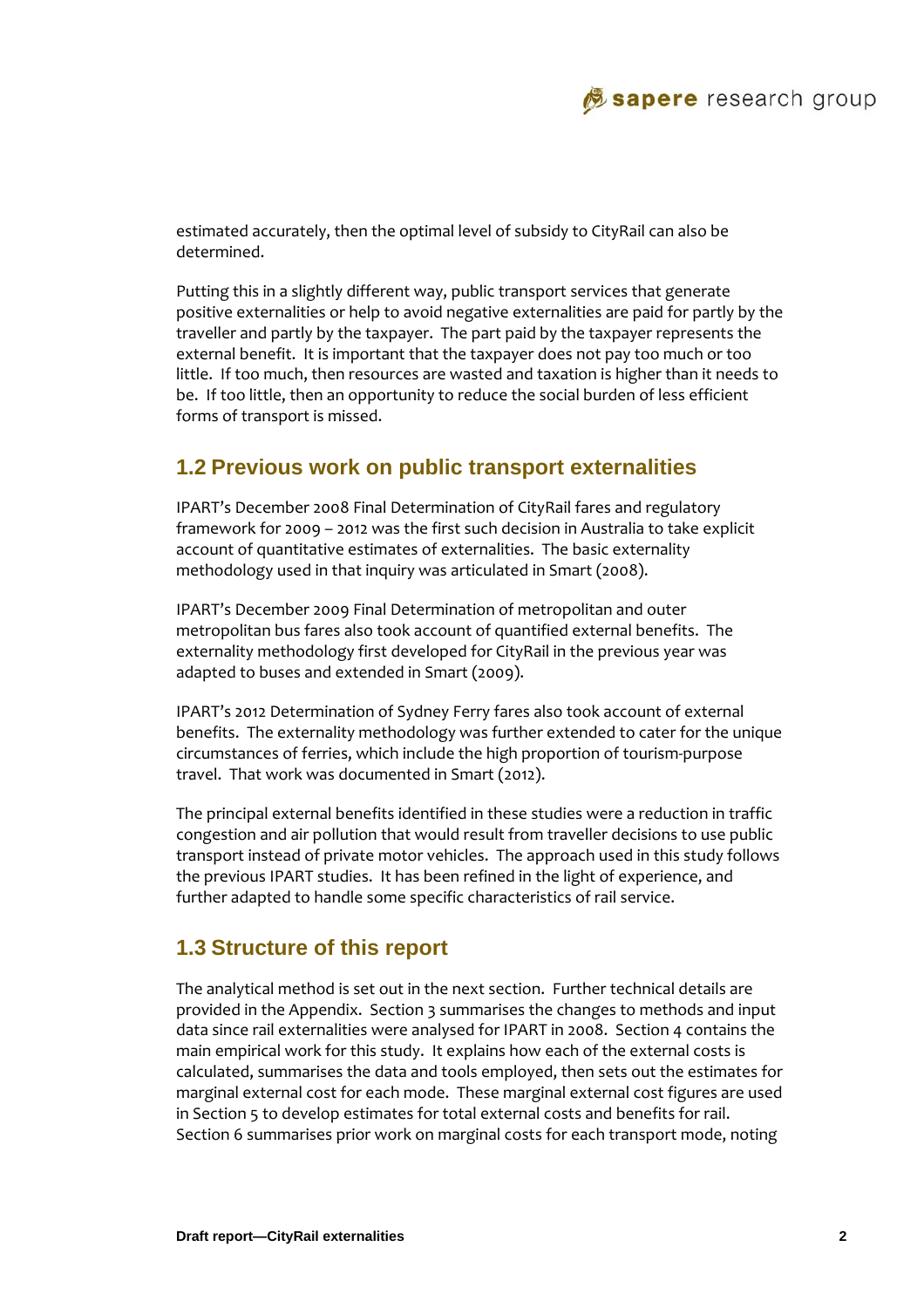

in particular the estimated Long Run Marginal Cost of commuter rail service. Section 7 sets out the estimation of road pricing based on current levels of fuel excise tax, tolls, and other taxes on automobile use. Section 8 applies the results of the earlier sections to estimate optimal rail fares.

# **2 Analytical approach**

This section sets out the analytical approach used in this report in broad terms, including an explanation of data sources and tools. Appendix 1 sets out the equations that are used, in order to put things into a more precise framework.

The main externalities considered here are reductions in traffic congestion, air pollution and motor accidents. The extent of benefit depends on the extent of modal shift between private car and public transport usage. To a lesser extent, the benefit may also depend on shifts between public transport modes.

A traveller's choice of transport mode depends on that person's preferences, the journey characteristics and relative price for each mode. One of the most important journey characteristics is the availability of a given mode at the traveller's residential location. Within the timeframe of the rail fare determination, journey characteristics are assumed to be constant for each mode.

There are two policy levers potentially available to influence the relative price of private car and public transport journeys: road user charging and ticket prices. Road user charging has been discussed at length in Australia and overseas, and there is much to recommend it on grounds of economic efficiency. Nevertheless, the political impediments to extending it appear, for now at least, to be insurmountable. Some progress has been made on parking space levies, time of day tolling for the Sydney Harbour crossings and fuel excise reform, but the introduction of more systematic road user charging does not appear likely within the next few years. Road user charges in force at present are assumed to remain constant.

The remaining policy lever for optimising transport externalities is to adjust fares. A change in fares would change modal market shares by altering the relative prices of transport modes. Changing modal shares would alter traffic congestion, fuel consumption, related emissions of greenhouse gases and conventional pollutants, the frequency and severity of traffic accidents.

Because traffic congestion is such a spatially specific phenomenon, it is necessary to simulate it using a detailed traffic model that has been tailored to the street and rail geometry of Sydney and to the origin‐destination movement patterns of Sydney residents. The Sydney Strategic Travel Model (STM) designed by the NSW Bureau of Transport Statistics is used for these traffic simulations.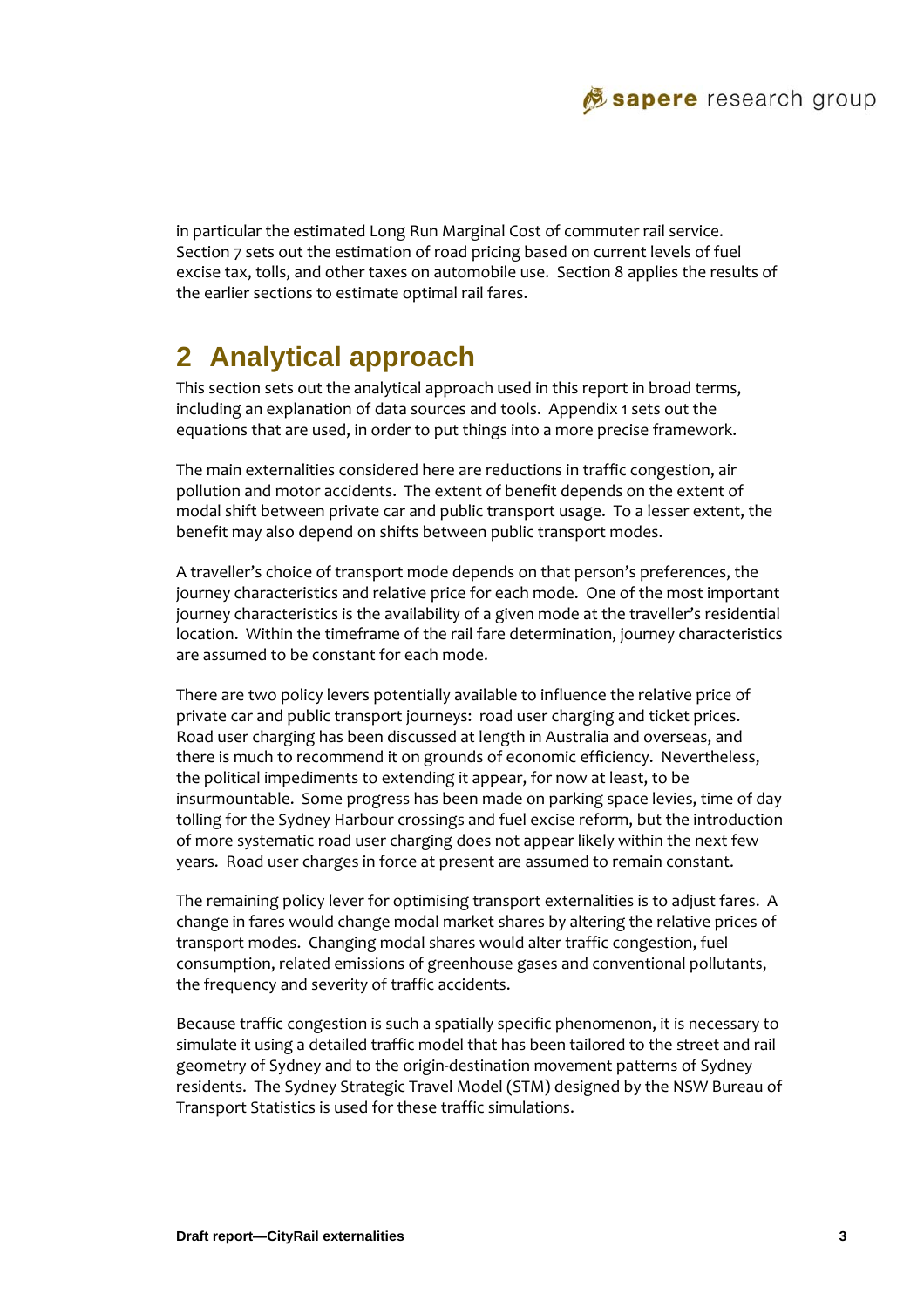

The modal choice logic is incorporated in the STM, which is used to derive public transport usage by mode and the following properties of automobile traffic:

- vehicle kilometres travelled;
- vehicle occupancy rates;
- person-hours of travelling time;
- the distribution of traffic among different velocity bands.

These usage indicators are calculated for several different rail availability scenarios. They are capable of being broken down further by purpose of travel, time of day, and geographic regions. For each scenario, this information can be used to determine congestion costs by calculating the value to motorists of the additional travel time they are forced to endure because of congestion. It can also be used to determine fuel consumption, which correlates directly to emissions of greenhouse gases and conventional air pollutants.

Comparison of STM results for different scenarios makes it possible to calculate the marginal external benefit or cost associated with a small increase or decrease in public transport use. The marginal external benefit is the sum of avoided automobile congestion, pollution and accident costs less the sum of congestion, pollution and accident costs associated with public transport. The marginal external benefit rate will depend, among other things, on the current level of car and public transport use. The lower the starting automobile modal share, the smaller the effect on road congestion of a given shift to public transport.

Once certain characteristics of rail demand have been established, along with rail marginal costs and marginal external benefits as a function of rail patronage, it is possible to perform a mathematical optimisation of the rail fares. These optimal fares, in conjunction with fixed costs, patronage and marginal cost levels at the optimal fare, implicitly determine the optimal quantum of Government subsidy to rail services.

# **3 New since prior rail externality study**

Since CityRail externalities were last estimated there have been several important improvements in both the methods and data employed. Starting with the ferry study (Smart, 2012) a new, more general analytical framework has been adopted. That framework is set out in the Appendix, and the relevant citations are in the References section.

The treatment of road pricing is improved in this externality study by two events. Following the approach used in the ferry study, the relevant government charges have been clearly isolated and quantified using budget data. Also, the new STM runs have permitted a more exact estimation of the proportion of car journeys that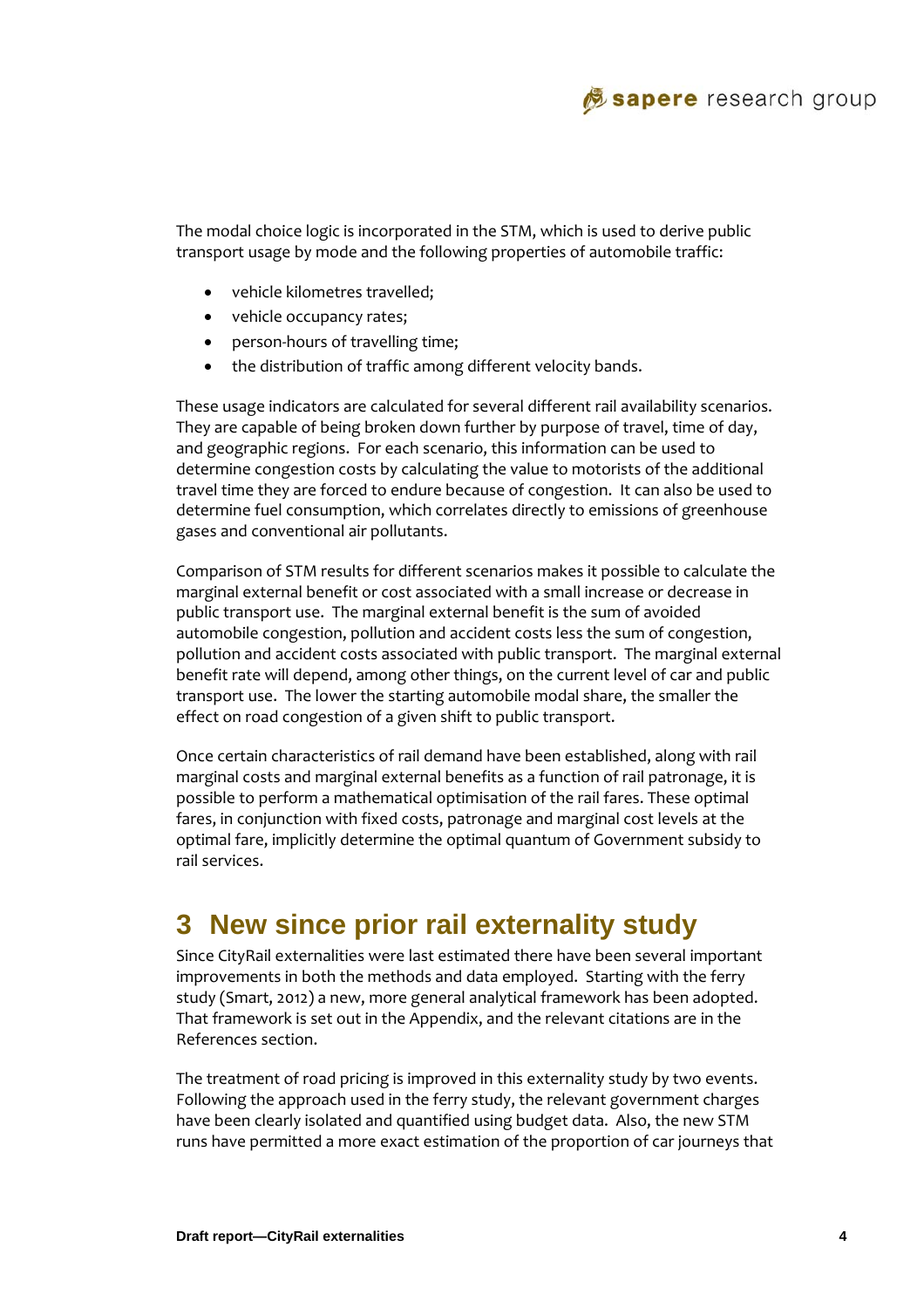

are liable to pay the NSW Government parking space levy and tolls on the Sydney Harbour crossings. The details are provided in section 7.

A newer version of the STM has been available since just before the ferry study was done. This STM version provides a more realistic analysis of travel for purposes other than journey to work, and therefore offers a more realistic summation of values across all journey purposes.

An improved set of estimates of unit costs for conventional air pollution is employed in this study. The 2009 bus study introduced a more refined set of diesel-related air pollution costs that reflected the current fleet mix for Sydney Buses and the fact that both fuel and engine specifications have improved significantly over the past few decades in Sydney. This study takes that work one step further, introducing a more exact set of air pollution costs for automobiles using unleaded petrol.

Finally, the Commonwealth Government's July 2012 introduction of a carbon pricing mechanism has established a hard dollar figure for the price of carbon dioxide emissions.

# **4 Marginal external costs**

The primary focus of this study is the estimation of marginal external costs that are avoided by a traveller's use of public transport. This chapter presents estimates of these marginal external costs. There is one subsection devoted to each of the most commonly cited externalities of transport: congestion and pollution. Within each of these subsections, the method, the data, and then the results are presented.

The third subsection argues that marginal external costs for motor accidents are too small to measure reliably. The final subsection summarises the overall marginal external cost results.

### **4.1 Traffic congestion externalities**

Broadly speaking, transport gives rise to two types of external costs: those experienced by other travellers, and those experienced by non-travellers. Congestion is in the former category, while air pollution is in the latter. When one more car journey is added to an already busy stream of traffic, it slows the other cars down by a small but measurable amount. This slowing effect causes the occupants of those other cars to consume more time and petrol than they otherwise would have to complete their journeys. The cost of this additional time and petrol is an externality.

Consider the possibility that a person who had been a passenger in a car in a busy traffic stream yesterday decides to drive her own car instead today. As a result of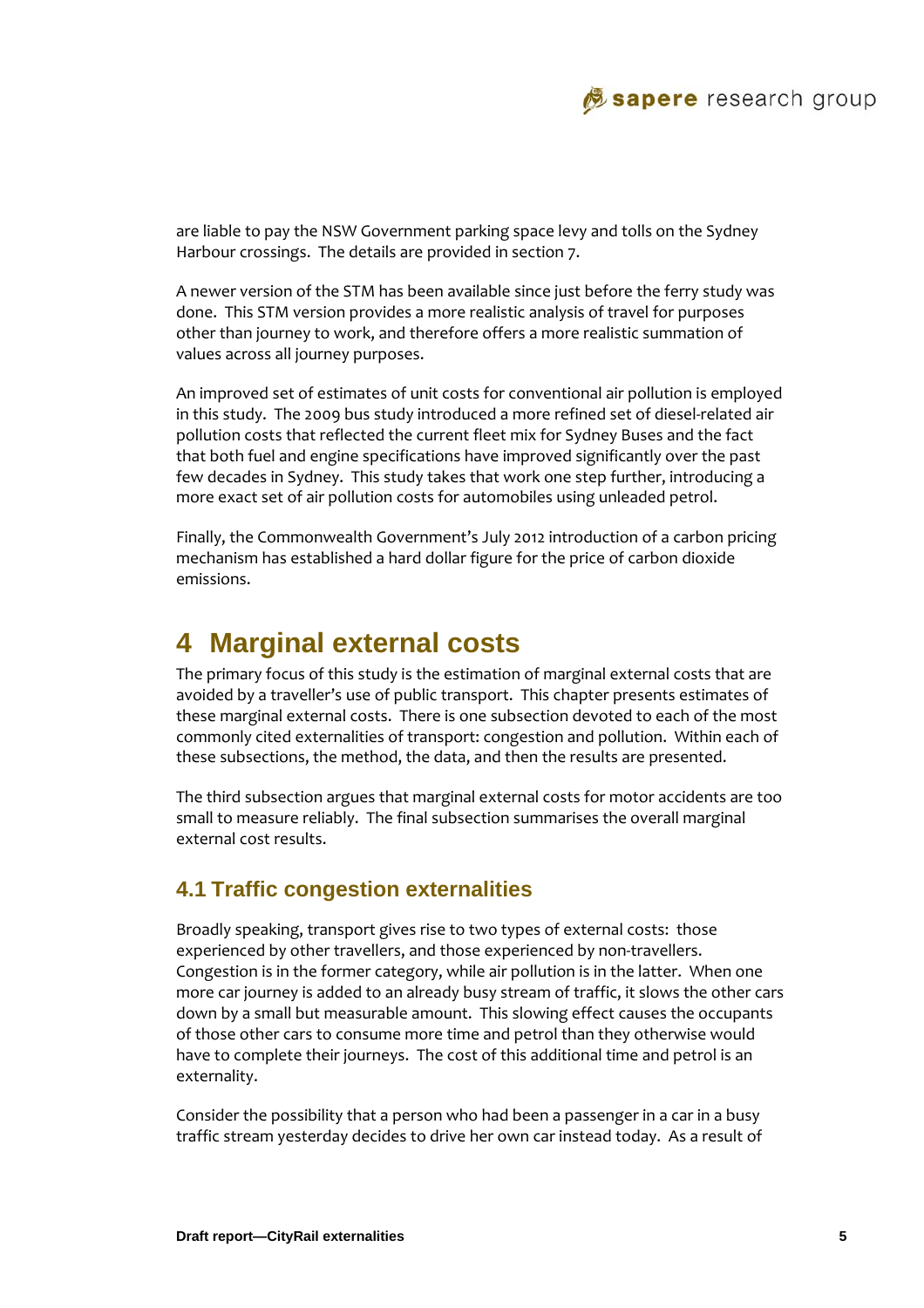

that decision, that person will experience a slower journey today, because there is more traffic on the road compared to yesterday. The additional travel time experienced by that person is not an externality. In deciding whether to drive her own car or to car pool, this person will consider the additional cost of petrol, tolls, and of her own travel time. The switching motorist's travel time is just part of the "price" that is taken into account in determining her choice of transport mode.

Putting this logic in a more precise way, the sluggishness of traffic can be measured by the number of hours taken on average to travel one kilometre on a typical commuting journey. The greater the congestion, the larger this figure will be. In general, in a given traffic network in a given time period, the average hours per kilometre will increase as the total number of car passenger kilometres increases. The total travel time for all car drivers and their passengers is the average hours per kilometre multiplied by the number of passenger kilometres (counting each driver as a passenger also). The increase in total travel time with a small increase in car passenger kilometres has three components:

- A. The initial passenger kilometres multiplied by the increase in hours per kilometre;
- B. The increase in passenger kilometres multiplied by the initial hours per kilometre; and
- C. The increase in passenger kilometres multiplied by the increase in hours per kilometre.

Of these components, only A is a true external cost of car travel. B and C are experienced only by the occupants of cars newly joining the traffic, so they would be taken into account by a rational person deciding whether to travel by her own car. It is very important to recognise the distinction between these types of congestion costs. Otherwise congestion externalities will be overestimated.

Figure 4.1 illustrates these points conceptually.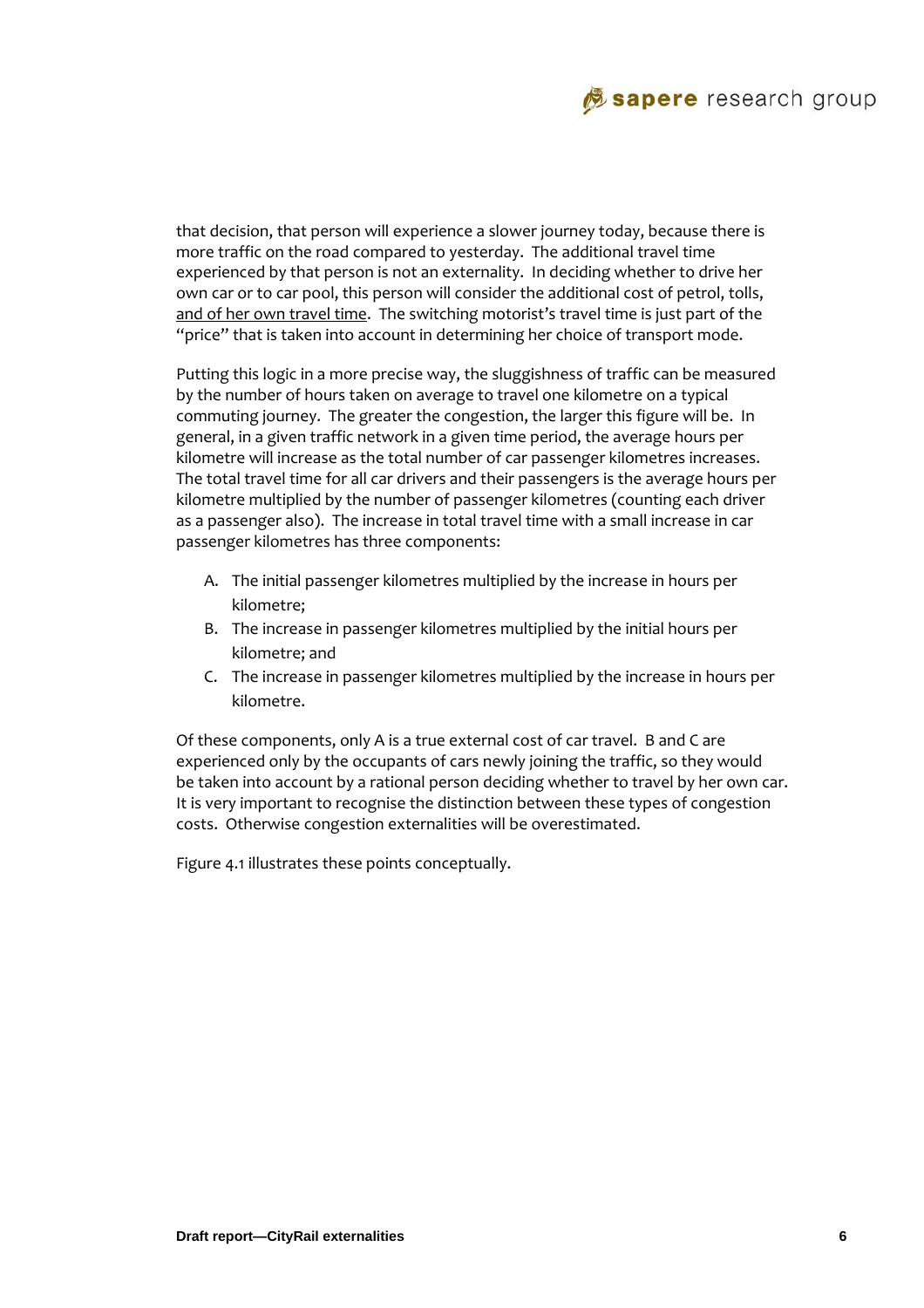

#### **Figure 4.1 Travel time burden of congestion on existing motorists**



automobile passenger kilometres travelled

#### **4.1.1 Method for congestion**

The marginal external congestion cost for motorists primarily consists of excess travel time. The value of travel time lost due to congestion is the value of a traveller's time, expressed in dollars per hour, multiplied by the number of hours lost as a result of the decisions of others. To evaluate the latter for existing motorists, let Q be the total number of automobile passenger kilometres travelled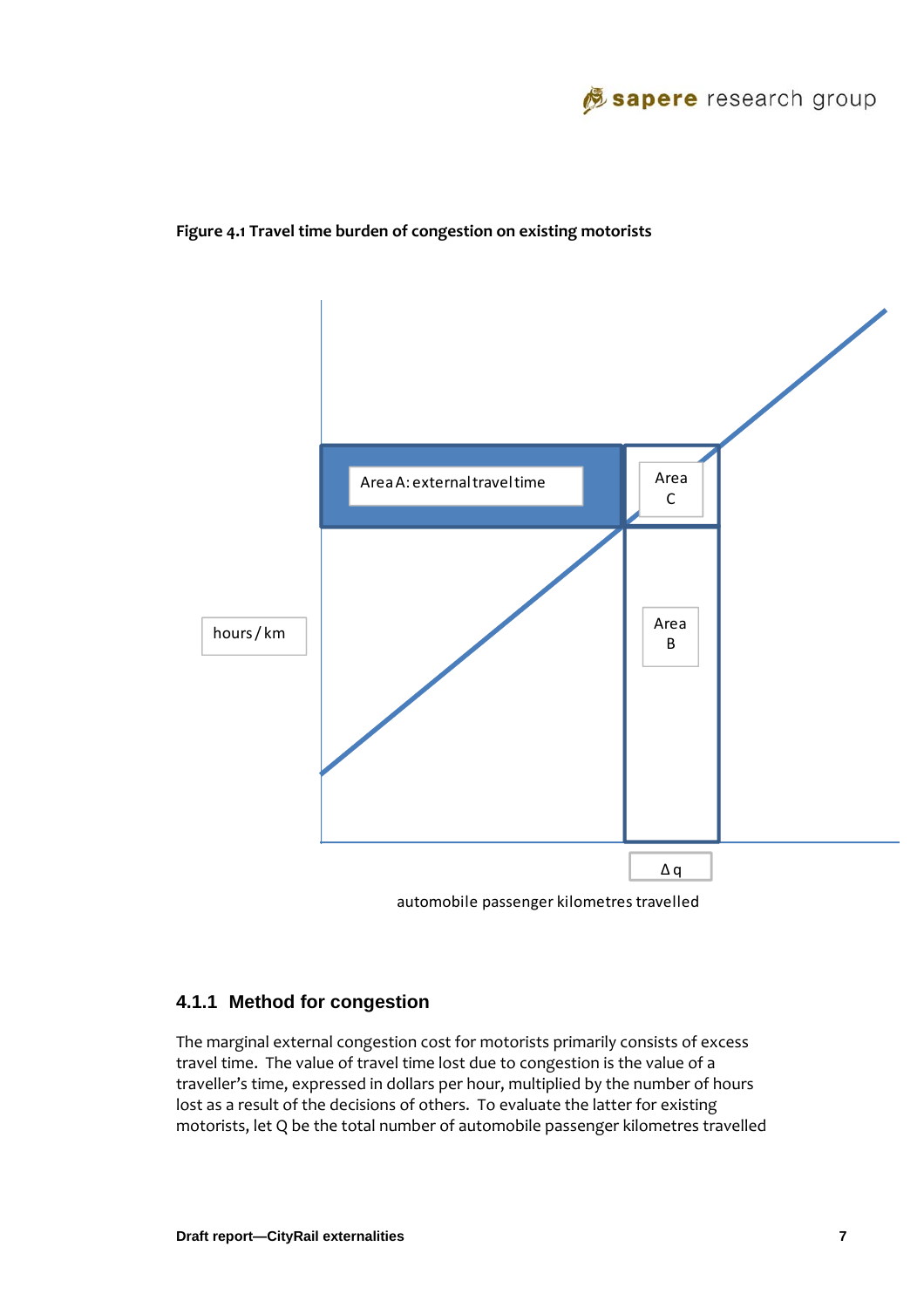

during a work day. Let Y be the average number of hours required to travel one kilometre in average traffic conditions.  $Y = Y(Q)$  is an increasing function of Q. The total travel time is simply  $Q * Y$ .

We are interested in the increase in travel time experienced by existing motorists when the total number of automobile passenger kilometres increases by a small amount = ∆q (Area A in figure 4.1). This increase in travel time is equal to

 $Q * (Y(Q + \Delta q) - Y(Q))$ 

The marginal external cost of congestion‐related travel time is

mec = VOTT \* Q \* (Y(Q+ $\Delta$ q) – Y(Q)) /  $\Delta$ q

where VOTT is the average value of time to automobile occupants. If Y were a linear function of Q, say  $Y = A * Q + B$ , then the marginal external cost would be

mec =  $VOTT * Q * A$ 

#### **4.1.2 Data for congestion**

The relationship between automobile passenger‐kilometres and passenger hours is subtle. It depends not only on the specific geometry of Sydney's roads, which is substantially fixed at all times of day (apart from lane changes on the Harbour Bridge, etc.), but also on the origin‐destination patterns of journeys, which change substantially during the day.

New STM runs were conducted for a typical workday. All journey purposes were combined, as were all times of day. Total automobile passenger hours and automobile passenger kilometres travelled on that typical workday were estimated for five different scenarios, involving progressive increases in automobile traffic demand:

- 50% rail fare reduction, all other fares held constant (least car use);
- Business as usual;
- 100% rail fare increase;
- 200% rail fare increase; and
- No rail service provided (most car use).

For each scenario, the ratio of automobile passenger hours to automobile passenger kilometres (equivalent to 1/speed) was calculated. The five scenarios were then used to determine a line of best fit to the points (1/speed) vs automobile passenger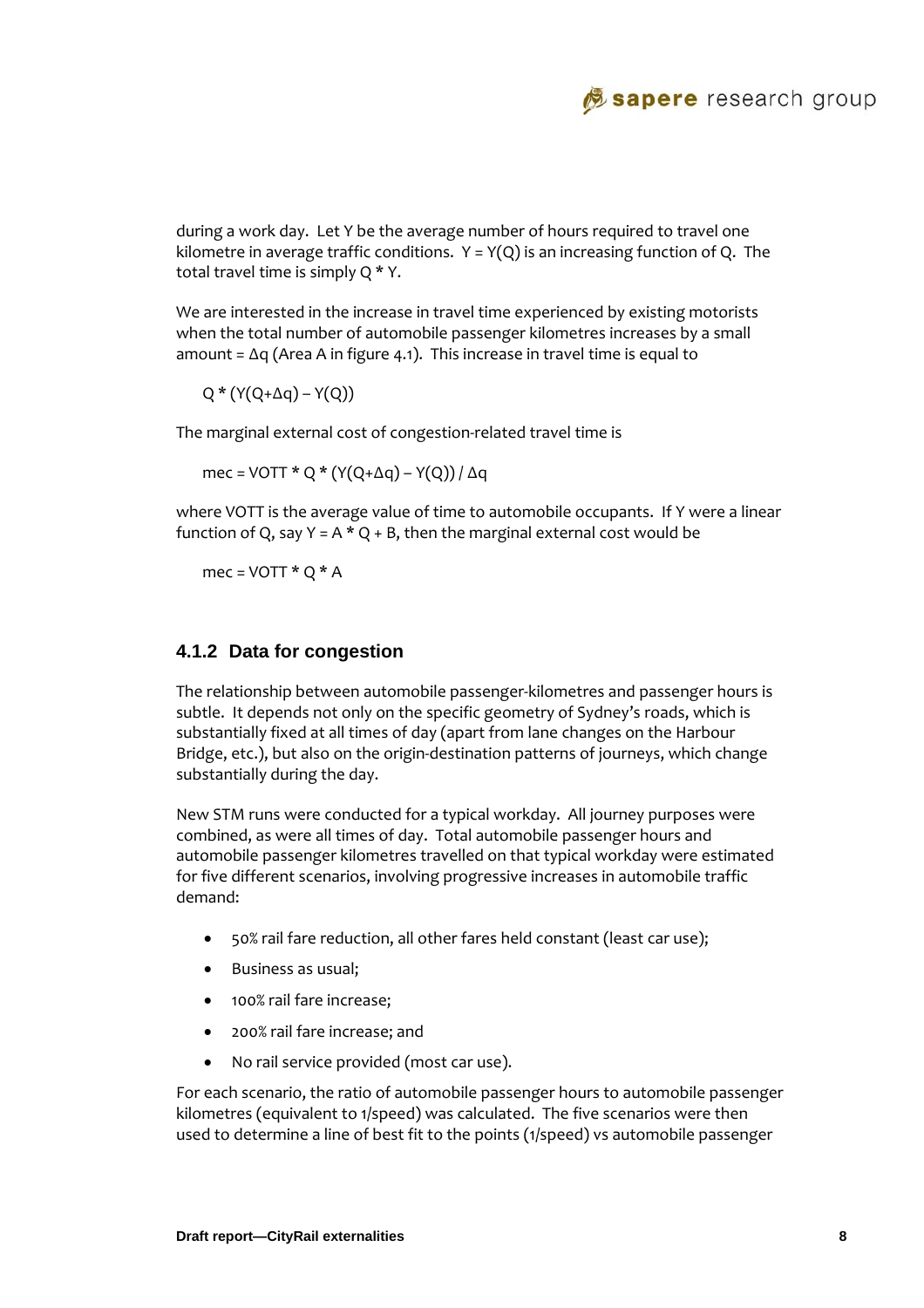

kilometres. This line is the diagonal line shown conceptually in figure 4.1 above. The slope of this line is the parameter A described in section 4.1.1.

The relevant value of Q is simply the number of automobile passenger kilometres travelled in a normal workday in the Business as usual scenario. The VOTT figure chosen was the Value of Travel Time used in the 2008 CityRail externality study: \$15.80/hr, indexed by inflation from 2008/9 to 2011/12. The resulting value of the marginal external congestion cost (mec) is expressed in units of \$/automobile person kilometre in Table 4.1 below, along with the other inputs.

| VOTT (\$/hr)        | 16.87       |
|---------------------|-------------|
| Q (auto pk)         | 105,568,300 |
| A (quadratic coeff) | 7.73E-10    |
| Imec                | 1.377       |

#### **Table 4.1 Calculation of congestion parameters**

The results of employing these values are summarised in section 4.4 below.

### **4.2 Emission effect externalities**

External costs, such as pollution, that are experienced primarily by non-travellers can be estimated straightforwardly. While the car driver and her passengers may experience some air pollution if they drive with the windows down, the greater effect is felt by people living near a busy road. In the case of greenhouse gas emissions, the effects are felt by everyone on the planet. The dispersion of air pollution is so great that most of the polluting effects created by a given car are felt by people other than that car's occupants.

A car's emissions are directly proportional to the amount of fuel consumed, since pollution (both conventional and greenhouse) is the result of a chemical reaction.<sup>5</sup> Therefore, total air pollution depends on car passenger kilometres in a direct way. More passenger kilometres mean more litres of fuel consumed, which imply more pollution. The incremental impact on pollution of an additional car passenger

l

<sup>5</sup> This fact arises from the chemical equations for fuel combustion. The proportionality between quantity of pollution and litres of fuel consumed, while strong, is not quite exact. It depends also on the thoroughness of combustion of the fuel. In turn, this depends to some extent on the condition of each vehicle, how fast it is travelling, and whether the engine is warmed up. These second-order complications are ignored.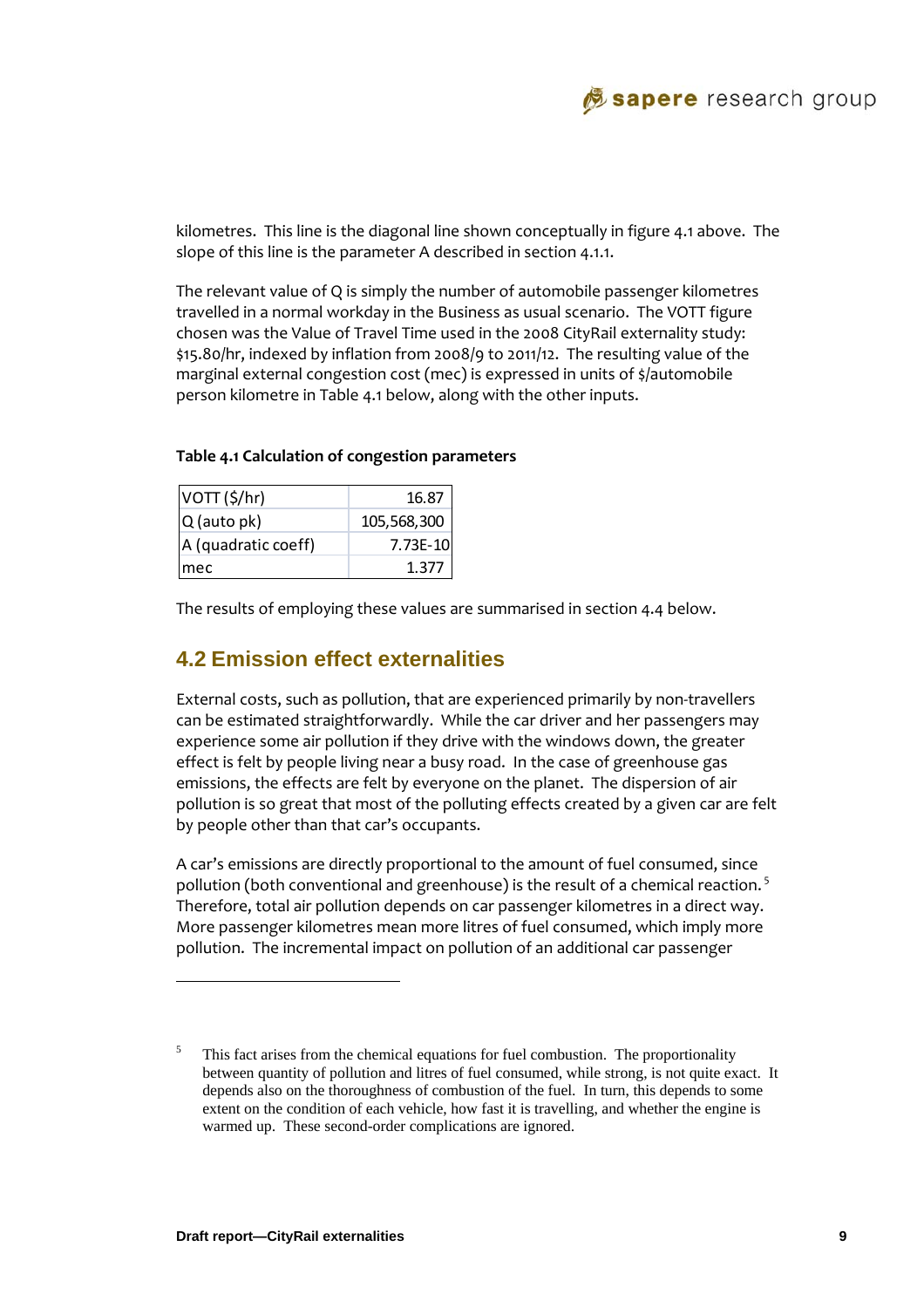

kilometre is proportional to the additional fuel that must be consumed to produce that passenger kilometre. There are some subtleties arising from the influence of congestion on the relationship between car passenger kilometres and fuel consumption, and from the fact that health impacts of air pollution may not be linearly related to the concentration of pollutants in the air.

The implications of these facts are illustrated in figure 4.2.





Figure 4.2 is similar to figure 4.1, apart from the fact that the units on the vertical axis are litres of fuel consumed per automobile passenger kilometre. In figure 4.2,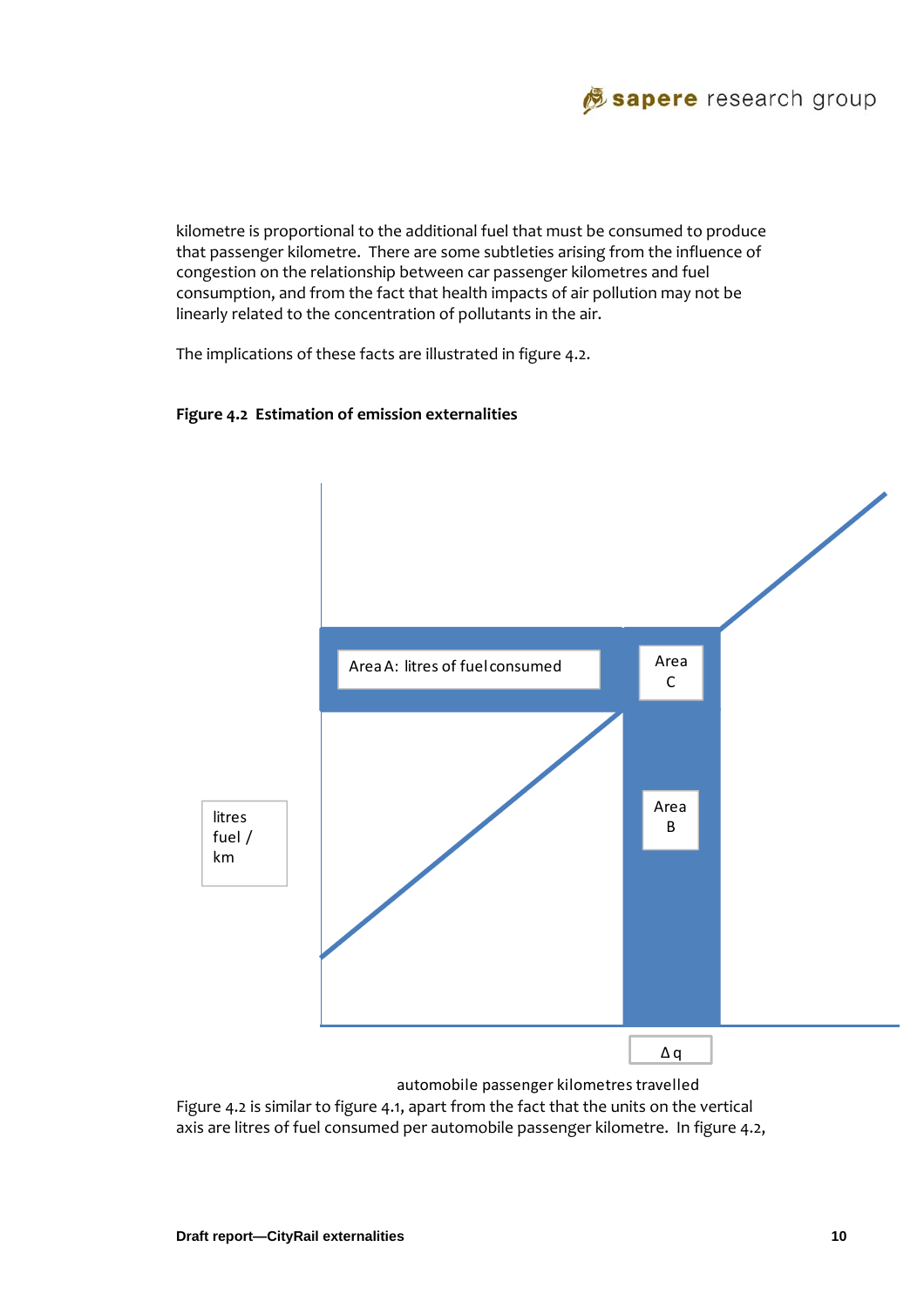

areas represent litres of fuel consumed. As air pollution is proportional to the fuel consumed, these areas are proxies for air pollution. The external cost of an increase of ∆q in total automobile passenger kilometres travelled is the sum of areas A, B and C because the population at large is affected adversely not only by the emissions from existing car users, but also by emissions from new car users. All fuel consumption causes external costs.

### **4.2.1 Method for quantifying emission effects**

Cars and buses emit conventional air pollutants (including fine particulate matter, volatile organic compounds, and nitrous oxides) that have adverse health consequences for the urban population generally. They also emit greenhouse gases that make some contribution to global climate change. The amount of air pollution and greenhouse gas emission from a given type of vehicle burning a given type of fuel is proportional to the number of litres of fuel burnt, for the simple reason that all of these pollutants are the by‐products of the chemical reactions that accompany internal combustion. Quantifying the emission externalities is a simple matter of calculating the following ratios, and combining them:

- Health cost per kg of each conventional pollutant;
- Kg of each conventional pollutant per litre of fuel consumed;
- Carbon price (\$/kg);
- Kg of carbon emitted per litre of fuel consumed;
- Litres of fuel consumed per car‐km or bus‐km;
- Average vehicle occupancy for cars and buses.

The marginal external emission cost rates are:

$$
mec^{car\text{ emissions}} = (vkt/pax\text{-}km)(I_{\text{ulp}}/vkt)\left\{ (Cost_{GHG}/kg_{GHG}) (kg_{GHG}/I_{\text{ulp}}) \right\}
$$

 $+\sum_{\text{pollutant}}$  (COSt<sub>pollutant</sub>/kg<sub>pollutant</sub>) (kg<sub>pollutant</sub>/l<sub>ulp</sub>) }

 $mec^{bus~emissions} = (bus-km/pay-km) (l_{diesel}/vkt) \{ (Cost_{GHG}/kg_{GHG}) (kg_{GHG}/l_{diesel})$ 

$$
+ \sum\nolimits_{\text{pollutant}} \big( \text{Cost}_{\text{pollutant}}/ \text{kg}_{\text{pollutant}} \big) \big( \text{kg}_{\text{pollutant}} / \text{I}_{\text{diesel}} \big) \Big\}
$$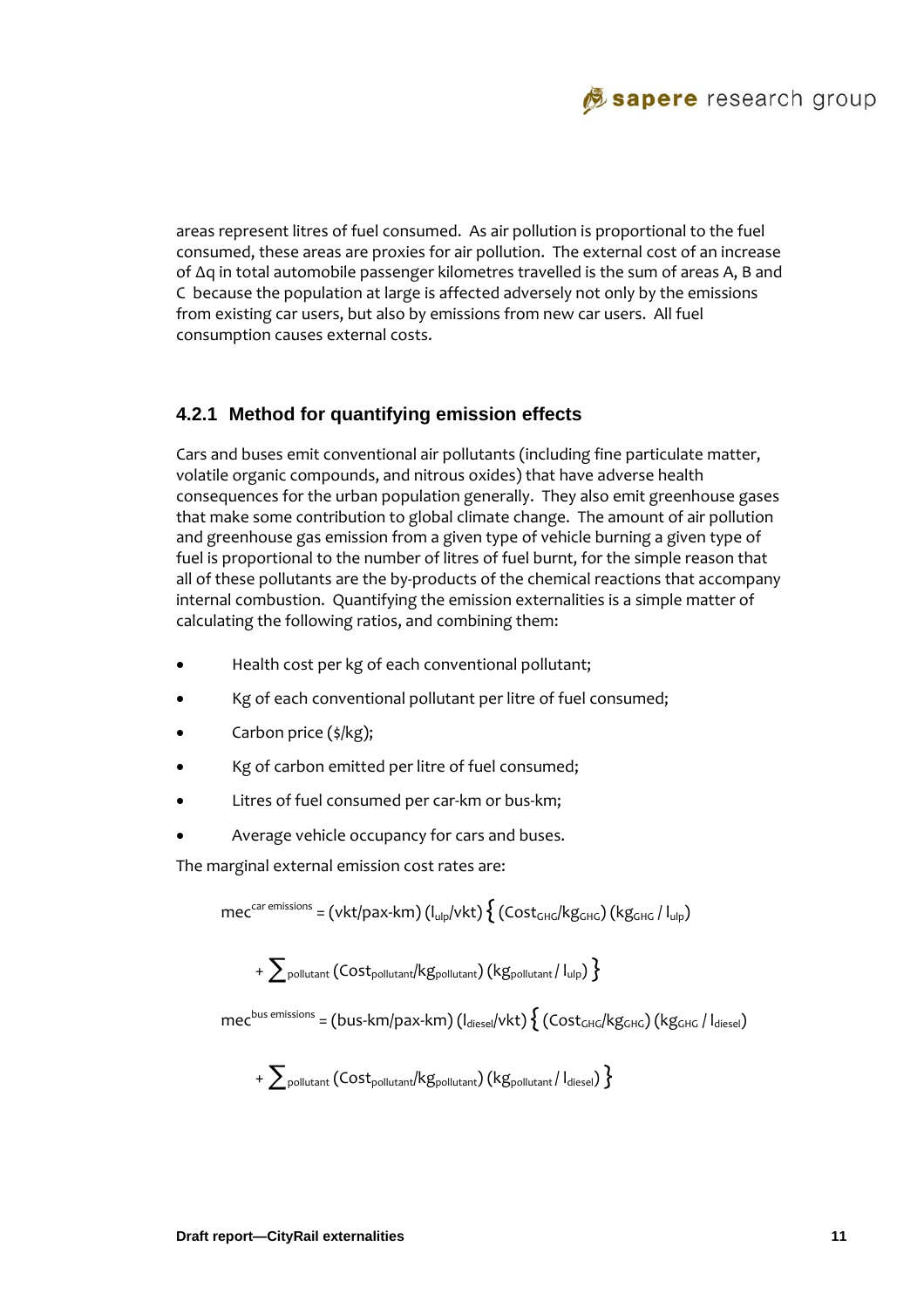

A similar formula applies to ferry emissions.

The empirical determination to be made is whether rail usage reduces the costs of emissions and by how much. The emissions externality calculation is performed once the change in road vehicle‐kilometres is determined by the STM runs. The core steps in the analytical approach are:

- 1. Estimate the fuel savings per passenger-kilometre associated with a mode shift from automobile to rail;
- 2. Quantify the associated reduction in emissions of carbon dioxide and conventional pollutants such small particulate matter, sulphur dioxide, nitrogen oxides, carbon monoxide, benzene, and lead;
- 3. Cost the avoided externality on the basis of an assumed carbon price and published values of the marginal external health costs per litre of fuel consumed.

#### **4.2.2 Data for emission effects**

Watkiss (2002) calculated air pollution costs for Australian Vehicles. Watkiss distinguished between emission rates from vehicles manufactured between 1980‐89, 1990‐95 and 1996‐99. The bus figures cited below are taken from Watkiss' Table 25, p. 39. Air pollution costs in cents per litre were given for four geographical bands, of which Band 1 is of interest. Band 1 is the inner areas of larger capital cities, including Melbourne, Sydney, Brisbane, Adelaide and Perth. For heavy buses manufactured between 1996‐99, the air pollution costs were \$0.58/litre diesel. The Watkiss figures for cars (med sulphur fuel, Pre‐Euro 1 standard petrol car) in Band 1 were given in Table 29, p. 46: \$0.16/litre ULP. These figures were CPI indexed to 2011/12 dollars: buses = \$0.72/litre diesel, and cars = \$0.20/litre ULP. As Watkiss is the authority cited by the Australian Transport Council's 2006 National Guidelines for Transport System Management in Australia (Appendix C: default externality values) this report adopts these Watkiss air pollution cost estimates.

Smart (2009) employed CO<sub>2</sub> emission rates of 2.34 kg CO<sub>2</sub>/l<sub>ulp</sub> and 2.68 kg CO<sub>2</sub>/l<sub>diesel</sub>. Since that report, the Commonwealth Government has introduced a legislated carbon pricing scheme setting the level at  $\frac{23}{100}$  consets and set all consumption rates per automobile kilometre and ferry kilometre are used. An increasing proportion of Sydney buses uses compressed natural gas instead of diesel, with some reduction in emissions.

An overall estimate of external costs for train services was obtained from figures contained in Karpouzis (2007). The results of the emission externality calculation are summarised in section 4.4 below.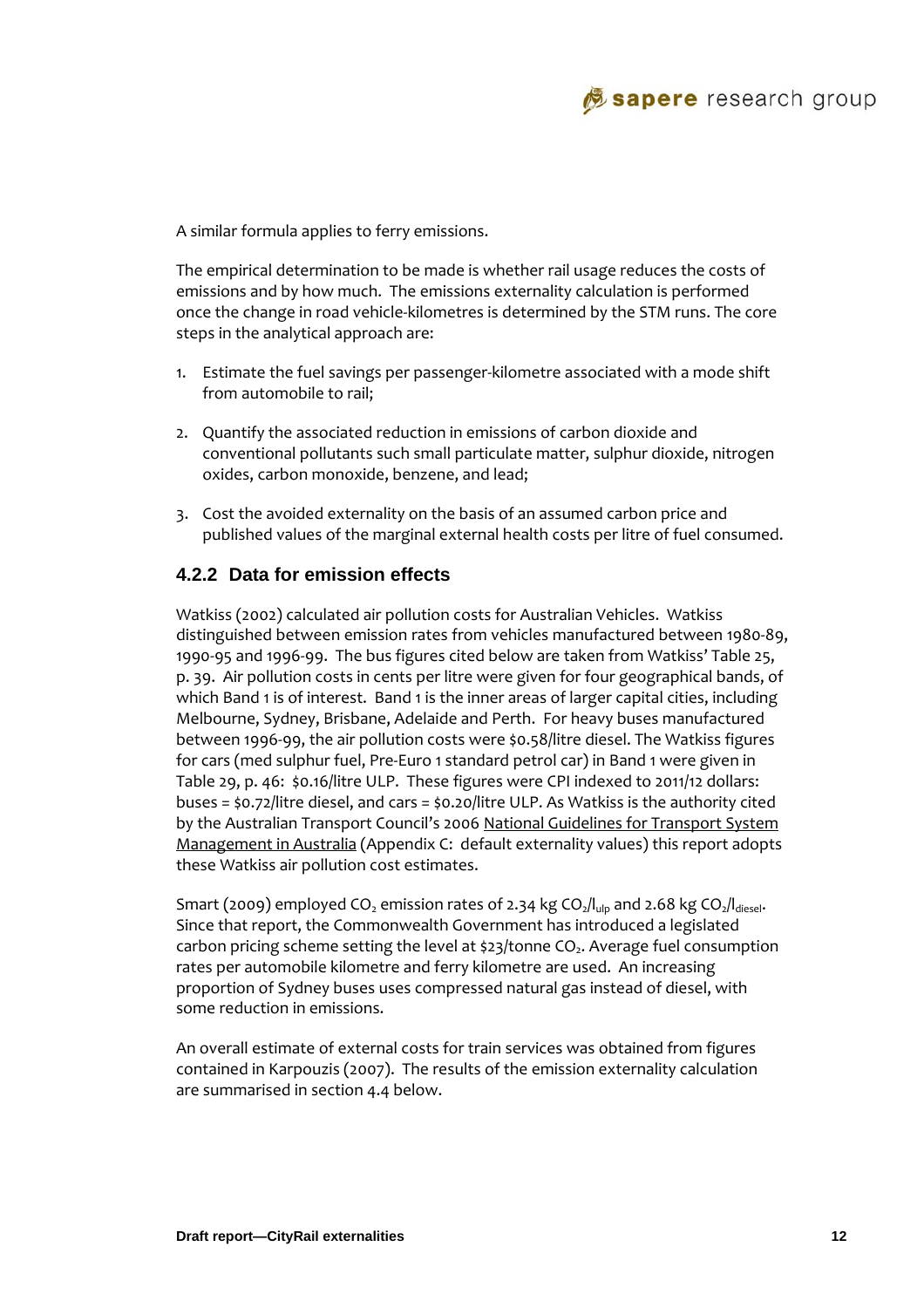# **4.3 Accident externalities**

It is widely understood that another benefit of public transport is a reduction in the number and cost of automobile accidents. Simplistically, less automobile traffic would seem to imply fewer accidents. Accident cost reduction is, in fact, a significant factor in social cost benefit studies for highway construction projects. The forecast reduction in automobile accidents that is attributable to a new road's existence is part of the benefit expected from building it.

Translating this concept into a rationale for subsidising public transport is, however, far from straightforward. There are two main problems. First, the relationship between traffic density and accident cost is complicated. It is not even possible to say, in general, whether increased density increases or decreases accident cost. Second, many of the costs of motor accidents are internalised and are therefore not a valid grounds for subsidising public transport. In unpicking these issues it is helpful to return to the dichotomy introduced earlier between externalities that primarily impinge on other motorists, and those that impinge primarily on non-motorists.

Let us first consider accidents in which the injured party is the driver or passenger of a car. Several factors suggest that important parts of the costs faced by such a party are not external:

- The injury cost is the indirect result of a decision by the driver or passenger to travel by car. A rational traveller would have taken into account the risk‐ weighted possibility of this accident when choosing a mode of travel.
- Damage to the car is likely to have been insured, as is damage to other cars affected by the accident. The insurance premium tends to internalise this cost, in terms of bringing it into the motorist's private cost-benefit calculus supporting the decision to drive or travel by public transport.
- Some significant proportion of the medical cost of the accident is also likely to be covered by insurance, and therefore internalised.

Nevertheless, there are undoubtedly parts of the accident cost that cannot be fully internalised in the driver's mode choice decision. For example, the loss suffered by the driver's family and workplace as a result of injury or death is external to the driver's decision. The additional strain on emergency services arising from the accident is likewise an external cost.

In order to progress further, it is necessary to return to a version of figure 4.1 above. As in figure 4.1, the horizontal axis would be automobile passenger kilometres travelled on a given network within a given period of time. The vertical axis, however, would be the average traffic accident cost borne by motorists per automobile passenger kilometre. The key question is this: would the diagonal line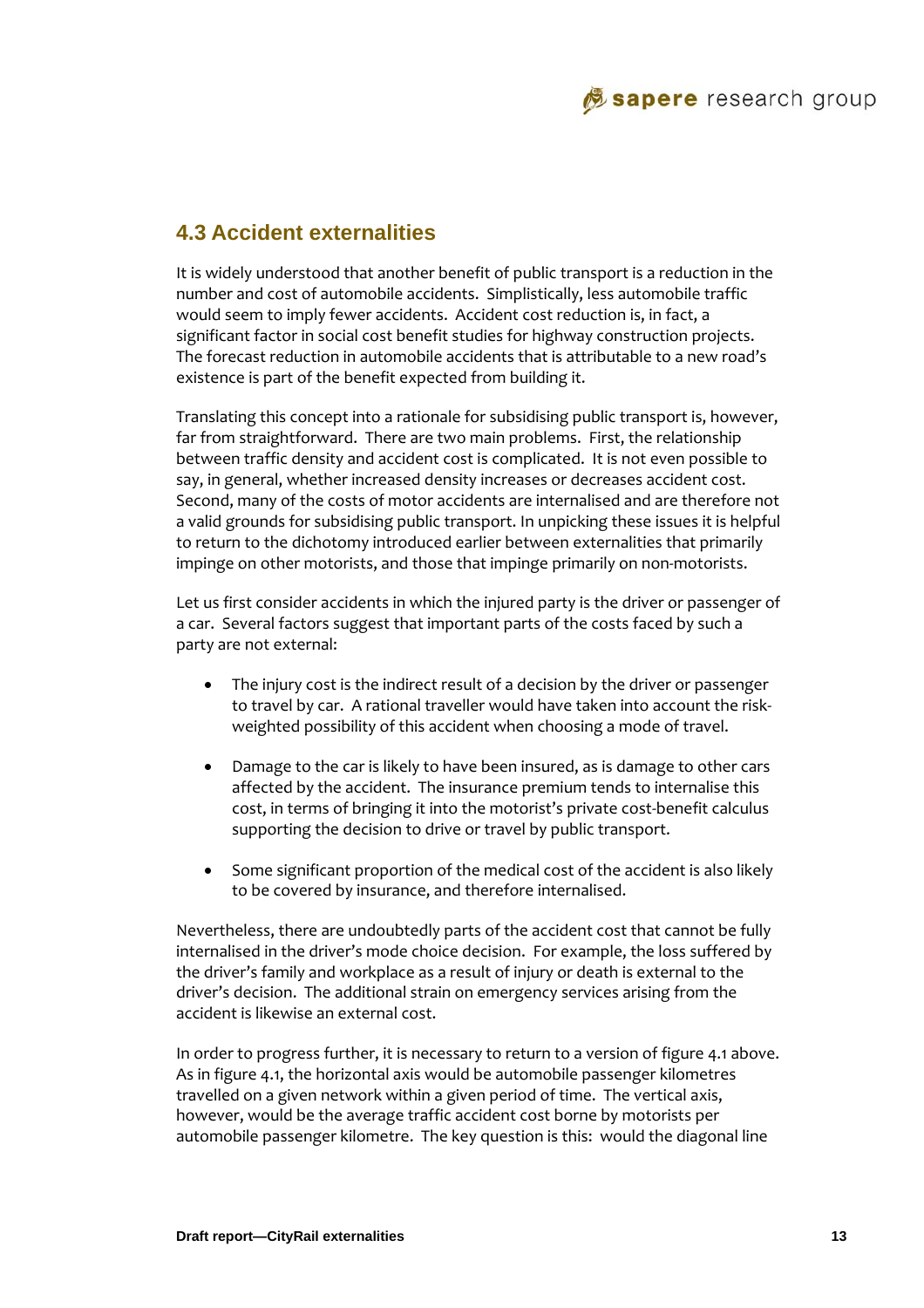

have a positive or negative slope? Would the average rate of accident cost increase or decrease with passenger kilometres?

Almost certainly, this line would have a negative slope. The accident rate would decrease with an increase in passenger kilometres travelled because the average traffic speed would decrease. The severity of any accidents would be reduced by the square of the velocity, and the likelihood of accidents would probably also be reduced as drivers would have more time to react to any incidents. Therefore, any external effect of increased traffic on accident costs that are borne by motorists would actually be a *benefit*.

Let us then consider the other case: the injured party is not a car occupant, but rather either a non-motorised traveller (such as pedestrian or cyclist), a bystander, or the owner of damaged property near the roadway. Some of these costs would be met by third party insurance. Accepting the likelihood that an injured party would be worse off injured with an insurance payout than never injured in the first place, part of this accident cost could be considered to be a true external cost of motoring.

For this case, the relevant diagram is a version of figure 4.2 above. The horizontal axis would again be automobile passenger kilometres. The vertical axis would be the average traffic accident cost borne by non‐motorists per automobile passenger kilometre. It is less clear in this case whether the slope of the diagonal line would be positive or negative. Certainly single‐impact damage to stationary and slow‐moving persons or property by the roadside would be reduced by the traffic calming effect of congestion. The more cars there are on the road, the greater the number of opportunities for such collisions to occur. However, on a per automobile passenger kilometre basis, it seems likely that the accident cost borne by non-motorists would also decrease with increasing traffic density.

Considering the areas A, B, and C on this version of figure 4.2, it is clear that area A will be negative, that area B will be positive, and area C will probably be small enough to ignore. Whether the net external effect of traffic density on accidents is positive or negative will depend on the relative size of areas A and B, which may cancel each other out to some extent.

In general it is difficult to say whether this balance will be net positive or negative, since much depends on the particulars of the road design. However, it is clear that the marginal external accident cost (that is the increase in accident cost caused by an increase in automobile passenger kilometres travelled in a given space and time) faced by motorists will be negative. Whether the marginal external accident cost faced by non-motorists is positive or negative, it is likely to be small because of third party insurance and the partial cancellation between areas A and B.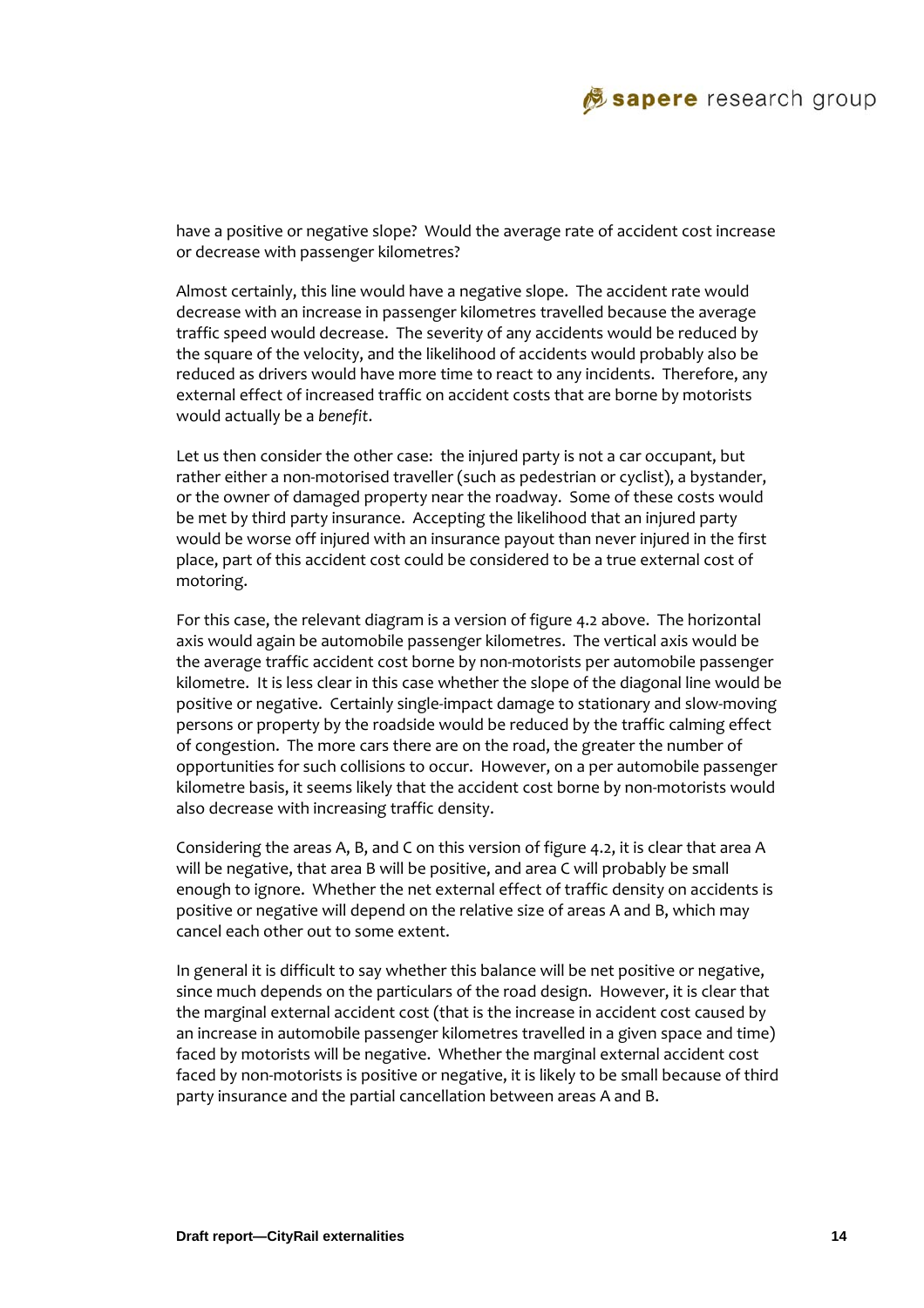Overall, we conclude that a conservative position (erring on the side of overstating the external benefits of public transport) is to assume that marginal external accident costs are near zero. Note that this statement is not equivalent to a declaration that total external accident costs are zero. It only says that increasing traffic density does not increase total external accident costs. There is not necessarily any conflict between this viewpoint and the use of total accident externalities to justify road (or rail) construction projects.

# **4.4 Summary of marginal external costs**

The results of the marginal external cost calculations in this chapter are summarised in table 4.2 below.

|       | mec (\$/person-km in each mode) |       |            |       |
|-------|---------------------------------|-------|------------|-------|
|       | air pol<br>congest              |       | <b>GHG</b> | Other |
| car   | 1.377                           | 0.020 | 0.005      |       |
| bus   |                                 | 0.008 | 0.001      |       |
| ferry |                                 | 0.099 | 0.008      |       |
| rail  |                                 | 0.007 |            |       |

#### **Table 4.2 Summary of marginal external cost calculation for all modes**

# **5 Total external benefit**

An alternative perspective on optimal subsidy funding for a public transport service can be obtained by examining the total external benefits created. The taxpayer would ideally pay an amount equal to the external benefits generated by the service, while users of the service would pay for the remainder of the efficient cost of service. Under this conceptual framework, the Government would also bear the cost of inefficient operation, but could exert its power to change management of the service to motivate efficiency increases.

Figures for total cost and total subsidy to CityRail are readily available from official documents. It remains to translate the marginal external cost estimates derived in chapter 4 into total externalities in order to compare present subsidies with external values.

The calculation of total external benefit is performed in the series of tables below.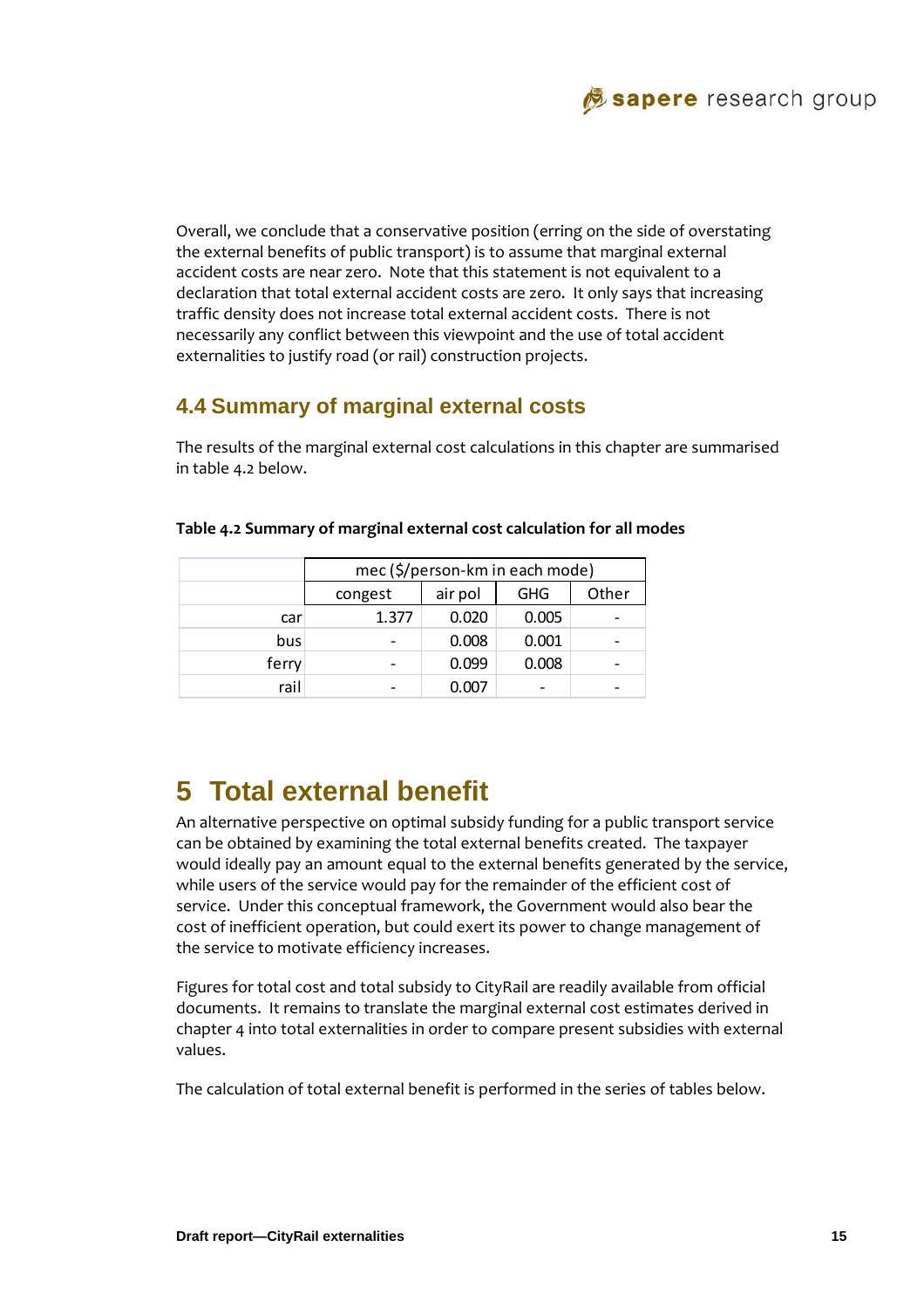## **5.1 Base case for 2011/12**

The calculation of total external benefit created by rail is done in two parts. For the total congestion benefit, it is simply:

```
Total congestion benefit = \int mec dQ \, = VOTT A \intQ dQ \, = VOTT \, A [Q^2<sub>NR</sub>/2 – Q^2<sub>BAU</sub>/2]
```
where the bounds of integration are from  $Q_{BAU}$  (total auto passenger kilometres in the Business as usual scenario) to  $Q_{NR}$  (total auto passenger kilometres in the No rail scenario.)

For emission benefits, the calculation is somewhat more involved since each mode has some marginal external emissions cost:

*Total emission benefit =* 

RPK [  $dX_c/dX_c$  (mec  $_c$  – mec  $_c$ ) +  $dX_b/dX_c$  (mec  $_c$  – mec  $_b$ ) +  $dX_f/dX_c$  (mec  $_c$  – mec  $_f$ )]

Subscripts c, r, b, and f refer to car, rail, bus and ferry respectively. RPK is the number of rail passenger kilometres per typical workday. "mec" refers to the marginal external emissions cost of the given mode in units of dollars per passenger kilometre travelling on that mode.

The terms  $dX_c/dX_r$ , etc. refer to the change in passenger kilometres travelling by car (or other modes for other subscripts) for a given change in passenger kilometres travelling by rail. They represent the marginal rate of technical substitution between modes predicted by the STM runs. These values are given in Table 5.1 below.

|  | Table 5.1 Modal substitution factors for all journey purposes combined |  |  |  |
|--|------------------------------------------------------------------------|--|--|--|
|--|------------------------------------------------------------------------|--|--|--|

|       | dXi/dXr |
|-------|---------|
|       |         |
| car   | $-0.32$ |
| bus   | $-0.09$ |
| ferry | $-0.03$ |

Other inputs were presented in Tables 4.1 and 4.2 above. The results of this calculation are shown in Table 5.2 below.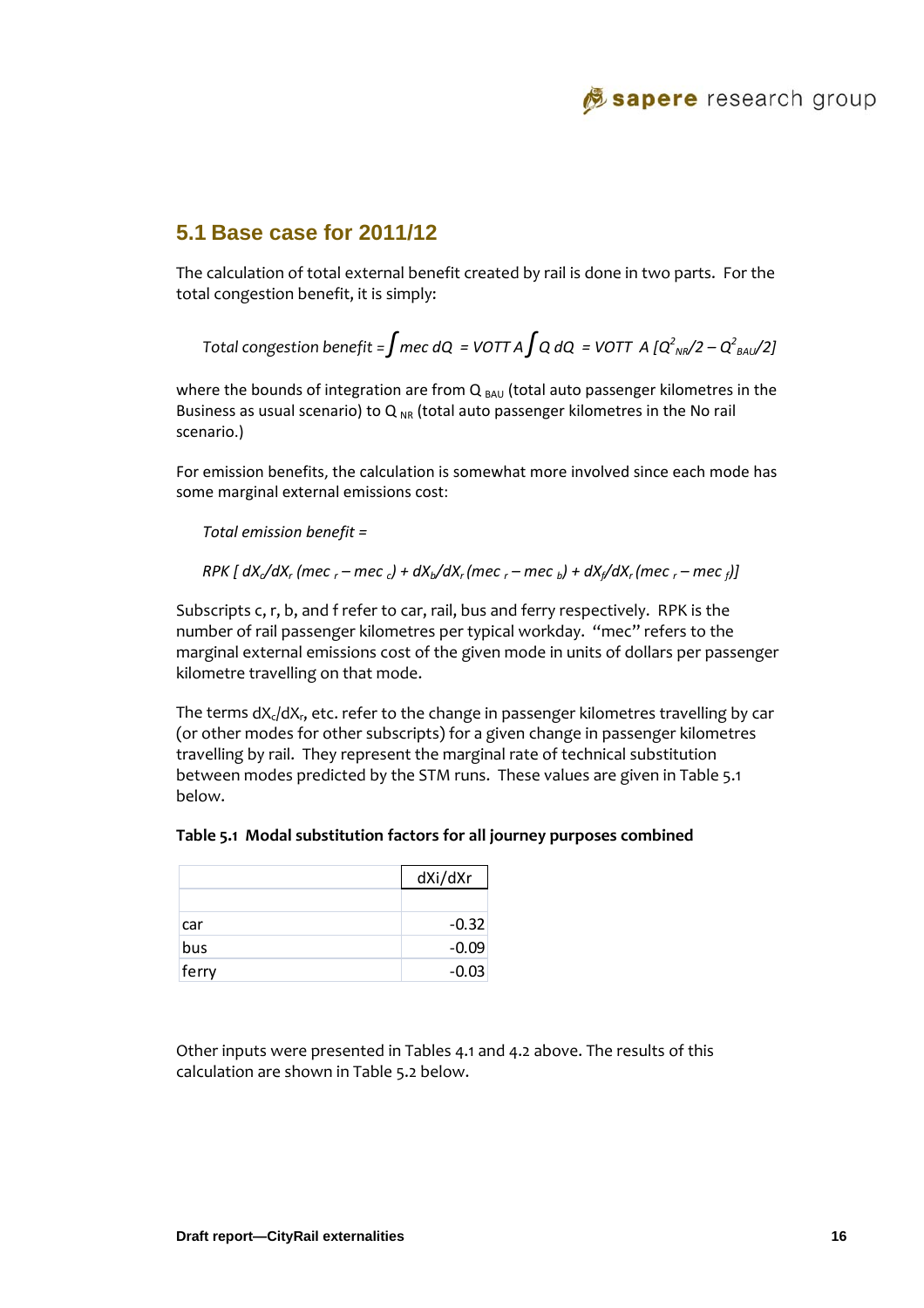| Total external benefits       | congest                      | air pol | GHG    | road pricing | Total     |
|-------------------------------|------------------------------|---------|--------|--------------|-----------|
| Total external benefit \$/wd  | 7,460,075                    | 132,078 | 37,692 | 160,227      | 7,469,618 |
| Total ext \$m weekdays        | 1,857.56                     | 32.89   | 9.39   | 39.90        | 1,859.93  |
| Total ext \$m weekends        | $\qquad \qquad \blacksquare$ | 4.81    | 1.37   | 0.13         | 6.06      |
| Total ext \$m public holidays | $\sim$                       | 0.48    | 0.14   | 0.01         | 0.60      |
| Total ext \$m/year            | 1,857.56                     | 38.18   | 10.89  | 40.04        | 1,866.59  |

#### **Table 5.2 Calculation of total external benefit to rail service**

Annual figures were derived from workday figures by multiplying by the number of work days in a year (249) and adding relevant figures for weekends and public holidays.

The second last column in Table 5.2 illustrates the fact that car users do in fact make a modest financial contribution toward the external costs that they impose. This contribution is made through road pricing, which is calculated in detail in chapter 7 below. It is netted off the external cost of car use (which is an external benefit of rail use to the extent that rail helps to avoid it). On a per automobile passenger‐ kilometre basis, road pricing represents 2.1% of the external cost of motoring.

The total external benefits presented in Table 5.2 are overstated to a small extent because of one further issue. In order to achieve the congestion and emission externalities quantified here, the Government must provide significant subsidies to CityRail. Taxation is required to fund these subsidies, and taxation leads to distortions to the consumption decisions of individuals and firms. These distortions represent a negative externality that is caused by subsidised public transport. Section 8.2 below includes an explanation of this effect, called the marginal excess burden of taxation. A value of 0.1 is adopted for the marginal excess burden rate for NSW tax revenue. This value implies that the external cost of taxation is 10% of the amount of tax revenue raised.

The total external benefit of CityRail for 2011 net of the marginal excess burden of taxation is \$1.68b. This figure is 90% (benefit net of excess burden; 100% ‐ 10%) of \$1.867b.

### **5.2 Comparison to prior externality estimates**

The estimated total external benefits of rail shown in Table 5.2 can be compared directly to those estimated in the 2008 rail externality study. This comparison is done in Table 5.3 below.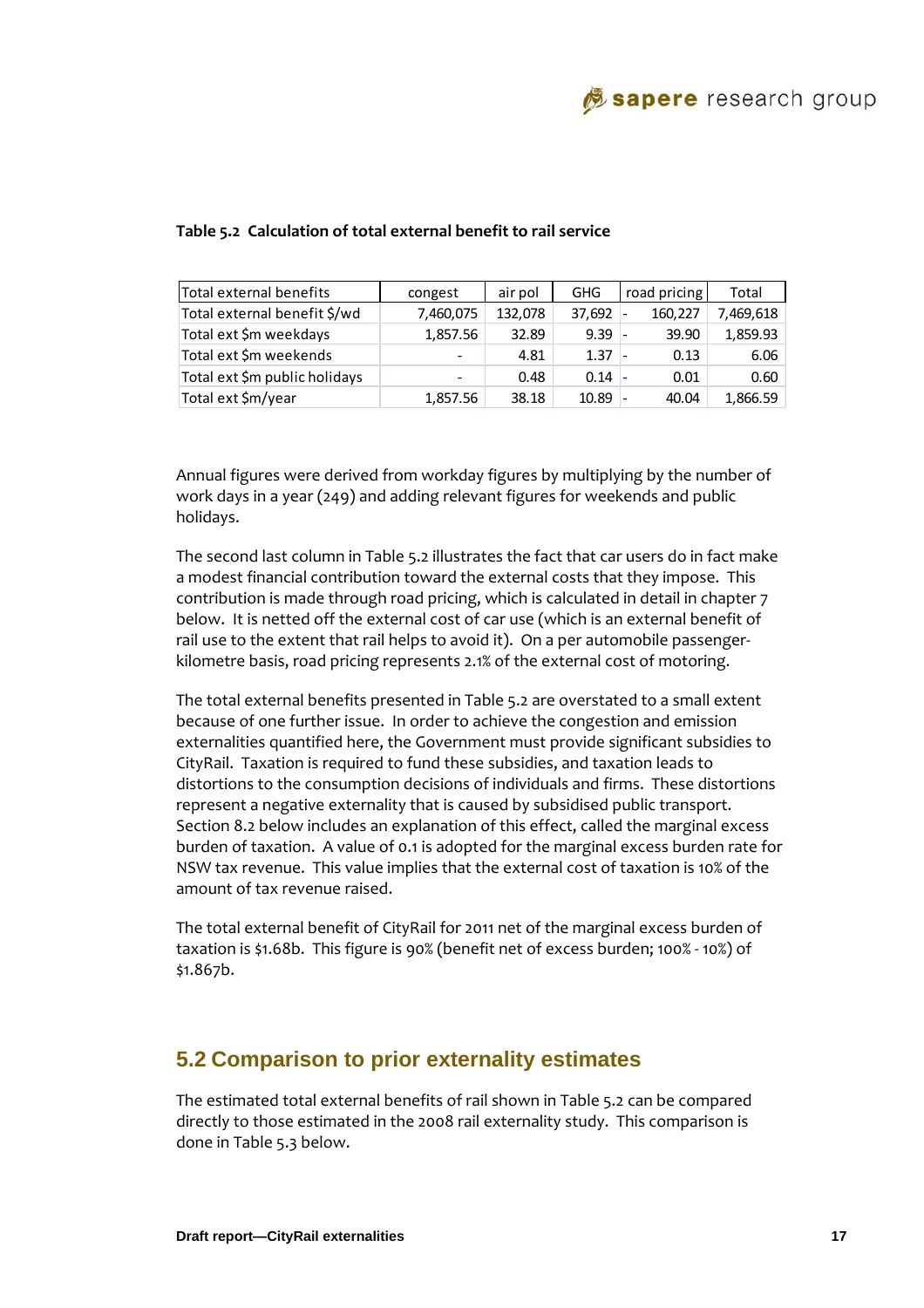|                       | <b>Rail 2008</b> | <b>Rail 2012</b> |  |
|-----------------------|------------------|------------------|--|
|                       | \$2008           | \$2011           |  |
| Total ext rail \$m/yr | 1,528.2          | 1,866.6          |  |
| congestion            | 1,390.8          | 1,857.6          |  |
| air pollution         | 111.6            | 38.2             |  |
| <b>GHG</b>            | 25.9             | 10.9             |  |
| (less road pricing)   | N.C.             | 40.0             |  |

#### **Table 5.3 Comparison of past and current estimates, total external rail benefits**

Since the 2008 study, the estimated congestion benefit of rail has increased substantially, while the estimated emission benefits have decreased. Table 5.4 provides more detail on where the two sets of estimates differed. Calculated values are highlighted in light blue in this table. The remaining figures are input values derived from other sources.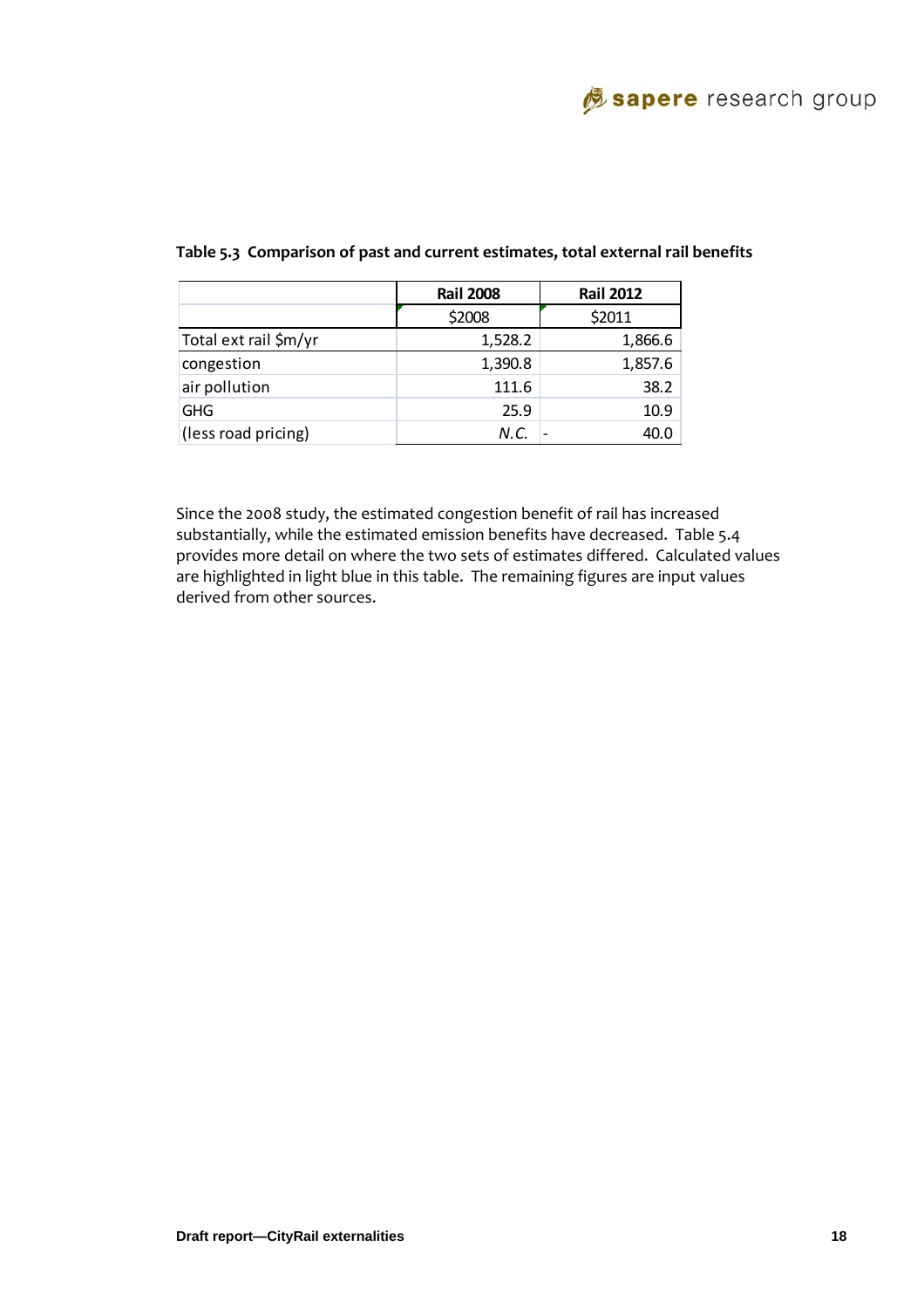|                             | <b>Rail 2008</b>       | <b>Rail 2012</b>          |
|-----------------------------|------------------------|---------------------------|
|                             | \$2008                 | \$2011                    |
| VOT \$/hr                   | 15.80                  | 16.87                     |
| auto fuel consumption I/apk | 0.078                  | 0.101                     |
| airpol cost/litre unleaded  | 0.191                  | 0.200                     |
| car airpol cost \$/apk      | 0.015                  | 0.020                     |
| carbon price \$/tonne CO2   | 25.00                  | 22.15                     |
| kg CO2/litre unleaded       | 2.64                   | 2.34                      |
| car GHG cost \$/apk         | 0.0052                 | 0.0052                    |
| bus fuel consumption I/bpk  | 0.0120                 | 0.0107                    |
| airpol cost/litre diesel    | 1.7872                 | 0.7246                    |
| bus airpol cost \$/bpk      | 0.0214                 | 0.0078                    |
| kg CO2/litre diesel         | 3.00                   | 2.68                      |
| bus GHG cost \$/bpk         | 0.0009                 | 0.0006                    |
| Base case                   |                        |                           |
| rail mPJ/yr                 | 281.30                 | 294.49                    |
| rail pk/workday             | 18, 199, 243           | 19,052,531                |
| auto pk/workday             | 151,767,908            | 105,568,300               |
| dXauto/dXrail               | 0.89<br>$\overline{a}$ | 0.32                      |
| dXbus/dXrail                | 0.36<br>$\overline{a}$ | 0.09<br>$\qquad \qquad -$ |
| dXferry/dXrail              |                        | 0.03                      |
| emissions comparison        |                        |                           |
| car airpol saved by rail    | 66.62                  | 35.58                     |
| car GHG saved by rail       | 22.96                  | 9.22                      |
| bus airpol saved by rail    | 38.99                  | 3.87                      |
| bus GHG saved by rail       | 1.63                   | 0.32                      |
| car+bus airpol saved        | 105.61                 | 39.45                     |
| car+bus GHG saved           | 24.60                  | 9.53                      |
| congestion comparison       |                        |                           |
| A (ph_d/pk_d)/pk_d          | 1.15E-10               | 7.73E-10                  |
| A (aaph/aapk)/aapk          | 4.38E-07               |                           |
| mec congestion \$/apk       | 0.28                   | 1.38                      |
| mec congestion \$/rail PJ   | 4.65                   | 8.26                      |

### **Table 5.4 Detailed comparison of externality inputs 2008 and 2012 studies**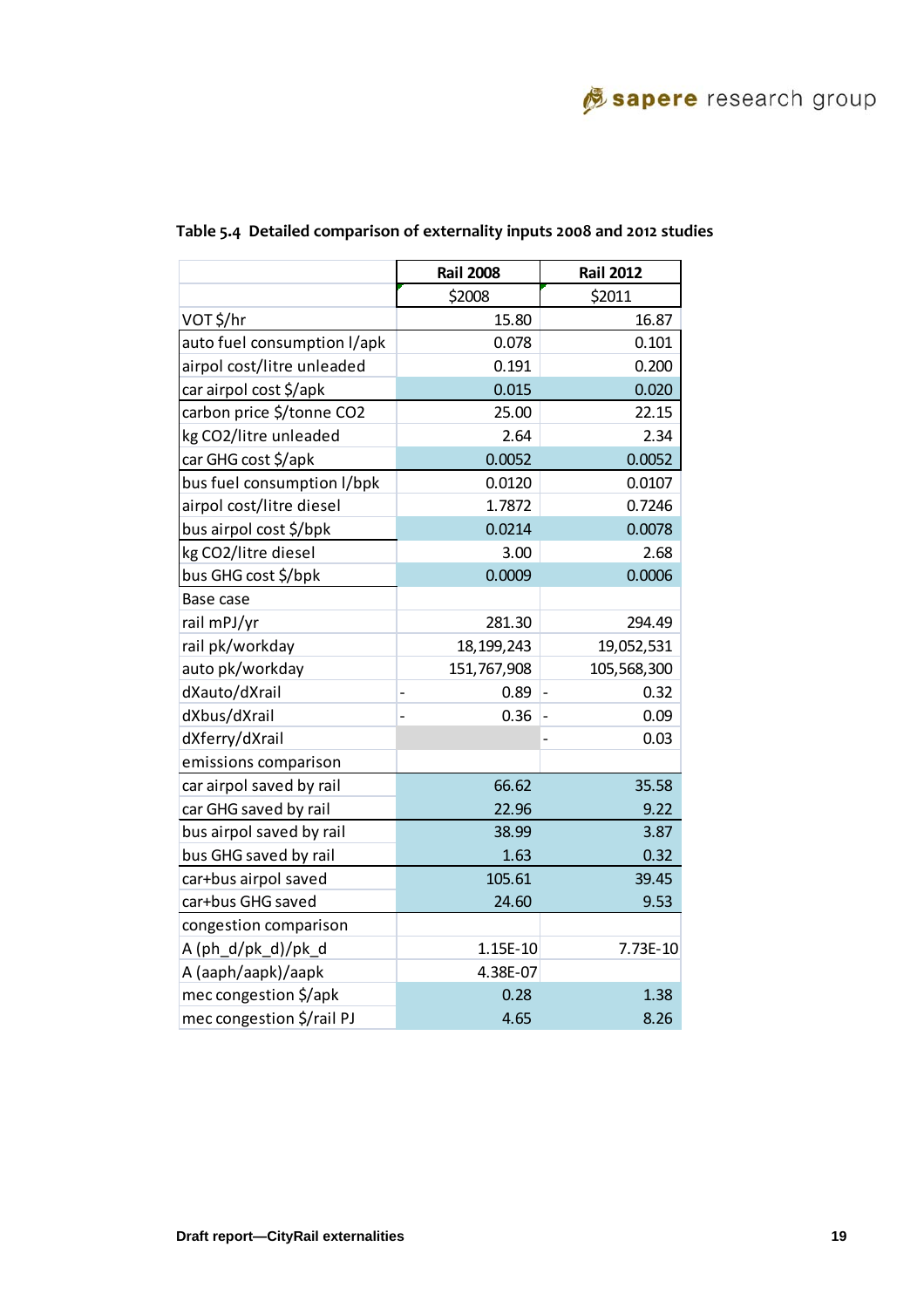

Salient differences include:

- A marked reduction in the estimated air pollution cost per litre of diesel consumed by buses. This change arose because of an improved understanding of the emission performance of the Sydney Buses fleet, which includes many natural gas fuelled vehicles and generally better performing engines than was assumed in 2008.
- A more accurate, and lower, estimate of the total number of non‐work purpose automobile journeys. This change arose through the use of the improved version 2 STM in the traffic modelling for 2012.
- A more accurate estimate of the mode-switching patterns. This change also arose through the use of the version 2 STM for 2012.
- A higher estimate of the congestion parameter A. This change also arose through the use of the version 2 STM for 2012.

The last row in Table 5.4 indicates that the estimated marginal external cost of congestion per rail passenger journey has nearly doubled, in nominal terms, between the 2008 and 2012 studies. This outcome is driven by the improvements to the STM modelling of congestion effects, coupled with the fact that road congestion has worsened in fact between the 2006 and 2011 Household Travel Surveys, upon which the two externality studies are based.

The second-last row in Table 5.4 suggests that the estimated marginal external cost of congestion has increased by a factor of five, when expressed on a per automobile passenger kilometre basis. This ratio differs from the ratio in the last row because the estimated total number of automobile passenger kilometres travelled for non‐ work purposes has decreased significantly between the 2012 and 2008 studies as the STM has been improved. The declining denominator in congestion cost per apk is responsible for this higher ratio. For this measure, the 2008 starting point was unrealistically low.

### **5.3 Forecasting / back-casting to different years**

Because IPART fare determinations need to take a medium-term perspective, it is useful to be able to translate marginal and total external cost estimates that were done for the 2011 year to other years.

Taking marginal external congestion cost first, the value is determine by the product of three quantities: the value of travel time, the total number of automobile passenger kilometres travelled, and the coefficient A which expresses the relationship between automobile traffic and congestion effects.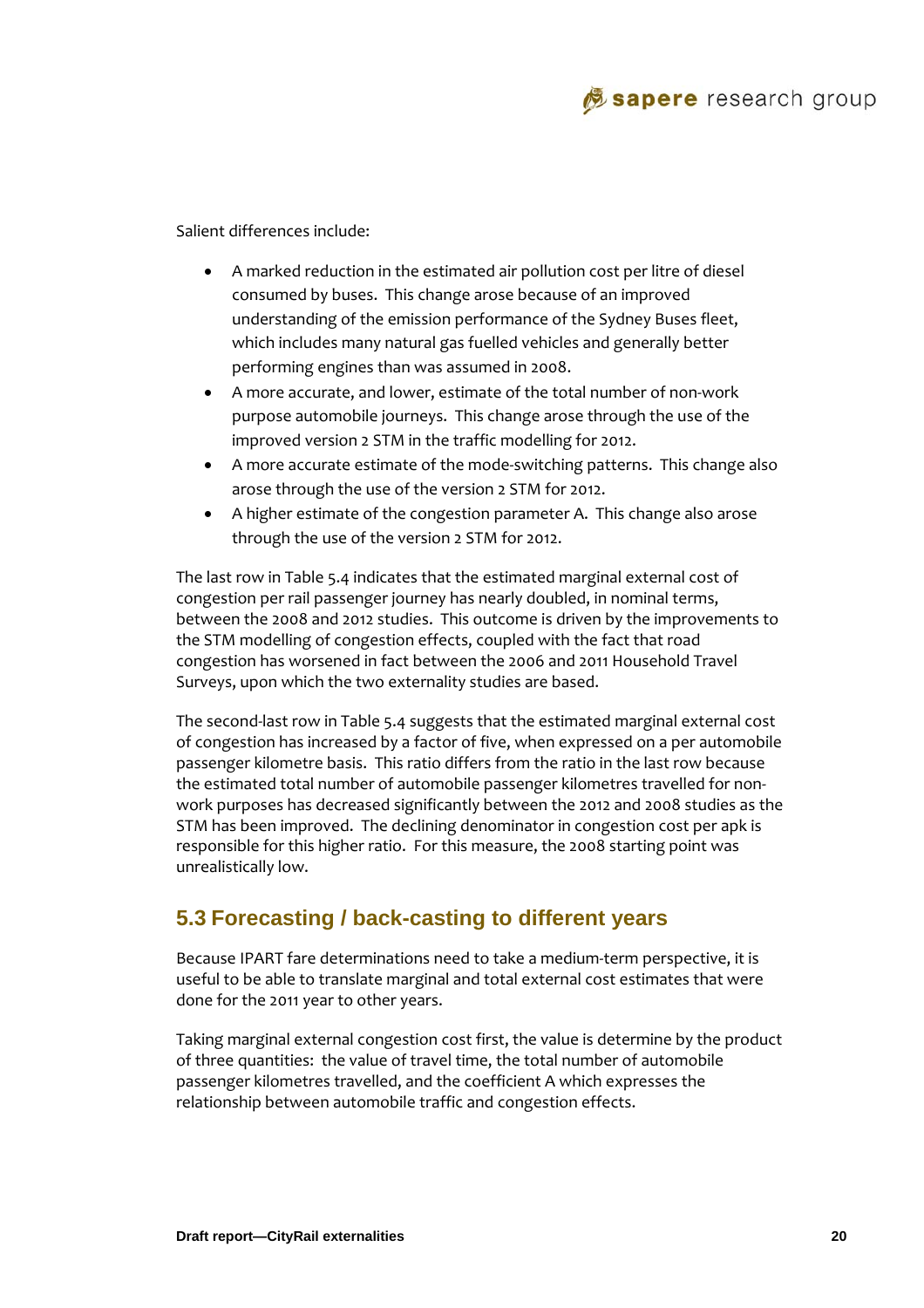

The average value of travel time to users of the Sydney transport system (including motorists) is usually taken to be some set portion of the average hourly wage. If the portion is relatively stable over time, then the value of travel time would be expected to move in line with a wage index.

Movements in the automobile passenger kilometre total and in the congestion parameter A are more difficult to predict. While increasing population would be expected to gradually exacerbate the congestion effect overall (the product of Q and A), major road construction projects would work in the opposite direction and these would be triggered to some extent by any perceptions of a worsening congestion problem. On balance, and over a relatively short forecasting horizon, the changes to the product of Q and A might be small. If that is the case, then marginal external congestion costs would be primarily driven by wage indexation.

Taking marginal external emissions costs next, the value is determined by the product of fuel consumption per vehicle kilometre, vehicle occupancy, combustion rates for emitted substances, and the rate of health or climate‐related costs per quantum of emission. Of these factors, only the rate of health or climate‐related costs per quantum of emission would change over the medium term. The changes to these cost rates would be expected to track a relevant price index. Therefore, marginal external emissions costs would also be primarily driven by price indexation.

Turning to total external benefits of rail transport, they are determined by the marginal external costs of the transport modes displaced by rail and by the quantum of rail travel. Consequently, total external benefits of rail transport would be expected to be roughly proportional both to the total quantum of rail passenger kilometres travelled and to a relevant price index that could capture medium‐term movements in wages, health cost rates and climate‐related cost rates.

Put another way, to a first approximation in the medium term, total external benefits of rail transport expressed in real terms should be proportional to the total rail passenger kilometres travelled. Marginal external benefits of rail would be approximately constant in real terms.

# **6 Marginal costs and fares**

This section summarises work done previously on the estimation of average public transport fare yields and marginal costs for each mode.

### **6.1 Public transport fares**

Annual Report and related data is used to derive average public transport fare yields for each mode. It is important that this figure represent the out‐of‐pocket cost to the traveller of taking public transport. The total fare revenue (from passengers, as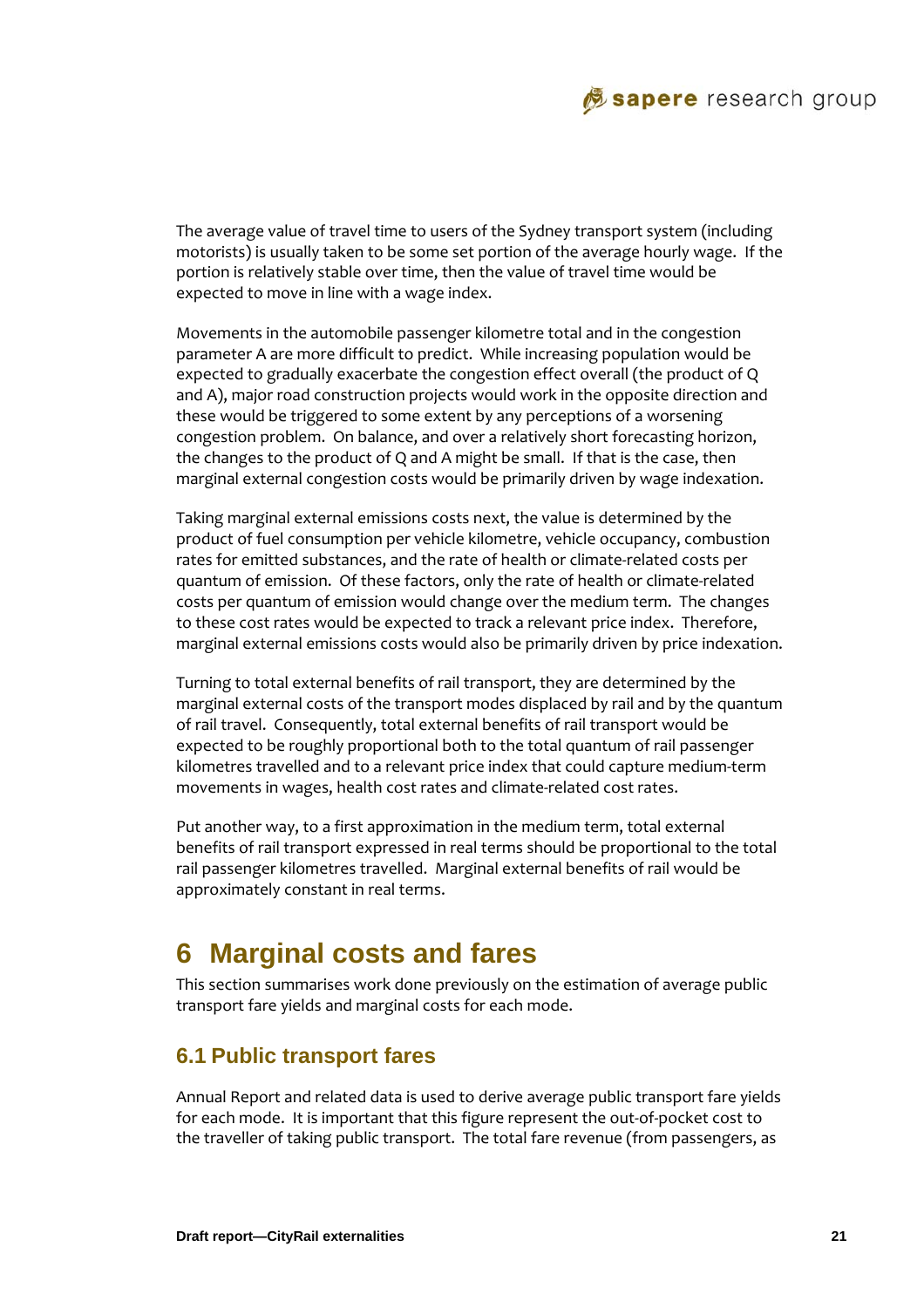

opposed to Government service payments) is divided by the total number of annual passenger journeys to obtain the average fare. Results are shown in Table 6.1 below.

#### **Table 6.1 Average public transport fare yields 2011 (units \$/passenger journey)**

| bus avg fare/pj FY2011   | 1.59 |
|--------------------------|------|
| ferry avg fare/pj FY2011 | 3.37 |
| rail avg fare/pj FY2011  | 2.37 |

*Sources:* 

- *Bus: STA 2011 Annual Report and IPART services report 2011.*
- *Ferries: Sydney Ferries 2011 Annual Report. Fare revenue including pensioners and other beneficiaries, divided by passenger journeys for 2009/10 year.*
- *Rail: RailCorp 2011 Annual Report*.

Note that average journey lengths tend to differ significantly between modes, so the prices per passenger‐kilometre on rail are actually somewhat lower than on bus, owing to the longer average rail journey length. Ferry prices remain the highest on a per passenger‐kilometre basis.

### **6.2 Summary of previous SRMC estimates**

Short‐Run Marginal Costs (SRMC) were previously estimated for the public transport modes. Smart (2008) determined CityRail SRMC values based on regression analysis of several decades' worth of Annual Report data. Smart (2009) determined average Sydney Buses SRMC values based on regression analysis of confidential monthly bus contract data. Smart (2012) determined average Sydney Ferries SRMC values based on a bottom-up cost model of Sydney Ferries employing public data and some accounting data provided by Sydney Ferries. The results are summarised in Table 6.2 below.

#### **Table 6.2 Summary of prior SRMC estimates for public transport in Sydney**

| bus MC $(5/pi)$          | 3.49 |
|--------------------------|------|
| ferry MC (\$/person-km)  | 1.17 |
| rail SRMC (\$/person-km) | 0.33 |

Note that the units in which bus SRMC is expressed (\$/passenger journey) differ from the units in which the ferry and rail SRMC are expressed (\$/passenger‐ kilometre). Differences in these units arise from differences in the estimation methods employed. For purposes of comparison it should be noted that, across all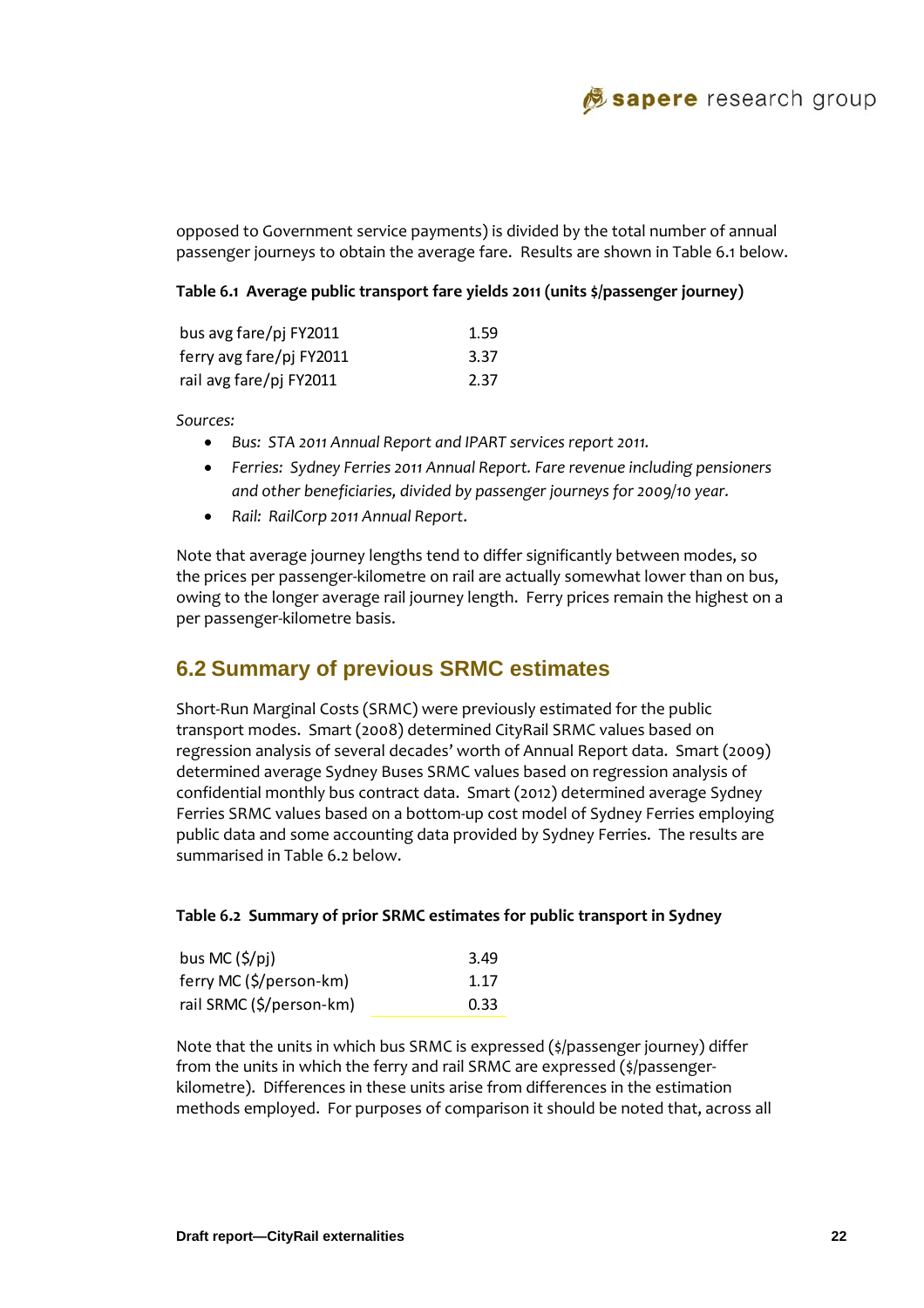

journey purposes, the average bus journey length is 8.46 km, which implies the average bus SRMC is \$0.41 / passenger‐kilometre.

### **6.3 LRMC estimates for CityRail**

Anyone who has caught a peak‐hour train in Sydney recently will be aware that crush loading is endemic. As Smart (2008) noted, alleviating peak hour capacity constraints on CityRail is a genuinely hard problem. The City Circle underground infrastructure is the system-wide bottleneck, as it prevents any increase to the number or passenger‐holding capacity of peak hour trains.

There appears to be a growing consensus among transport planners that the only viable long‐term solution is to construct a new underground heavy‐rail line through the Sydney CBD, continuing to the North Shore via a second harbour rail crossing, which would most likely be a tunnel.

Authoritative costings for such a construction project are not publicly available. However, reference to some similar past construction projects gives some idea of the likely order of magnitude. Table 6.3 presents this precedent information.

| Project                       | Route length                                    | # stations | cost                          | dates             |
|-------------------------------|-------------------------------------------------|------------|-------------------------------|-------------------|
| Epping-Chatswood<br>Rail Line | 12.5 km double track                            | 5          | \$2.3b                        | 2002-2009         |
| Airport Line                  | 10 km double track                              | 4          | approx.<br>\$1.7 <sub>b</sub> | Completed<br>2000 |
| Sydney Harbour<br>Tunnel      | Approx. 1 km dual<br>carriageway (road<br>only) | none       | \$554m                        | Completed<br>1992 |

#### **Table 6.3 Construction costs for existing underground transport links in Sydney**

Ballpark estimates mentioned in the press for a double track second harbour heavy rail crossing and new CBD underground rail line and associated stations are around \$10b. The complexity of working under the CBD and constructing a new harbour tunnel would make this project substantially more costly than the Epping‐ Chatswood Rail Line, which was built under greenfields conditions and on land.

Notwithstanding this capital cost, the benefits of such a project would be extremely large. The capacity of the system bottleneck would be increased from the current 6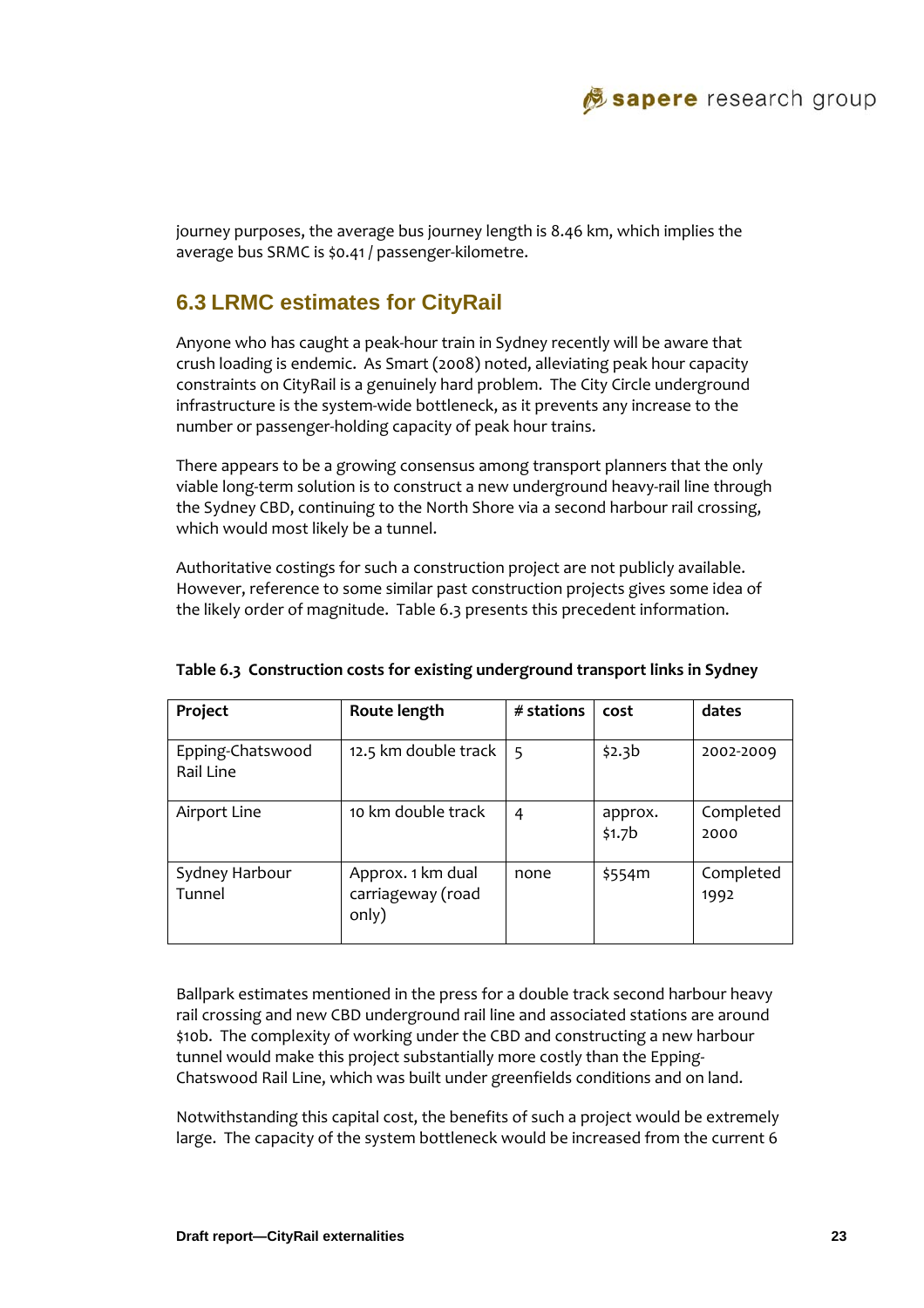

tracks (2 crossing the Harbour Bridge, 2 passing through the City Circle via Wynyard and Circular Quay, and 2 Eastern Suburbs Line tracks) to 8. This 33% capacity increase would eventually permit CityRail's system to carry an additional 93m passenger journeys per annum (representing 33% of 2008 CityRail patronage).

A very crude estimate of the long‐run incremental cost of a project like this can be made if the assumed \$10b capital cost is annuitized. Using a 50 year term and a 5% interest rate, this annuity would equate roughly to an additional marginal cost of \$0.32/passenger kilometre (making various assumptions about rapid takeup of new capacity, relatively constant rail journey lengths, etc.) The total LRMC for rail, taking into account this method of capacity expansion, would then be on the order of \$0.65/passenger kilometre (SRMC of \$0.33 + \$0.32).

While the crudeness of this calculation and its assumption‐dependence is acknowledged, it seems preferable to explore the long‐term future on the basis of some reasonable guesses, rather than ignore the crush-loading problem entirely. Failing to acknowledge these steep future capital costs of expansion could itself lead to misguided policy choices. If the true LRMC is underestimated, then the logic for fare optimisation might mistakenly recommend rail fare reductions, leading to worsening overcrowding with no means of funding the necessary investments and public disappointment with public transport.

# **7 Current extent of road pricing**

Given the dependency of optimal public transport fares on road pricing, it is important to estimate the difference between marginal social cost and price for private car use in Sydney. As noted earlier, the marginal social cost of a transport service is the sum of the marginal cost and the marginal external cost for that service.

The price of private car use can be itemised under the following headings:

- marginal cost of vehicle operation;
- fixed costs of car ownership;
- accident insurance premiums;
- risk‐weighted human cost of death or injury in an automobile accident, including pain and suffering of family and friends.
- tolls;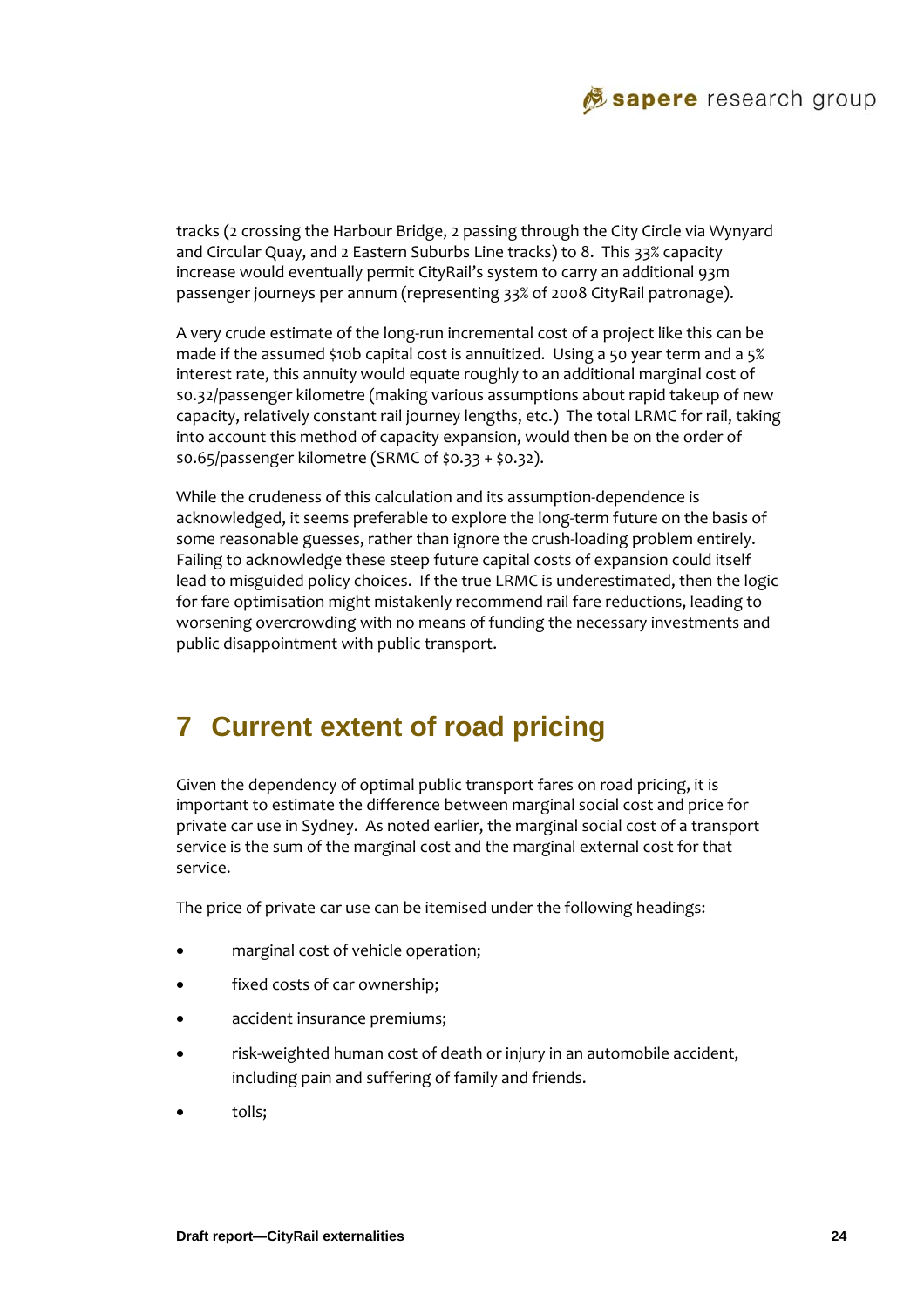

- fuel excise tax; and
- Government parking space levy.

The first two dot points can be combined into a single long-run marginal cost of car ownership and use.<sup>6</sup> The competitive nature of most markets for automobile inputs tends to make these prices converge to cost. It is assumed, therefore, that the price of private car use at least covers these long‐run marginal costs.

Accident insurance premiums serve to internalise a significant proportion of the risk‐ weighted cost of accidents. It is important, when calculating the external accident costs, not to include these insured costs. The risk‐weighted human costs associated with accidents are assumed to form part of the car driver (and passenger) decision to travel by that mode. In other words, while this cost is not monetised, it is assumed to be included in the private traveller's reckoning of the full private costs of automobile travel. For this reason, these human costs are also excluded from the calculation of external accident costs—they are assumed to be internalised.

Tolls on the Sydney Harbour Bridge and Harbour Tunnel apply only to Southbound journeys. The toll rate depends on the time of day. For the AM and PM peak periods, the toll is \$4 per car. For the Inter Peak period it is \$3, and for the Evening period it is \$2.50.

The Federal Government applies a fuel excise tax of 38.143 cents per litre to unleaded petrol and diesel, from which \$5.892 billion in tax revenue was raised Australia‐wide in 2010‐11. Of this sum, only \$2.980 billion was spent on roads nationally by the Commonwealth.<sup>7</sup> Assuming that the national proportions are valid for Sydney, these facts imply that 18.851 cents per litre of the excise tax (i.e., the fuel excise less the avoidable cost of road usage) could be considered a user contribution toward the marginal external costs of private car usage. This particular road price does not differ between peak and off‐peak use.

l

<sup>6</sup> Included are costs of vehicle ownership or lease, repairs and component replacements, and the non-tax component of the fuel price. Road infrastructure pricing is not included under this head.

<sup>7</sup> Australian Government, 2012-13 Federal Budget, Budget Paper 1, Statement 5 Revenue, Table 11 2010-11 Actual Petrol only, and Statement 6 Expenses and Net Capital Investment, Table A1, Road and Transport 2010-11 actual expenditure.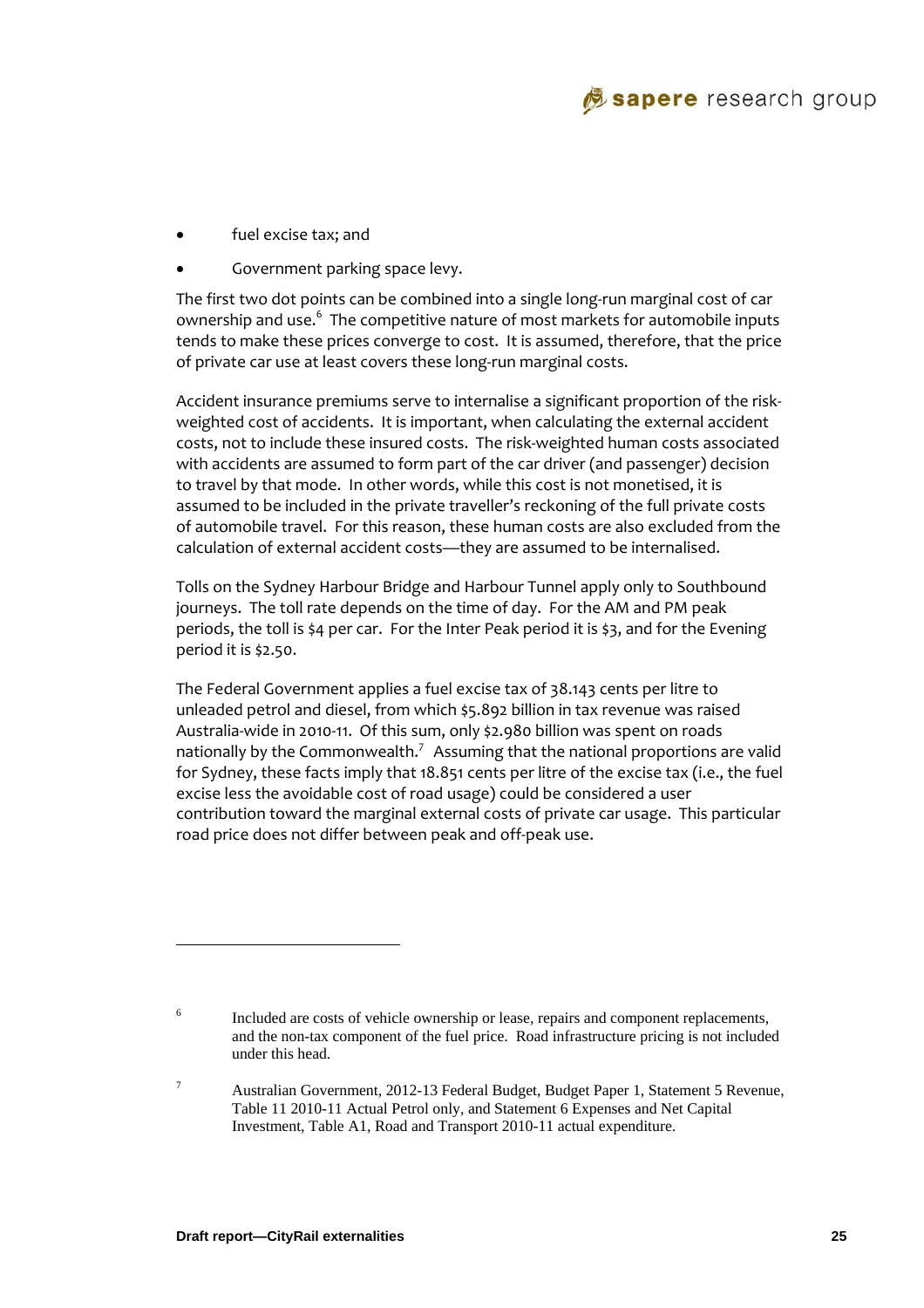

For several years the NSW Government has levied a tax on parking spaces in the CBD and several other concentrated commercial precincts. $^8\,$  In 2010-11 this levy is \$2,040  $\,$ per car space in the CBD and North Sydney. $^9$ 

These price points are summarised in table 7.1 below.

#### **Table 7.1 Summary of government taxes on car users**

| Excise tax on unleaded petrol (cpl)                     | 38.143 |
|---------------------------------------------------------|--------|
| excise revenue (\$m) in 2010-11                         | 5892   |
| Cwlth road funding (\$m) in 2010-11                     | 2980   |
| SHB SHT toll AM/PM Southbound (\$/crossing)             | 4.00   |
| SHB SHT toll IP Southbound (\$/crossing)                | 3.00   |
| SHB SHT toll EV Southbound (\$/crossing)                | 2.50   |
| PSL 2010-11 CBD, North Sydney (\$/space/yr)             | 2040   |
| PSL 2010-11 Bondi J, Chats, Parra, St Leo (\$/space/yr) | 720    |

Under the following assumptions, table 7.2 summarises the calculation of each of these elements of the road price in units of average price per person‐kilometre. The assumptions are that:

- 1. Tolls are a pure tax, as the SRMC is approximately zero for a harbour crossing; and
- 2. Parking prices equal the sum of the parking space levy plus the LRMC of providing a parking space. Therefore the parking space levy is the only component of price that is in excess of cost.

l

9

<sup>8</sup> The parking levy applies to Sydney CBD, North Sydney and Milson's Point. At a somewhat lower rate, it also applies to Chatswood, St Leonards, Parramatta, and Bondi Junction.

Source: www.transport.nsw.gov.au/aboutus/psl.html Note that the levy rate will approximately double from 1 July 2009.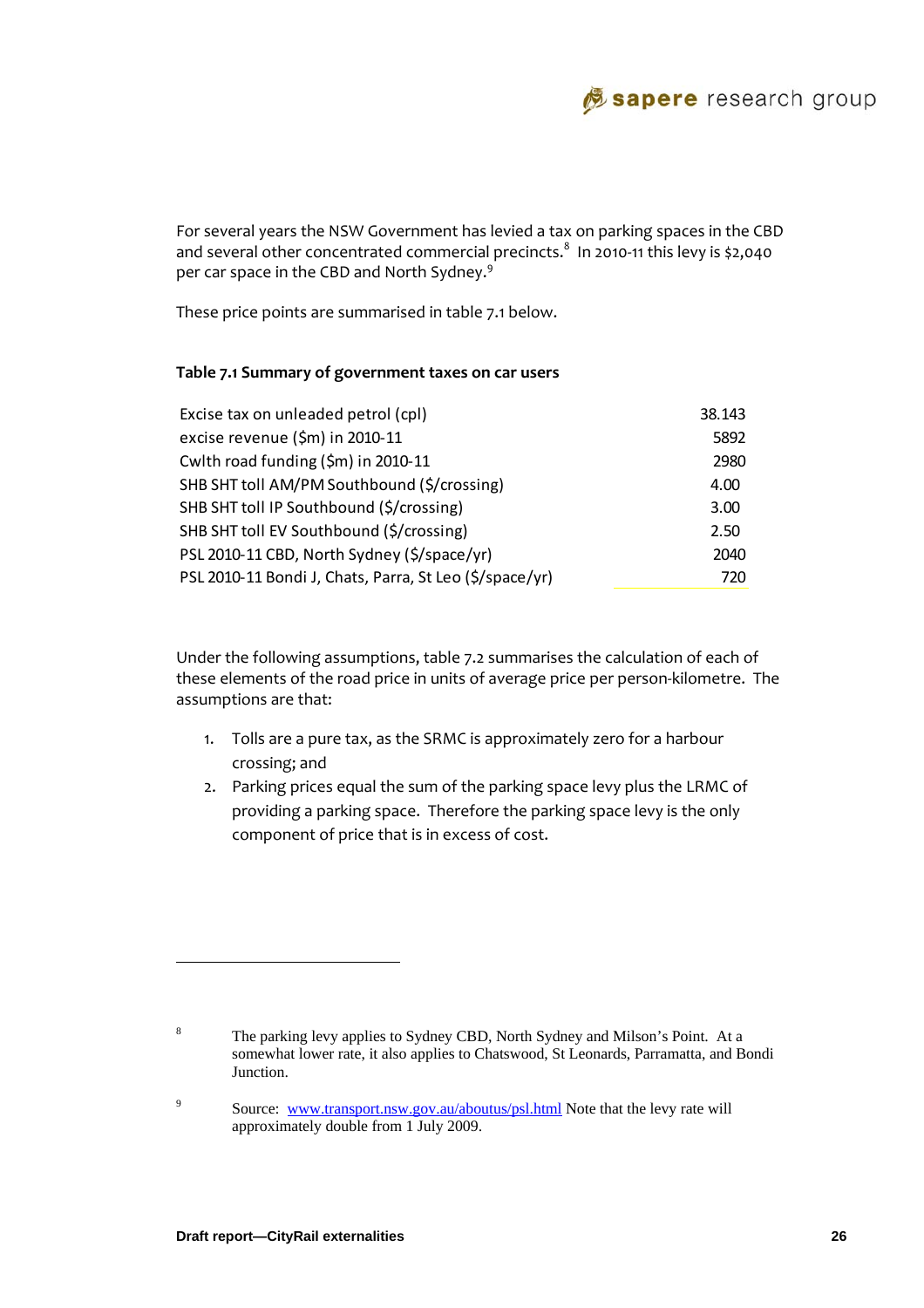| p - c for car journeys   |       |
|--------------------------|-------|
| avg litres/veh km        | 0.144 |
| occupancy                | 1.43  |
| avg litres/person-km     | 0.10  |
| pure fuel tax \$/p-km    | 0.019 |
|                          |       |
| avg car distance 1 way   | 10.11 |
| occupancy                | 1.43  |
| RT person km             | 28.96 |
| Toll AM/PM \$/p-km RT    | 0.14  |
| Toll IP \$/p-km RT       | 0.10  |
| Toll EV \$/p-km RT       | 0.09  |
|                          |       |
| CBD PSL/commuting day    | 8.19  |
| RT person km per commute | 28.96 |
| PSL\$/p-km               | 0.28  |

#### **Table 7.2 Calculation of road price components in units of \$/p‐km for journeys to which they apply**

Finally, table 7.3 summarises the overall road price as a weighted‐average across various types of car journeys, using the Business as usual scenario (base case).

|                                        | scenario 2011 Base |
|----------------------------------------|--------------------|
| avg weekday VKT (all journey purposes) | 77,214,470         |
| VKT with CBD as destination            | 1,396,920          |
| VKT Southbound SHB or SHT              | 1,881,750          |
| AM or PM                               | 1,237,900          |
| ΙP                                     | 382,870            |
| FV                                     | 260,980            |
|                                        |                    |
| % VKT paying PSL                       | 1.8%               |
| %VKT paying AM/PM toll                 | 1.6%               |
| %VKT paying IP toll                    | 0.5%               |
| %VKT paying EV toll                    | 0.3%               |
|                                        |                    |
| average p-mc for cars                  | 0.027              |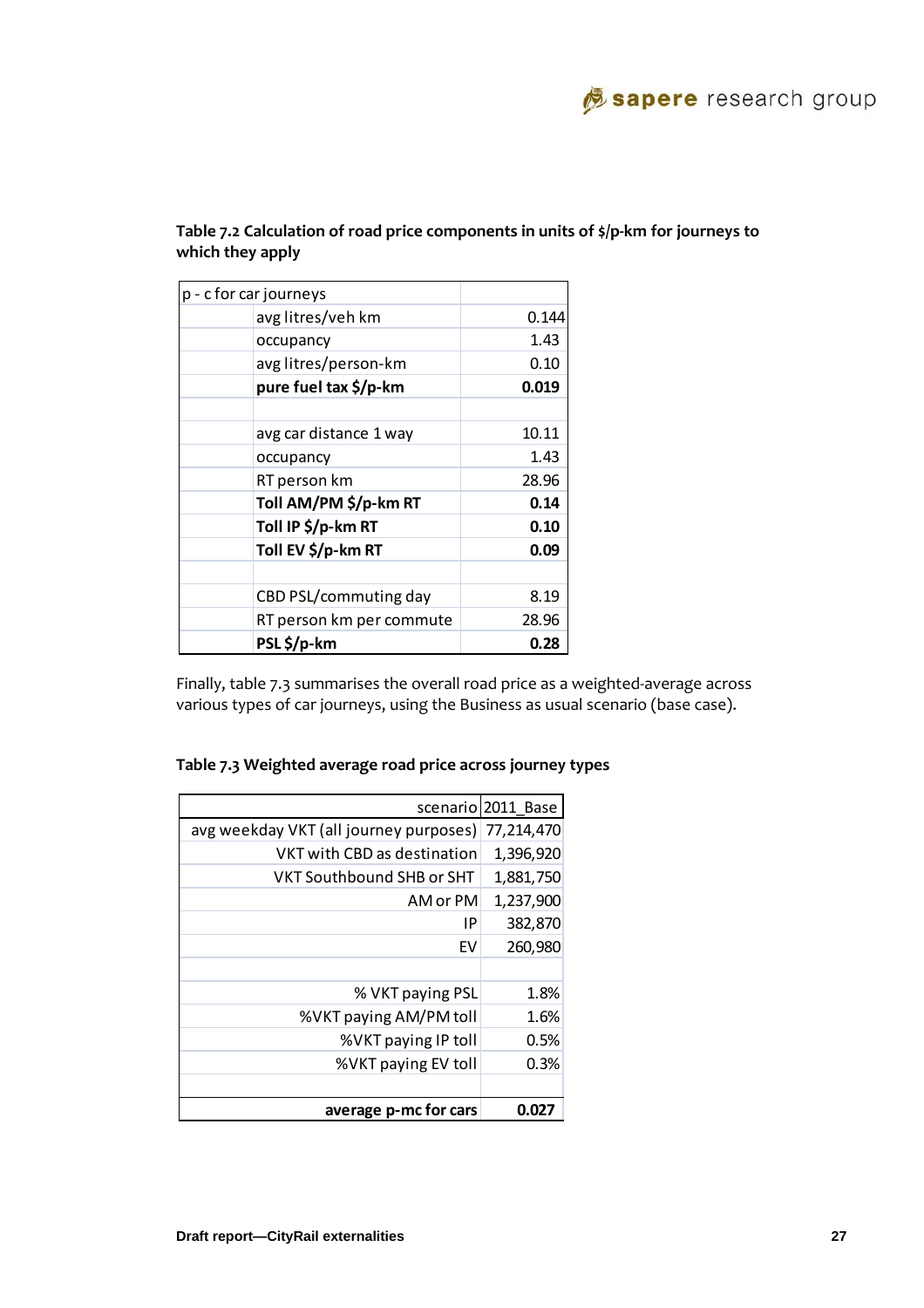The units for the average p-mc are \$/automobile passenger kilometre. These are significantly lower than the figures shown in Table 7.2 because, while all car journeys incur the fuel excise tax, only a small proportion of journeys incur either the parking space levy or the toll on a harbour crossing.

Any significant change to road pricing, either in the form of an amended rate of petroleum products excise, cordon pricing, increased parking space levy, or more extensive tolling arrangements, would have implications for optimal public transport prices.

# **8 Optimisation of fares**

This chapter explains the method for calculating optimal rail fares, and presents the results of the calculation.

### **8.1 Specification of optimisation problem**

The optimal rail price,  $p^{r^*}$ , is the marginal social cost of rail service less an adjustment factor that depends on the optimality of prices for other transport modes. The marginal social cost is simply the sum of marginal cost and marginal external cost.

In a first-best world, all transport services would be priced at their own marginal social costs, implying zero adjustment factor. Otherwise, the adjustment factor is the weighted sum of the quantity (marginal cost + marginal external cost – price) for all transport modes other than rail. That is, car, ferry and bus. Marginal external costs were calculated for each of these three modes in prior studies completed for IPART (Smart 2008, Smart 2009, and Smart 2012). Marginal costs were also calculated for train, ferry and bus services in these studies.

Strictly speaking, neither the marginal cost nor the price for car use is known with any certainty. Nonetheless, it is reasonable to suppose that as most inputs to motoring are supplied in competitive marketplaces, their prices would closely approximate long‐run marginal costs plus any government taxes that apply. For this reason, the difference between price and marginal cost for motoring would simply be the sum of government taxes that vary with car use. This difference can be determined with a high degree of certainty, and that calculation was the subject of chapter 7.

The weightings used in the adjustment factor are the marginal rate of technical substitution between rail and each of the other transport modes. This substitution rate is the answer to the following question. If 100 rail passengers choose to travel by a mode other than rail (either because the rail price has risen or because rail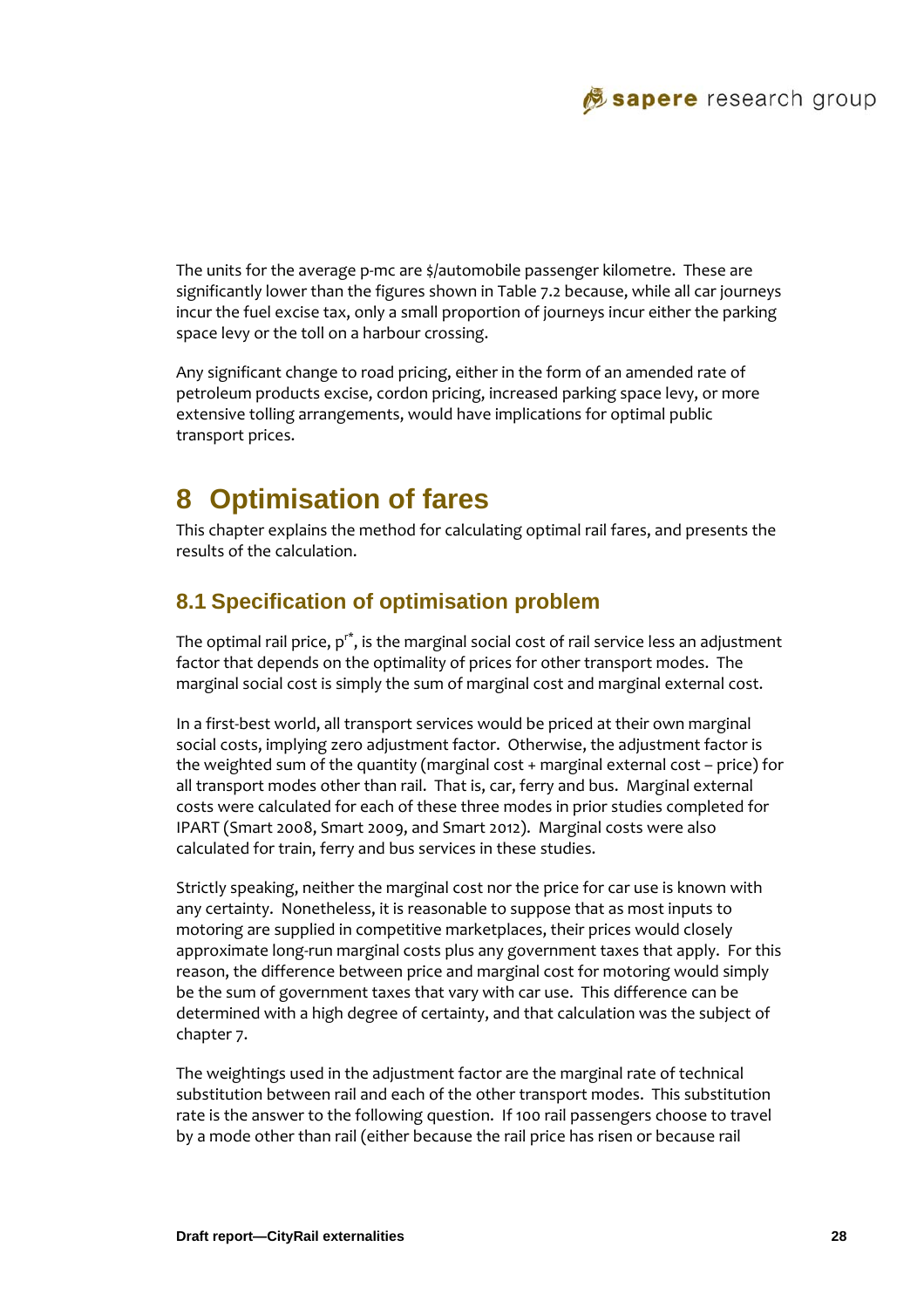

service is now unavailable), what percentage travel instead by car, train, and bus? The STM runs provide answers to that question for rail services overall, and for rail service on each of the routes.

Under the assumption that the marginal excess burden of taxation is near zero, and that there is no change to bus or ferry fares or to the rate of taxation of motoring, the formula for the optimal rail price is given by equation (9) below. This equation is developed in Appendix 1.

$$
p^{r*} = c^{r} + \sum_{h} \text{m}ec^{r}_{h} + \sum_{i > r} \left[c^{i} - p^{i} + \sum_{h} \text{m}ec^{i}_{h}\right] \left(\frac{\partial X^{i}}{\partial X^{r}}\right) \tag{9}
$$

The straightforward interpretation of equation (9) is that optimal prices should equal the sum of marginal costs, marginal external costs, and an adjustment factor that compensates for any departures from optimal pricing that occur in competing transport modes. Evidently, if the price is equal to marginal cost plus marginal external cost for all of the other modes, then the adjustment factor is equal to zero.

Where one or more of these other modes requires significant subsidy, as in ferry for example, it will have a downward influence on the optimal rail price, all else being equal. This point can be seen by recognising that the need for subsidy implies that  $\mathsf{c}^{\mathsf{i}}$  >  $\mathsf{p}^{\mathsf{i}}.$  The modal substitution factor, (∂X $^{\mathsf{i}}$  / ∂X $^{\mathsf{r}}$ ), is always negative. Therefore, the larger the bus or ferry subsidy, the lower the optimal rail price will be.

Prices, marginal costs and marginal external costs as calculated in chapters 4, 6 and 7, and previous studies are summarised in table 8.1 below.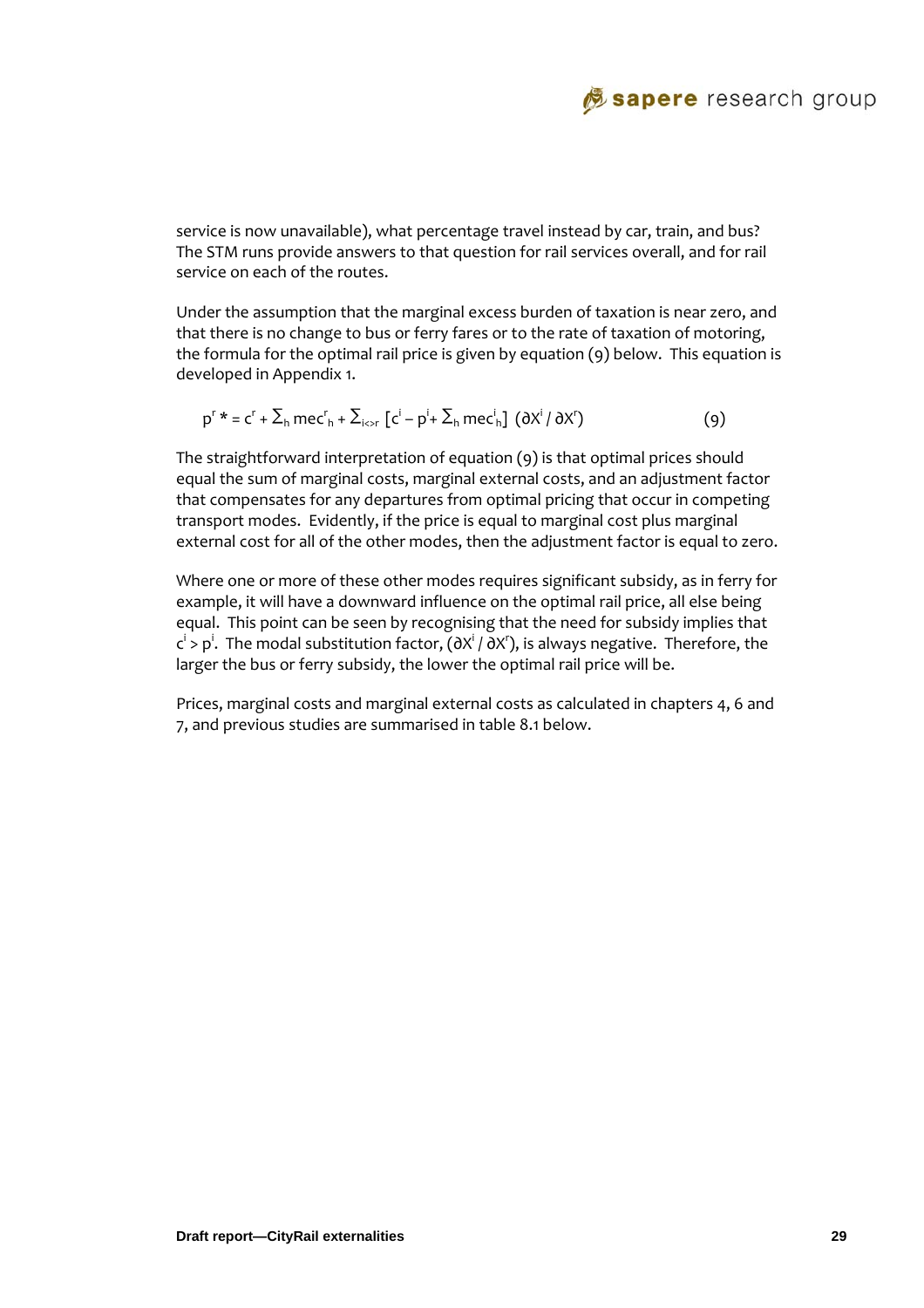

|                      | journey |
|----------------------|---------|
| \$/person-km         | purpose |
|                      | All     |
| bus fare             | 0.19    |
| ferry fare           | 0.38    |
| rail fare            | 0.13    |
|                      |         |
| bus mc               | 0.41    |
| ferry mc             | 1.17    |
| rail mc (SRMC+∆LRMC) | 0.65    |
|                      |         |
| p-mc                 |         |
| bus                  | 0.22    |
| ferry                | 0.79    |
| rail                 | 0.52    |

#### **Table 8.1 Summary of p, c, mec by mode**

Only averages across all journey purposes and all times of day are shown here. The extent of road pricing (price – marginal cost for cars) for an individual journey depends on whether the car journey involves CBD parking (in which case it bears the NSW Government parking space levy tax) and whether it involves the use of the Sydney Harbour Bridge or Harbour Tunnel (in which case it incurs the toll.)

The marginal rate of technical substitution for trains can be calculated from the STM runs. Table 5.1 above showed the STM substitution data for all journey purposes combined.

### **8.2 Results and analysis**

The results of the optimal rail fare calculation for commuter trips are shown in table 8.2 below, under the assumption of no marginal excess burden of taxation.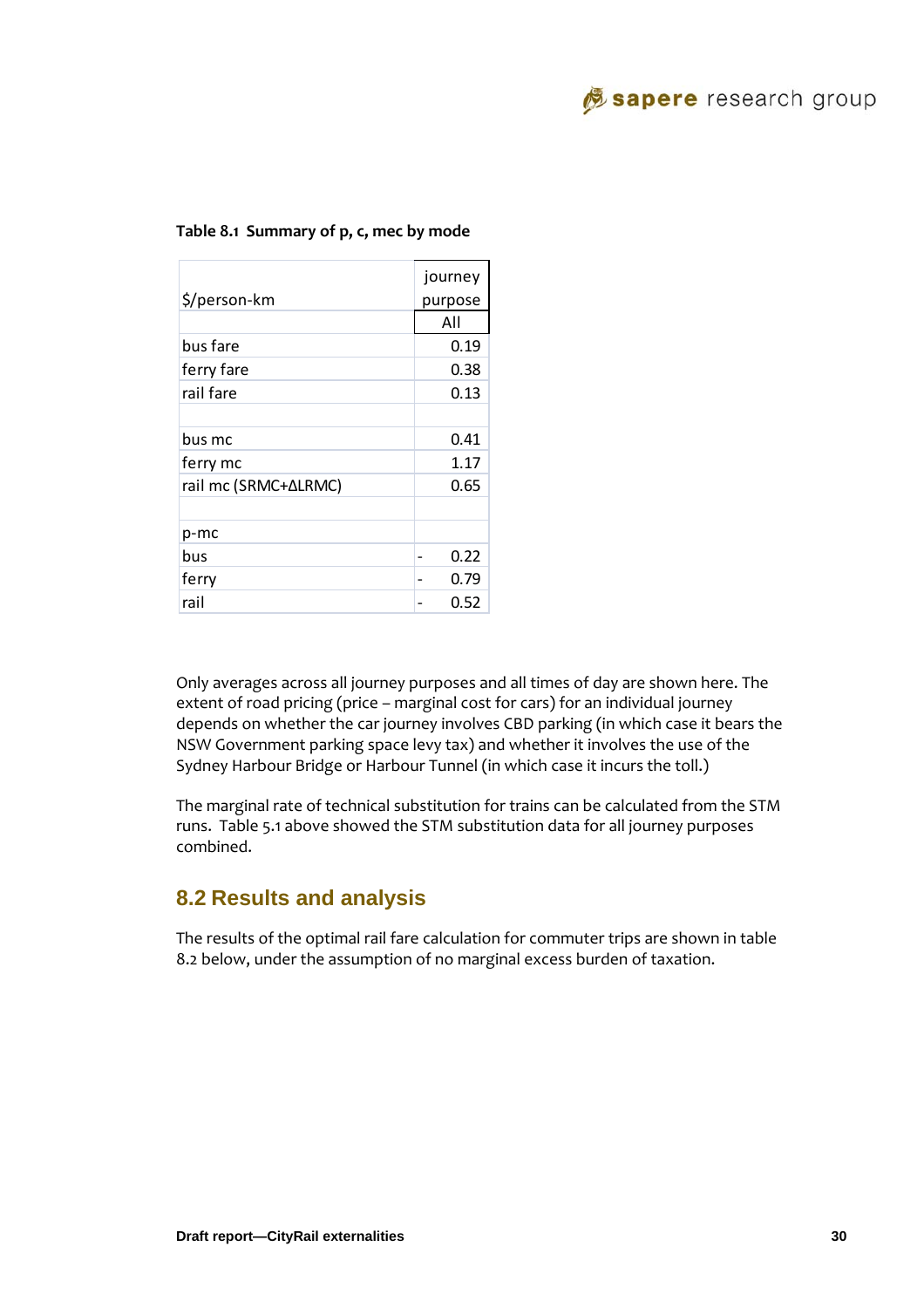|                                         |                               | journey |
|-----------------------------------------|-------------------------------|---------|
| Units of $\frac{2}{\sqrt{2}}$ person-km |                               | purpose |
|                                         |                               | All     |
|                                         | price - marginal cost         | 0.03    |
|                                         | mec                           | 1.40    |
| car                                     | dXi/dXr                       | $-0.32$ |
|                                         | $Zi = dXi/dXr*(mec+c-p)i$     | $-0.44$ |
|                                         | price - marginal cost         | $-0.22$ |
|                                         | mec                           | 0.02    |
| bus                                     | dXi/dXr                       | $-0.09$ |
|                                         | $Zi = dXi/dXr*(mec+c-p)i$     | $-0.02$ |
|                                         | price - marginal cost         | $-0.79$ |
|                                         | mec                           | 0.11    |
| ferry                                   | dXi/dXr                       | $-0.03$ |
|                                         | $Zi = dXi/dXr*(mec+c-p)i$     | $-0.03$ |
|                                         | current price                 | 0.13    |
|                                         | marginal cost                 | 0.65    |
| rail                                    | curr price - marg cost        | $-0.52$ |
|                                         | mec                           | 0.01    |
| ideal rail fare                         | $p^*$ = c + mec + $\Sigma$ Zi | 0.16    |
| ideal - current price                   | $p^*$ - $p$                   | 0.04    |
| % price increase                        | $(p^* - p)/p$                 | 29%     |
| ideal rail fare (\$/pj)                 | p* x avg journey km           | 3.07    |

**Table 8.2 Optimal rail fare calculation for all journey purposes combined (other prices fixed, λ=0)**

Table 8.2 indicates that the ideal rail fare would be 29% higher than the current average rail fare. Note that this calculation takes account of the long run marginal cost of expanding infrastructure capacity in the CBD bottleneck.

#### **8.2.1 Marginal excess burden of taxation**

As noted previously, all modes of public transport in NSW receive government subsidies, raised via state taxation. The imposition of government taxes generally results in three categories of costs: the direct cost (value) of the tax revenue raised; the administrative and compliance costs of imposing the tax; and the costs arising from changes (or distortions) to behaviour.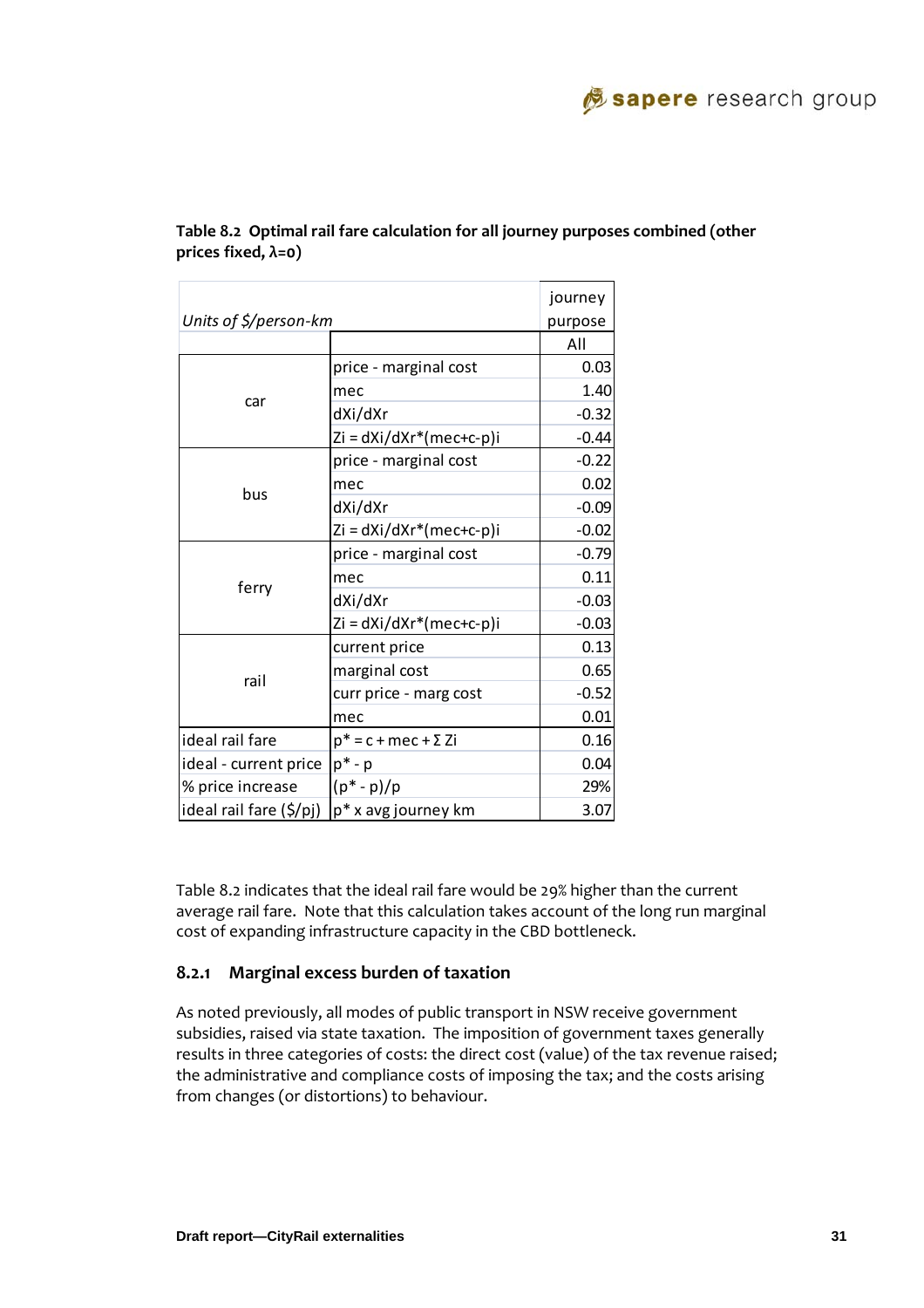

The value of the tax revenue raised is a simple transfer from taxpayer to Government, which has no direct welfare consequences. The administrative and compliance costs of taxation are relatively small, and are ignored here. The cost associated with behavioural changes as a result of taxation, reflected in changed resource consumption decisions, is known as the marginal excess burden of taxation.

For the purposes of the optimal rail fare calculation, it is assumed that the revenue required to fund the relevant subsidies is a result of an additional tax that creates some distortions which are themselves negative externalities arising from (the need to subsidise) public transport. By this assumption, the subsidy revenue requires a new tax. Therefore it is the marginal excess burden of taxation, rather than the average excess burden across all State taxes, that is relevant.

Incorporating the impacts of the marginal excess burden of taxation into the optimal rail fare calculation requires estimating the value of the marginal excess burden of taxation. There is a body of quantitative studies which estimate rates of marginal excess burden for various types of tax. However, relatively little work has been done looking at the marginal excess burden of NSW state taxation specifically, or state taxation in Australia more generally.

Gabbitas and Eldridge (1998) undertook an assessment of the efficiency of various state taxes. Their analysis estimated, for the majority of taxes assessed (stamp duties being an exception), a marginal excess burden of taxation of between zero and 20 cents per dollar of revenue collected (i.e.  $\lambda$ =0 to 0.2).<sup>10</sup> More recent estimates of the marginal excess burden of state taxation are provided by KPMG Econtech (2010). KPMG Econtech analysis suggest state taxes range from very efficient ( $\lambda$ <0.1) to very inefficient ( $\lambda$ >0.65).<sup>11</sup>

Noting the assumed premise underpinning the CityRail subsidies, an estimate of λ=0.1, reflecting a tax that is more efficient than not, has been adopted for the purposes of calculating the optimal rail fare where the marginal excess burden of taxation is not zero. This value is consistent with estimates for the marginal excess burden of the GST, which is a principal source of state tax revenues even though it is levied by the Commonwealth.

l

<sup>10</sup> Gabbitas, O & Eldridge, D, 1998, *Directions for State Tax Reform – staff research paper*, p. 53, table 4.10

<sup>&</sup>lt;sup>11</sup> KPMG Econtech, 2010, *The Excess Burden of Australian Taxes – Report prepared for the Department of the Treasury*, p. 44, table 5.1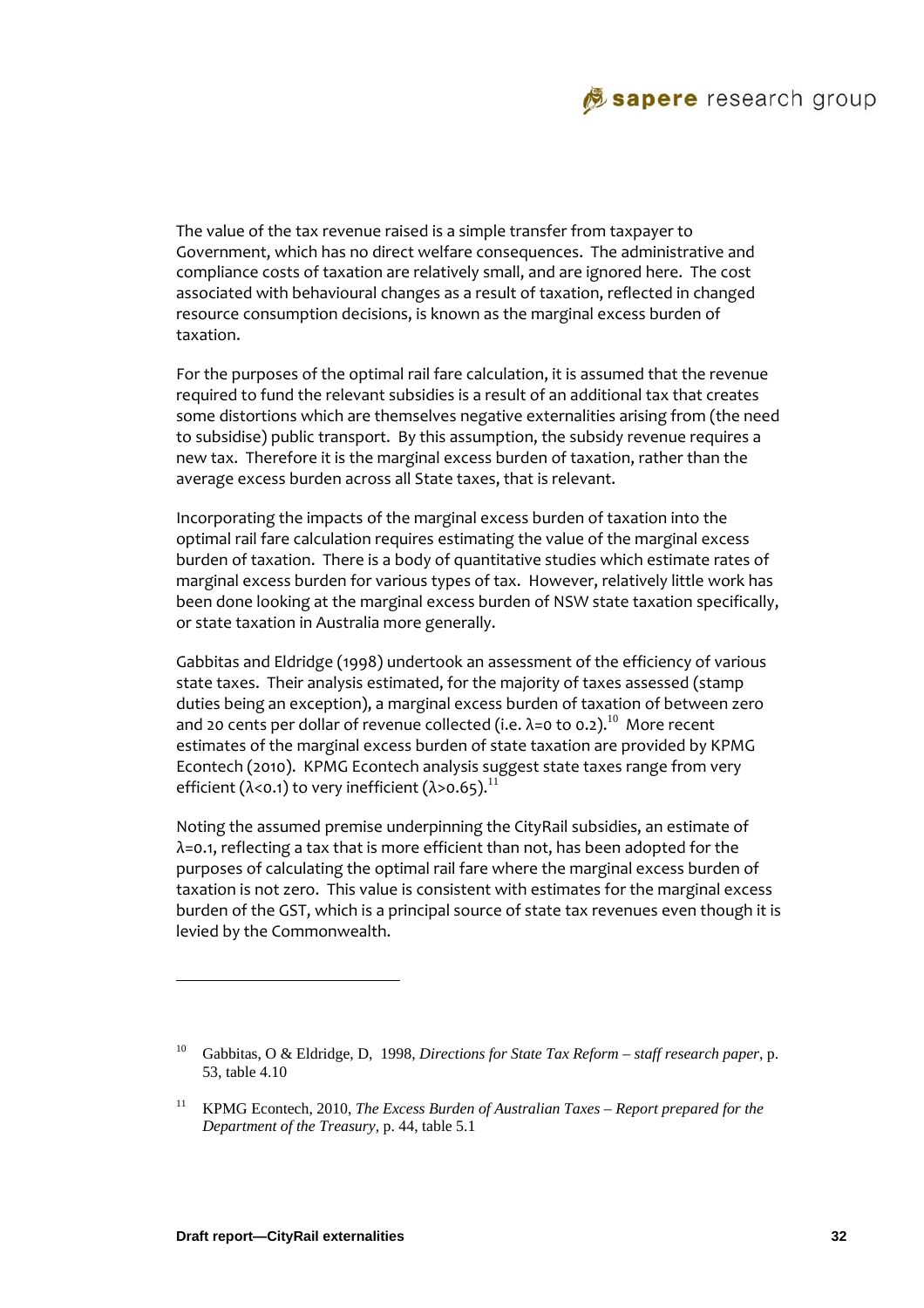

It is important to recognise that the negative externalities created by taxation are derived from the fact that public transport operates at a loss: average revenue per ticket is less than the marginal cost of providing service. Taxation, and the excess burden that comes with it, would be required even if the long run marginal costs related to a second harbour crossing could somehow be avoided.

#### **8.2.2 Optimal fare when marginal excess burden is not zero**

When the marginal excess burden of taxation is not zero, the taxation needed to fund subsidies induces distortions to consumption decisions that harm welfare. In this case, equation (12) is needed to derive the optimal rail fare.

$$
p^{r} * = \left\{ (c^{r} (1+\lambda) + \sum_{h} m e c^{r}_{h} + \sum_{i > r} \left[ (c^{i} - p^{i}) (1+\lambda) + \sum_{h} m e c^{i}_{h} \right] (0 \lambda^{i} / 0 \lambda^{r}) \right\}
$$
\n
$$
/ (1+\lambda + \lambda / e^{r}) \qquad (12)
$$

Equation (12) is derived in Appendix 1. In order to evaluate equation (12) it is necessary to know the rail own-price elasticity. Hensher and Raimond (1996) provide a range of own‐price elasticities for ferries of approximately ‐0.2 to ‐0.44 (see table on p. 32). Price elasticity is lower for single tickets, higher for travel ten tickets, lower for commuters and higher for non‐commuters.

Adopting a mid-range value of -0.35 for the own price elasticity and  $\lambda$  = 0.1, optimal prices are as shown in table 8.3 below.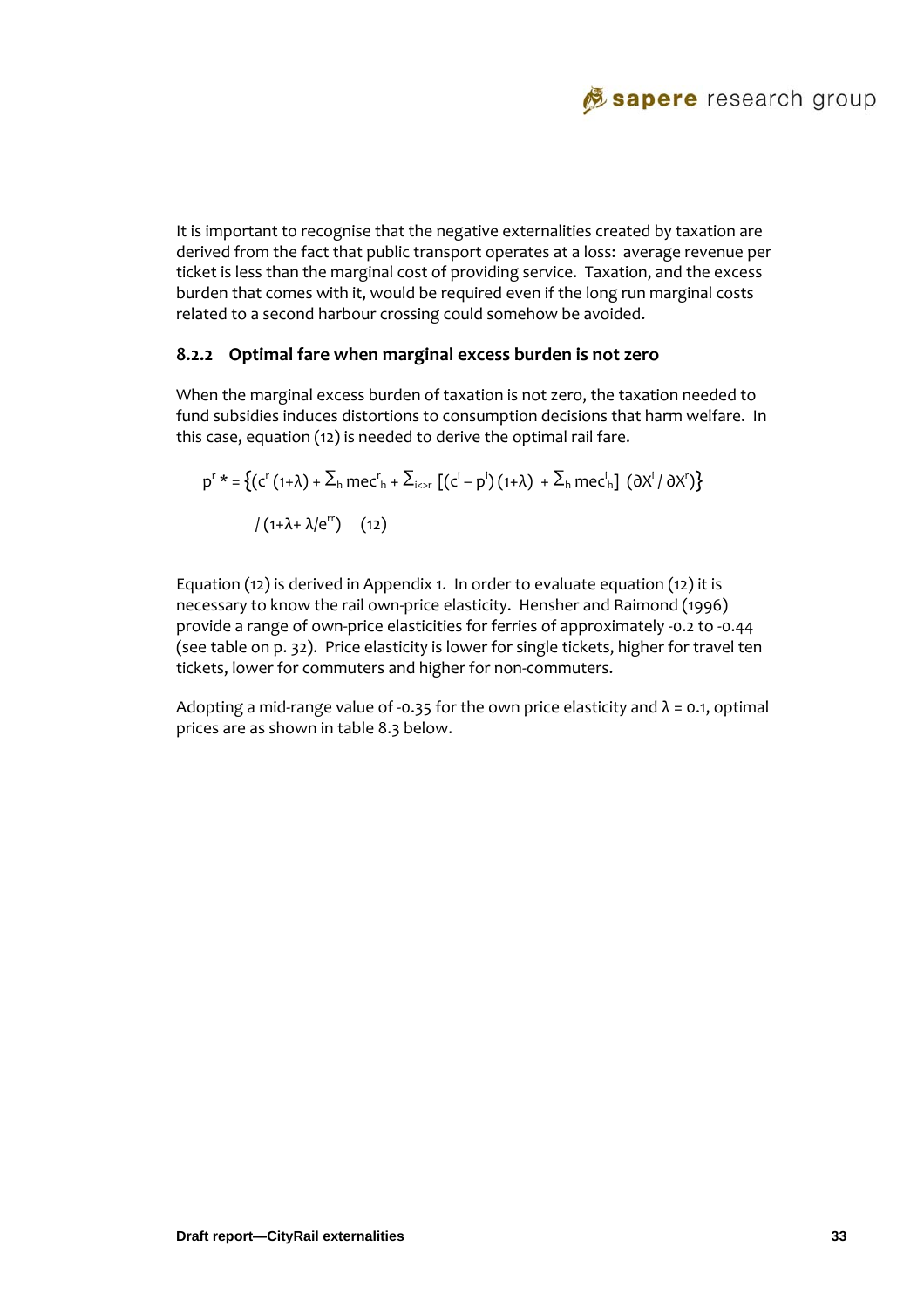|                                  |                                                                              | journey |
|----------------------------------|------------------------------------------------------------------------------|---------|
| Units of $\frac{2}{7}$ person-km |                                                                              | purpose |
|                                  |                                                                              | All     |
|                                  | price - marginal cost                                                        | 0.03    |
|                                  | mec                                                                          | 1.40    |
| car                              | dXi/dXr                                                                      | $-0.32$ |
|                                  | Zi = dXi/dXr*(mec+(c-p)(1+λ))i                                               | $-0.44$ |
|                                  | price - marginal cost                                                        | $-0.22$ |
| bus                              | mec                                                                          | 0.02    |
|                                  | dXi/dXr                                                                      | $-0.09$ |
|                                  | $Zi = dXi/dXr*(mec+(c-p)(1+\lambda))i$                                       | $-0.02$ |
|                                  | price - marginal cost                                                        | $-0.79$ |
|                                  | mec                                                                          | 0.11    |
| ferry                            | dXi/dXr                                                                      | $-0.03$ |
|                                  | Zi = dXi/dXr*(mec+(c-p)(1+λ))i                                               | $-0.03$ |
|                                  | current price                                                                | 0.13    |
| rail                             | marginal cost                                                                | 0.65    |
|                                  | curr price - marg cost                                                       | $-0.52$ |
|                                  | mec                                                                          | 0.01    |
|                                  | ideal rail fare $p^* = (c(1+\lambda)+mec+\Sigma Zi)(1+\lambda+\lambda/e$ rr) | 0.19    |
| ideal - current p* - p           |                                                                              | 0.06    |
| % price increa (p* - p)/p        |                                                                              | 49%     |
|                                  | ideal rail fare $(p^*x)$ avg journey km                                      | 3.52    |

**Table 8.3 Optimal rail fare calculation for all journey purposes combined (other prices fixed, λ=0.1)**

Table 8.3 indicates that a 49% fare increase would be optimal, taking into account a marginal excess burden of State taxation of 0.1 and the need to meet the long run marginal costs of expanding CBD rail infrastructure capacity. It shows that the inclusion of the marginal excess burden of taxation has a significant upward influence on optimal rail prices. This change reflects the fact that of all the public transport modes, rail requires the highest Government subsidy per passenger kilometre.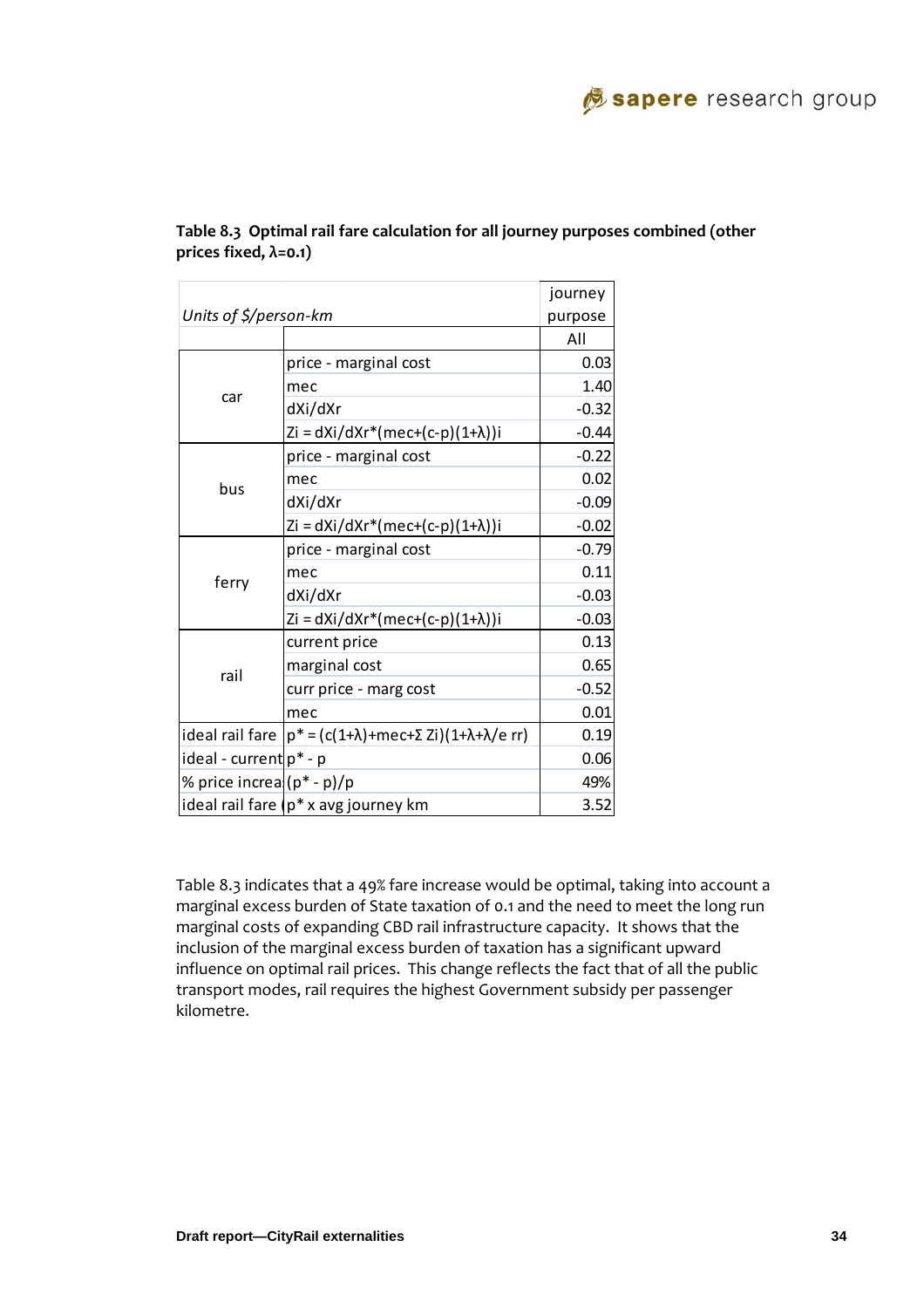# **9 Conclusions**

The 2008 estimation of CityRail external benefits has been revisited using 2011 data and with the benefit of improvements to the method that have been achieved in the intervening time. Notably, a newer version of the Strategic Travel Model of the NSW Bureau of Transport Statistics has enabled improved estimates of traffic flow patterns.

The comparison between total external benefits estimated in 2008 and now was presented in Table 5.3 above, which is repeated here.

|                       | <b>Rail 2008</b> | <b>Rail 2012</b> |
|-----------------------|------------------|------------------|
|                       | \$2008           | \$2011           |
| Total ext rail \$m/yr | 1,528.2          | 1,866.6          |
| congestion            | 1,390.8          | 1,857.6          |
| air pollution         | 111.6            | 38.2             |
| <b>GHG</b>            | 25.9             | 10.9             |
| (less road pricing)   | N.C.             | 40.0             |

It is possible to disentangle the separate patronage and inflation effects by presenting this comparison on a per‐passenger journey basis and CPI‐adjusting the 2008 figures. This comparison is presented in the table below.

|                     | <b>Rail 2008</b> | <b>Rail 2008</b> | <b>Rail 2012</b> |
|---------------------|------------------|------------------|------------------|
|                     | \$2008           | \$2011           | \$2011           |
| Total ext \$/PJ     | 5.43             | 5.88             | 6.34             |
| congestion          | 4.94             | 5.35             | 6.31             |
| air pollution       | 0.40             | 0.43             | 0.13             |
| <b>GHG</b>          | 0.09             | 0.10             | 0.04             |
| (less road pricing) | N.C.             | N.C.             | 0.14             |

This table shows that present estimates of the total congestion benefit are substantially higher than in 2008, even when changes in patronage and inflation are taken into account. This real per‐journey change is driven, in part, by changes in traffic flow patterns since the 2006 Household Travel Survey on which the earlier version of the STM was based. However part of this change is also likely to be caused by improvements to the way the STM handles non‐work purpose travel by car.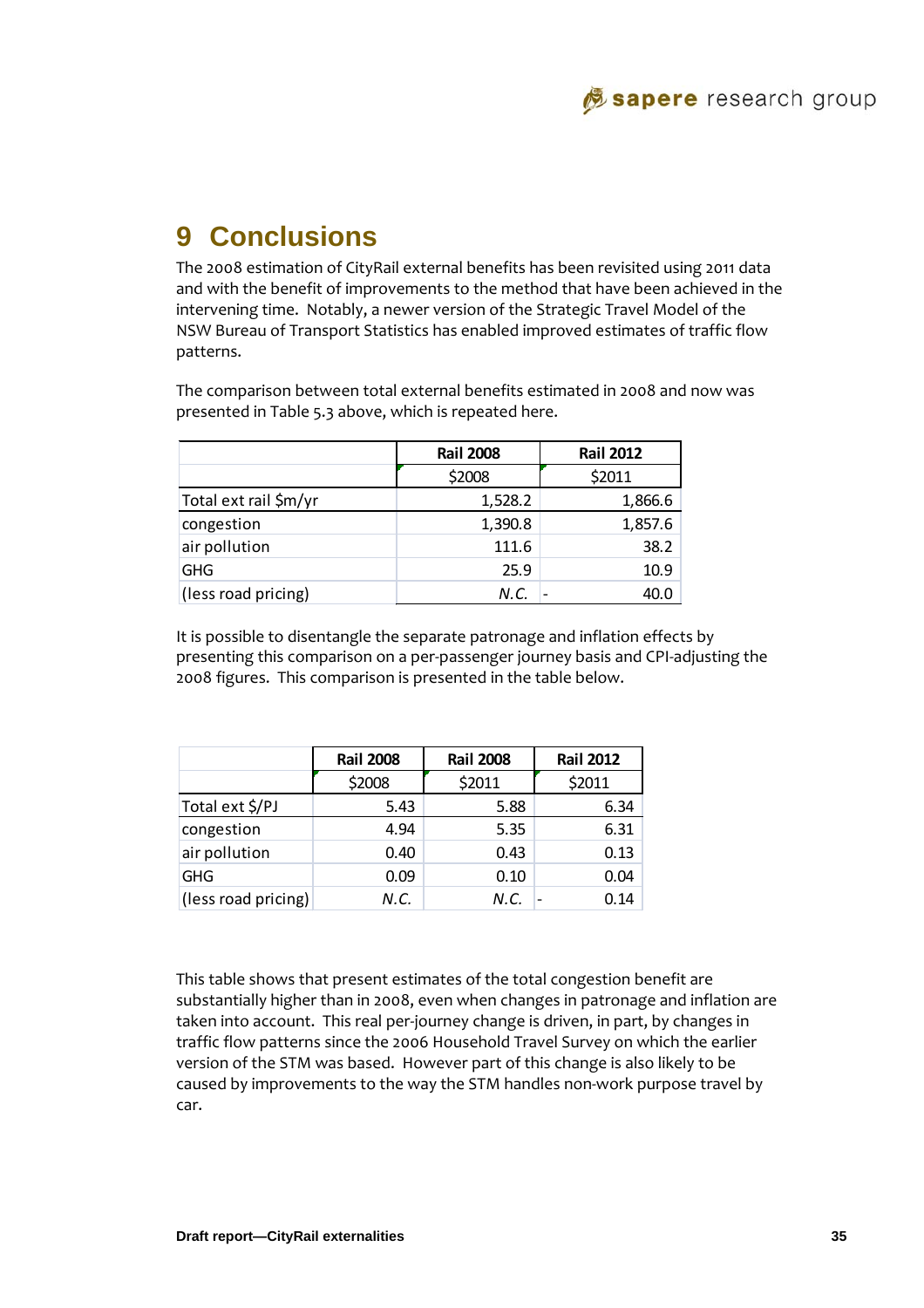

Relative to 2008, the emission externality benefits of rail are reduced. This change is driven mainly by an improved understanding of the emission performance of Sydney's bus fleet, which is relatively good and has been improving in recent years. There was also, in 2008, an overestimate of the amount of non‐work purpose automobile travel that has since been corrected.

Calculations of optimal rail fares were also updated for the new data set and improvements to the optimisation method. The largest change to this calculation since 2008 is the explicit inclusion of a rough estimate of the long run marginal cost of expanding CityRail's CBD rail infrastructure capacity (which is the systemic bottleneck.) Broad‐brush figures of a \$10b capital cost annuitized over 50 years with a 5% discount rate, and an assumed resulting 33% lift in system capacity lead to an incremental long run cost of approximately \$0.32/rail passenger-kilometre. This figure leads to a LRMC that is roughly double prior estimates of the SRMC. Taking account of this LRMC, the optimal rail fare ignoring the marginal excess burden of taxation would be 29% higher than 2011 levels. If a plausible value of 0.1 is assumed for the marginal excess burden of State taxation generally, then the optimal rail fare would be 49% higher than 2011 levels.

# **References**

Auditor-General's Report to Parliament (2008), Volume Five, 295-300.

- Australian Automobile Association (2008), 'Motoring matters factsheet: Fuel Tax Reform and Road Pricing.'
- Australian Bureau of Statistics (ABS 2003), 'Survey of Motor Vehicle Use'.
- Australian Transport Council (2006), National Guidelines for Transport System management in Australia, Volume 3: Appraisal of initiatives.
- Beer, T. (August 2002), 'Valuation of pollutants emitted by road transport into the Australian atmosphere.' *Proceedings of the 16th International Clean Air & Environment Conference. Christchurch, New Zealand*: 86- 90.
- Bureau of Infrastructure, Transport and Regional Economics (2009), Information sheet 37: '*Public road-related expenditure and revenue in Australia 2009*.'
- Bureau of Transport Economics, (2000), 'Report 102: Road crash costs in Australia'.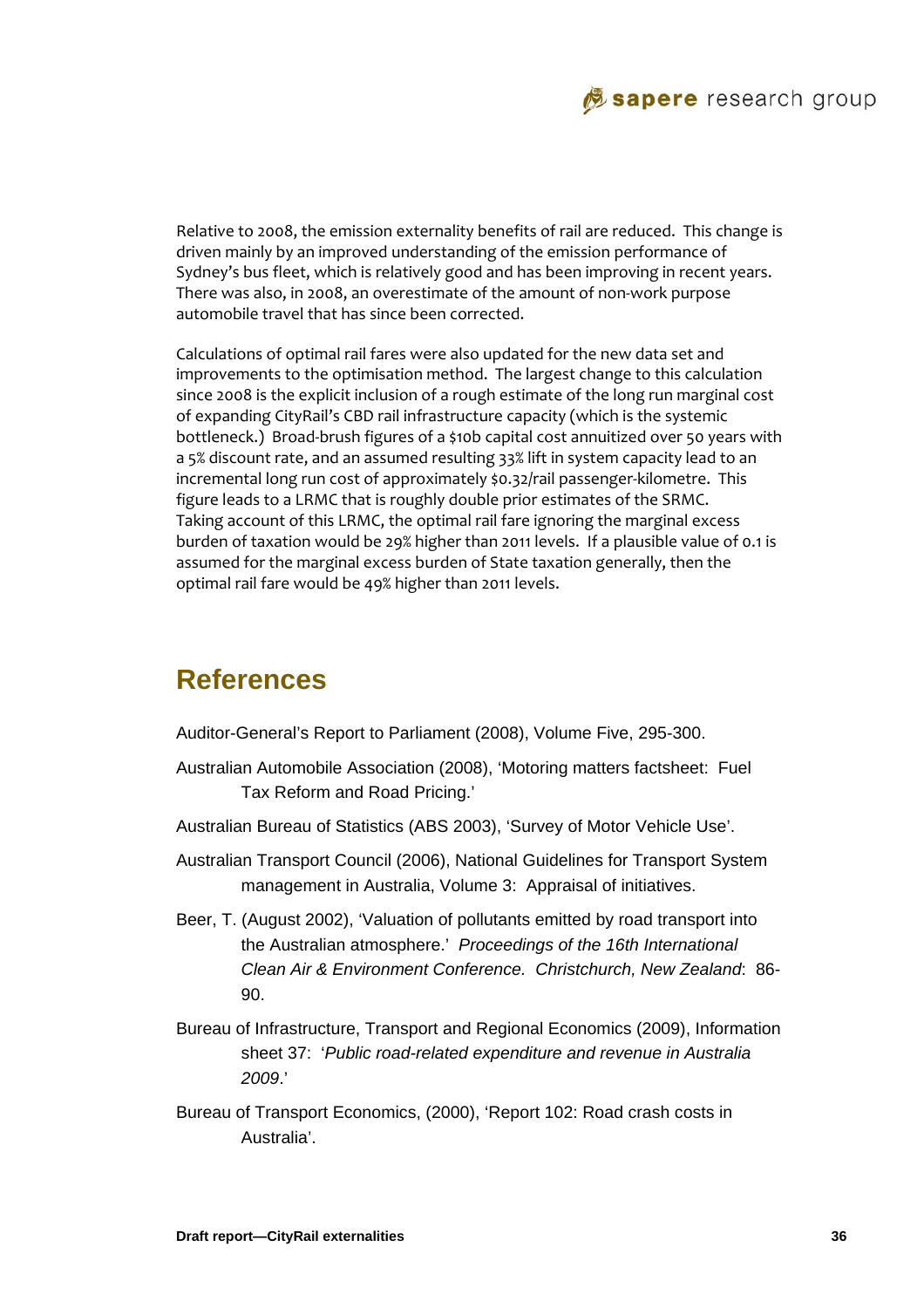

- De Borger, B., Mayeres, I., Proost, S., and Wouters, S. (January 1996), 'Optimal Pricing of Urban Passenger Transport.' *Journal of Transport Economics and Policy*. 31-54.
- Freebairn, J. (2002), 'Opportunities to Reform State Taxes.' *Australian Economic Review*, vol. 35, no. 4, pp. 405-22.
- Gabbitas, O., and Eldridge, D. (May 1998), 'Directions for State Tax Reform.' Productivity Commission Staff Research Paper, AusInfo, Canberra.
- Glaister, S. and D. Lewis (1978), 'An Integrated Fares Policy for Transport in London'. *Journal of Public Economics*, vol.9,pp.341-55.
- Hensher, D. (2009), 'Attribute Processing, Heuristics, and Preference construction in Choice Analysis,' *First International Conference on Choice Analysis, Harrogate, UK*, March 29 – April 3 2009.
- Hensher, D. and Raimond, T. (1996), 'Evaluation of Fare Elasticities for the Sydney Region,' Institute for Transport Studies, University of Syddney.
- IPART Research Paper No. 7 (1996).
- Jansson, J.O. (January 1994), 'Accident Externality Charges.' *Journal of Transport Economics and Policy*. 31-43.
- Karpouzis,G. (2007), '*Value of CityRail to the NSW community*.'
- KPMG Econtech, 2010, *The Excess Burden of Australian Taxes Report prepared for the Department of the Treasury*
- Newbery, D. (1987), 'Road user charges in Britain'. *Discussion Paper 174, Centre for Economic Policy Research*.
- Parry, I. and K. Small (2007), 'Should Urban Transport Subsidies Be Reduced?'*. Discussion Paper RFF DP 07-38, Resources for the Future*, Washington D.C.
- Peirson, J., Skinner, I., and Vickerman, R. (1998), 'The Microeconomic Analysis of the External Costs of Road Accidents.' *Economica* 65. 429-40.
- Small, K. (1983), 'The Incidence of Congestion Tolls on Urban Highways'. *Journal of Urban Economics*, vol.13, pp. 90-111.
- Small, K. (1992), 'Urban Transportation Economics'. *Fundamentals of Pure and Applied Economics, Volume 51, Harwood Academic Press*, Chur, Switzerland.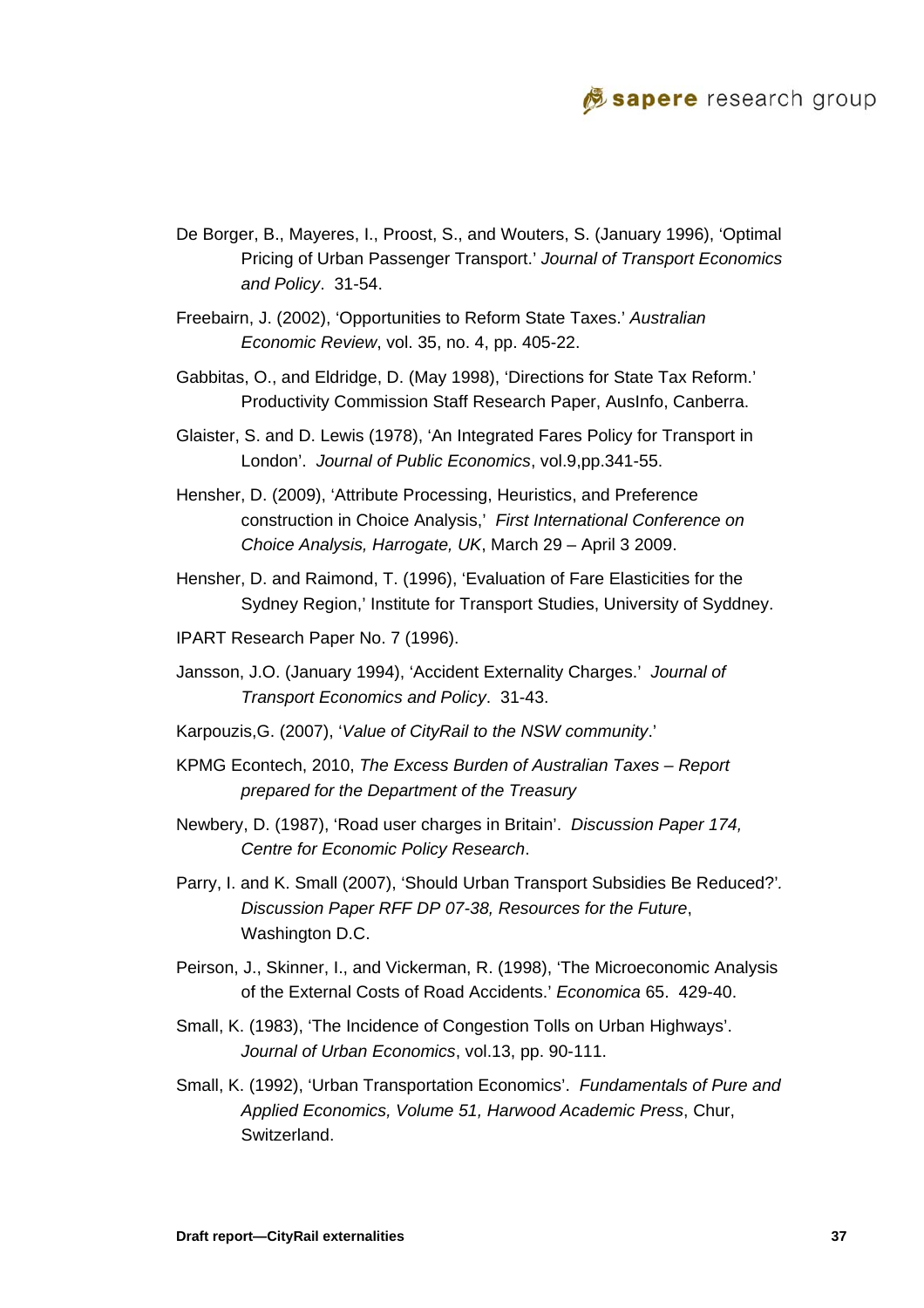

Smart, M. (2008), 'An empirical estimate of CityRail's marginal costs and externalities'. *Final report prepared for IPART*.

> http://www.ipart.nsw.gov.au/files/Consultancy%20Report%20- %20LECG%20Report%20CityRail%20externalities%20and%20margin al%20costs%20final%20-%2020%20November%202008%20- %20WEBSITE%20DOCUMENT.PDF

Smart, M. (2009), 'Value of Sydney bus externalities and optimal Government subsidy'. *Draft report prepared for IPART*.

http://www.ipart.nsw.gov.au/files/Consultancy%20Report%20- %20LECG%20Draft%20report%20on%20Value%20of%20Sydney%20b us%20externalities%20and%20optimal%20Government%20Subsidy%2 0-%2012%20May%202009.PDF

- Smart, M. (2012), '*External benefits of Sydney Ferry services—FINAL report to IPART.*'
- Sydney Ferries (2011) Annual Report.
- Vickrey, W. (1968), 'Automobile accidents, tort law, externalities and insurance: an economist's critique'. *Journal of Contemporary Law and Problems,*  Summer, 464-84.
- Viton, P.A (1980), 'The Possibility of Profitable Bus Service'. *Journal of Transport Economics and Policy*, vol. 14, no.3, pp.295-314.
- Viton, P.A (1983), 'Pareto-Optimal Urban Transportation Equilibria'. In Keeler, T.E. (ed) *Research in Transportation Economics*, Vol.1, pp.75-101. Greenwich, Connecticut: JAI Press.
- Watkiss, P. (2002), '*Fuel Taxation Inquiry: The air pollution costs of transport in Australia*,' A Report for the Commonwealth of Australia, March.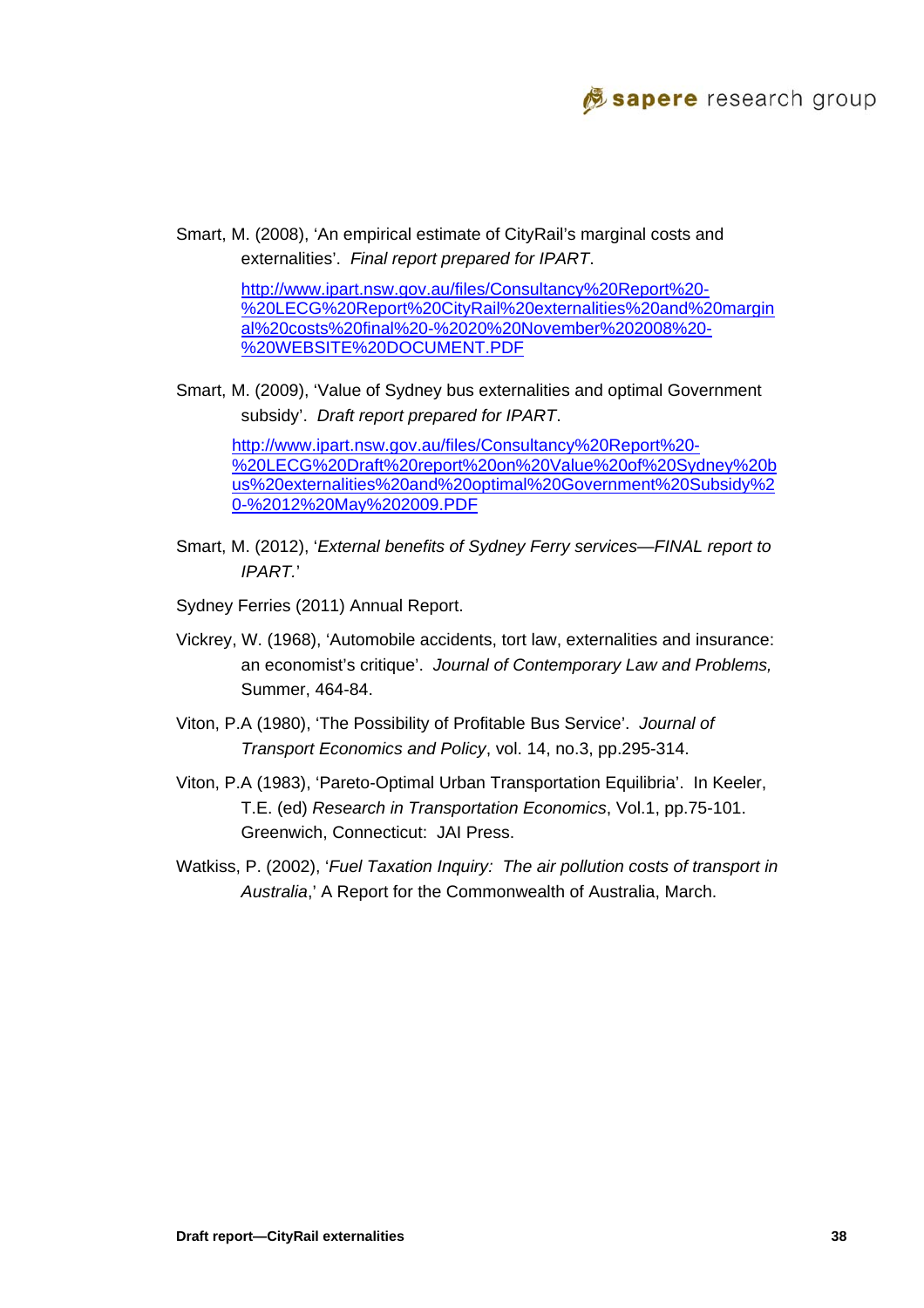# **Appendix 1: Technical formulation of fare optimisation problem**

Important foundations for the estimation of socially optimal public transport fares were established by Glaister and Lewis (1978), Small (1983) and Viton (1980, 1983). More recently, De Borger et. al. (1996), building on these foundations, set out optimal public transport pricing rules in a partial equilibrium model of the transport sector. Following De Borger et. al., I adopt a Bergson‐Samuelson type consumer surplus function W, which depends only on the indirect utility functions of individuals comprising the society.

The indirect utility of an individual  $V<sub>b</sub>$  is a function of that individual's full<sup>12</sup> income  $Y<sub>b</sub>$ , the out-of-pocket price for each of n transport services p<sup>i</sup>, the average speed for each transport service, the level of environmental pollution by transport services in total, and the number of transport accidents for each transport service.

Normally one would think of travel by car, train, bus and ferry as separate transport services. This could be taken further. Peak and off‐peak travel by each of these modes could be treated as separate transport services. Subscripts h refer to individuals. Superscripts i and j refer to different transport services.

The optimisation problem is to select a set of prices for all transport services that maximises the sum of consumer and producer surplus. Where a public subsidy is needed to fund the public transport deficit, the producer surplus is negative. For each set of transport prices, I assume that individuals will maximise their own utility. The overall welfare function that we wish to maximise is:

$$
F = MAX \quad W(V_1, ...V_h, ...V_H) + (1 + \lambda) [\Sigma (p^i X^i - C^i) - FC] \tag{1}
$$

The first term, MAX W, is consumer surplus maximised by the decisions of individuals, subject to the constraints posed by transport prices. The second term is the producer surplus for transport providers as a whole. For public transport services this is expected to be negative, reflecting a deficit that must be funded from taxation. λ represents the marginal excess burden of taxation (a measure of

l

<sup>&</sup>lt;sup>12</sup> Full income refers to the sum of monetary and non-monetary consumption ability of an individual.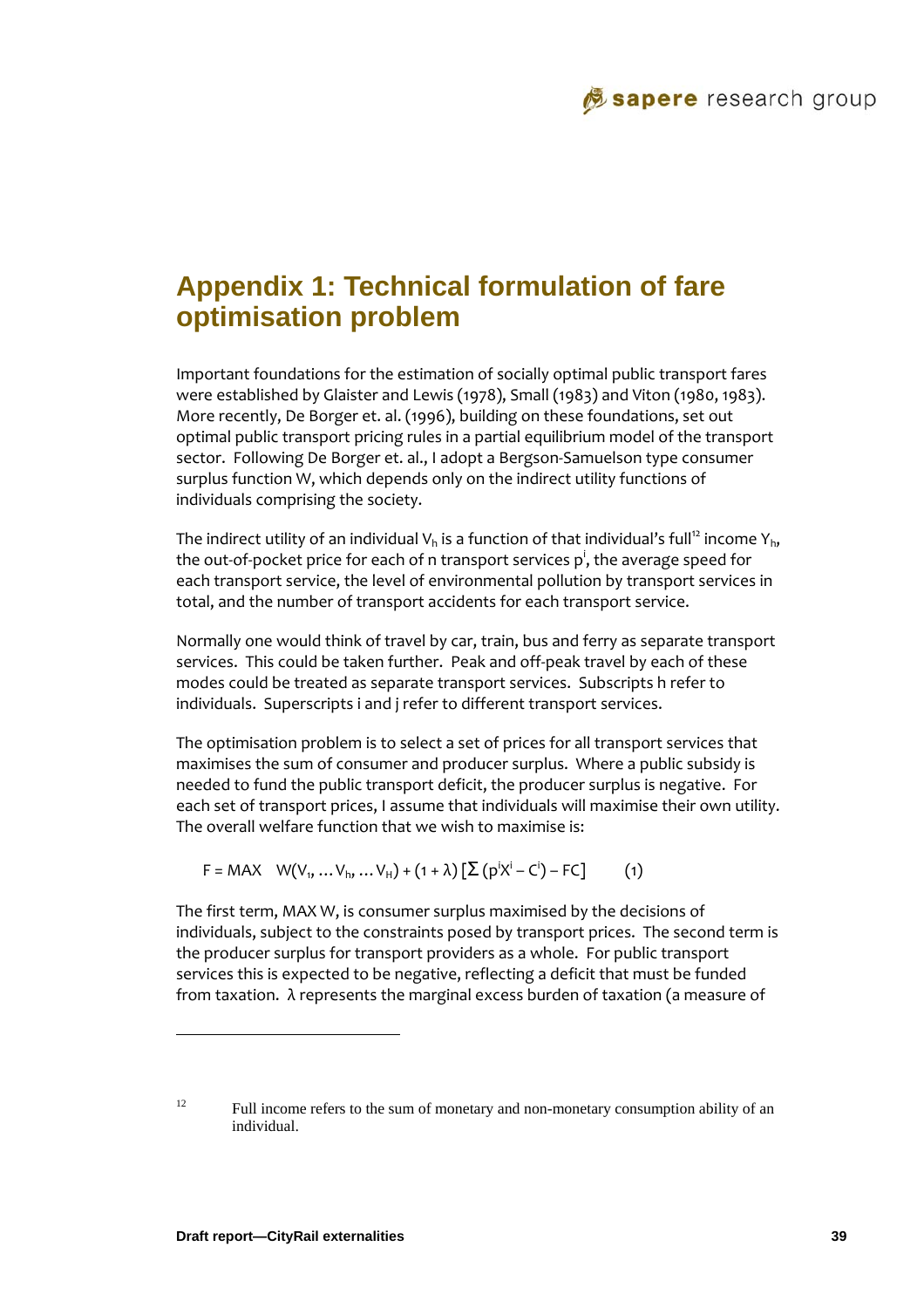

the economic inefficiency of the state taxes used to raise the funds).  $\bm{\mathsf{X}}^{\mathsf{i}}$  is the total number of passenger kilometres travelled by all individuals on transport service i.  $C<sup>i</sup>$ is the total cost of transport service i at patronage level  $\boldsymbol{\mathsf{X}}^{\mathsf{i}}$ . FC is the fixed cost of all transport services combined. The summation in the second term of equation (1) is over transport services i=1..n.

The partial derivatives of F with respect to each of the transport prices  $\mathsf{p}^\mathsf{j}$  will be zero at an interior optimum (the "first-order condition" for optimality). It remains to be seen whether these interior optimum points exist and whether they do indeed correspond to welfare maximising prices. I will examine that question later in this report, once the input values have been calculated. The first-order conditions can be written as follows:

 $\partial F/\partial p^j = o$ 

$$
= \sum_{h} (\partial W/\partial V_{h})(\partial V_{h}/\partial Y_{h})(\partial Y_{h}/\partial p^{j}) + (1+\lambda) \left[ X^{j} + \sum_{i} (p^{i} - \partial C^{i}/\partial X^{i})(\partial X^{i}/\partial p^{j}) \right] \qquad (2)
$$

Equation (2) can be simplified by noting the following facts.

(∂W/∂Vh)(∂Vh/∂Yh) represents the marginal social utility of income to individual h. For simplicity, I assume that this quantity is equal to one for all individuals. In reality, lower-income individuals are likely to have a higher social utility of income than highincome individuals. However it would add unmanageable complexity to the fare calculation to attempt to take account of this effect here.

The elasticity of demand for transport service i with respect to the price of transport service j is e $^{\text{ij}}$  = (∂X $^{\text{i}}$  /X $^{\text{i}}$ )  $/$  (∂p $^{\text{j}}$  /p $^{\text{j}}$ ). When i=j this quantity is the own-price elasticity. Otherwise it is a cross‐price elasticity. Rearranging terms,

(∂X<sup>i</sup>/∂p<sup>j</sup>) = e<sup>ij</sup> X<sup>i</sup>/p<sup>j</sup>

∂C<sup>i</sup>/∂X<sup>i</sup> is the marginal cost of transport service I, which I shall call c<sup>i</sup>.

Applying these simplifications to equation (2):

$$
\sum_{h} (\partial Y_{h}/\partial p^{j}) + (1+\lambda) \left[ X^{j} + \sum_{i} (p^{i} - c^{i}) e^{ij} X^{i}/p^{j} \right] = 0
$$
 (3)

(∂Y<sub>h</sub>/∂p<sup>i</sup>) is the change in an individual's full income with respect to a change in the price of transport service j. It has two elements: direct and indirect. The direct effect is on the individual's own travel costs:  $p^j\,x^j_{\rm h}$  , where  $\,x^j_{\rm h}$  is defined as the number of kilometres individual h travels on service j.

The indirect effect comes about because a change in the price of transport service j will affect X $^{\rm j}$ . In turn, a change in X $^{\rm j}$  will influence individual h's utility through its effect on transport speeds, environmental pollution, and transport accidents—the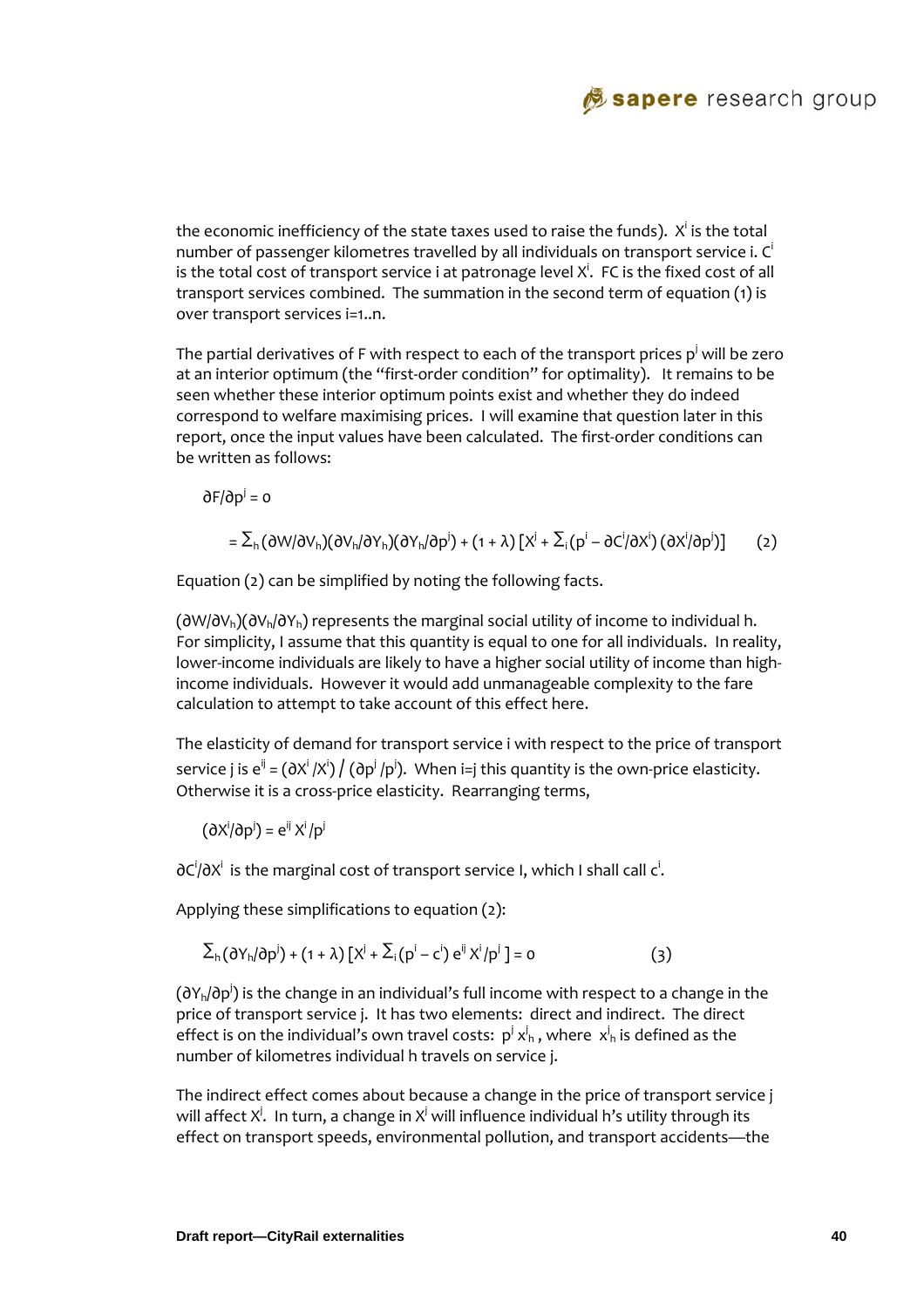

externalities, in other words. Quantitatively, this influence on individual utility with a given income is equivalent to the influence on the same individual's full income with a given utility level, as a result of the duality between Marshallian and Hicksian demand. $13$  Given these observations,

$$
(\partial Y_h/\partial p^j) = -x_h^j - \sum_i m e c_h^i (\partial X^j/\partial p^j)
$$
 (4)

where "mec" refers to the marginal external cost imposed on individual h by transport service i.

Combining equations (3) and (4), rearranging to group like terms and simplifying:

$$
\sum_{i} e^{ij} X^{i} [(1 + \lambda)(c^{i} - p^{i}) + \sum_{h} mec^{i}{}_{h}] = \lambda p^{i} X^{i}
$$
 (5)

Note that equation (5) is actually a system of simultaneous equations. There is one equation for each of the n possible values of j. Each one must be satisfied for the price set to be optimal (unless there is a corner solution).

In the case where the marginal excess burden of taxation  $(\lambda)$  is zero, equation  $(5)$ can be reduced to a more intuitive form:

$$
\sum_{i} e^{ij} X^{i} [c^{i} - p^{i} + \sum_{h} m e c^{i}_{h}] = 0
$$
 (6)

This version of equation (5) implies that when all prices are equal to the sum of marginal costs and marginal external costs for their respective transport services, prices are optimal. It is important to recognise, however, that if price does not equal the sum of marginal cost and marginal external cost for any one of the transport services (for example cars), then it is not optimal for the remaining prices (i.e., public transport fares in this example) to equal the sum of their own marginal costs and marginal external benefits. Rather, the imbalance in car prices (the lack of sufficient road pricing) implies that public transport fares would need to be subsidised to achieve a welfare‐optimal modal split.

Equation (6) can be rearranged to solve for optimal rail prices, on the assumption that prices for other transport services are fixed at their current values. Let the superscript  $i = r$  for rail.

l

<sup>&</sup>lt;sup>13</sup> Marshallian demand is the consumption bundle that maximises individual utility given prices and an income constraint. Hicksian demand is the consumption bundle that minimises individual expenditure, given prices and a minimum utility constraint. These two demands must be equal.